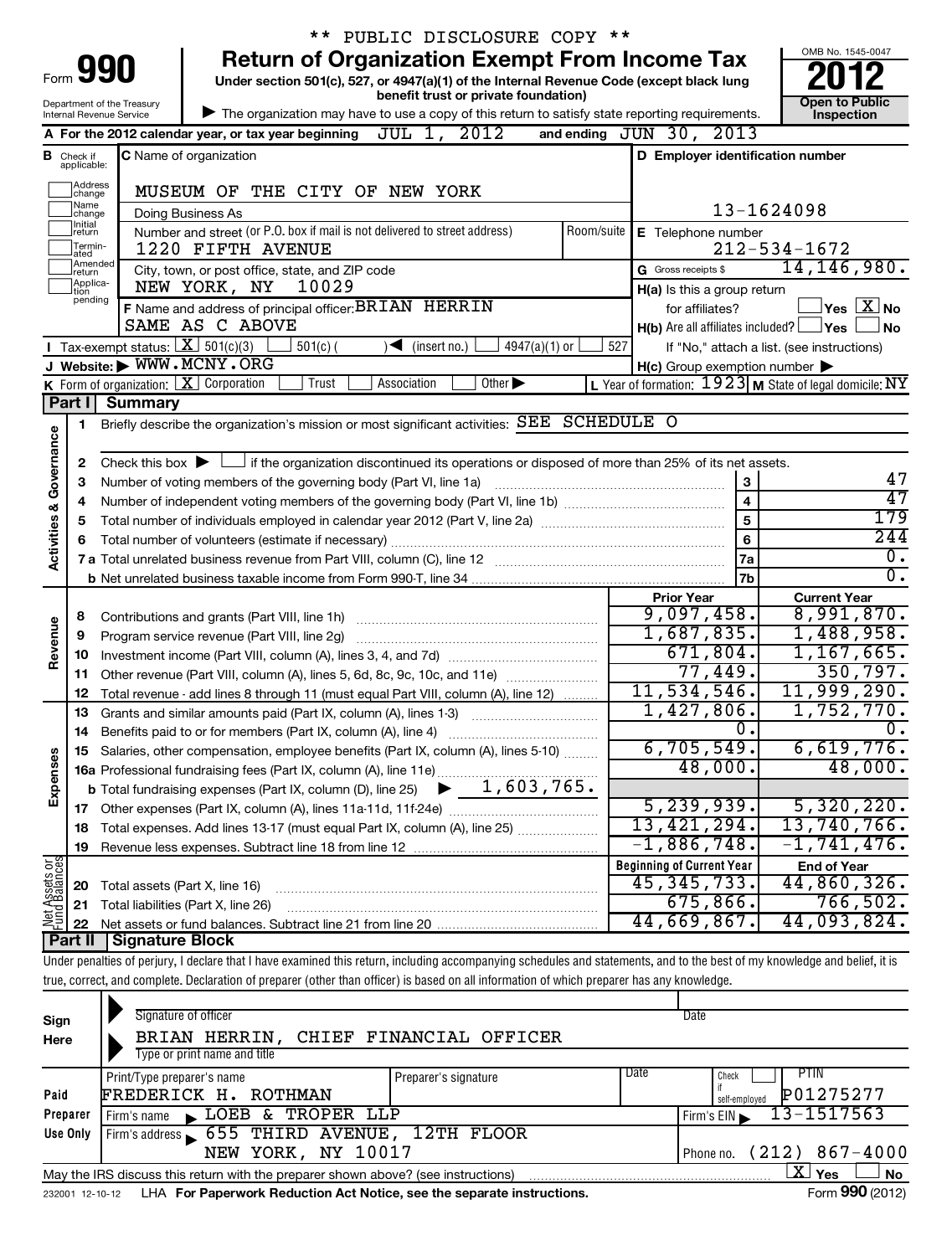|                                                                          | Part III   Statement of Program Service Accomplishments                                                                                      |                                         | Page 2               |
|--------------------------------------------------------------------------|----------------------------------------------------------------------------------------------------------------------------------------------|-----------------------------------------|----------------------|
|                                                                          |                                                                                                                                              |                                         | $\boxed{\textbf{X}}$ |
|                                                                          | Briefly describe the organization's mission:                                                                                                 |                                         |                      |
|                                                                          | SEE SCHEDULE O                                                                                                                               |                                         |                      |
|                                                                          |                                                                                                                                              |                                         |                      |
| Form 990 (2012)<br>1.<br>$\mathbf{2}$<br>3<br>4<br>4a<br>4b<br>4c (Code: |                                                                                                                                              |                                         |                      |
|                                                                          |                                                                                                                                              |                                         |                      |
|                                                                          | Did the organization undertake any significant program services during the year which were not listed on                                     |                                         |                      |
|                                                                          |                                                                                                                                              | $\Box$ Yes $[\overline{\mathrm{X}}]$ No |                      |
|                                                                          | If "Yes," describe these new services on Schedule O.                                                                                         |                                         |                      |
|                                                                          | Did the organization cease conducting, or make significant changes in how it conducts, any program services?                                 | $\Box$ Yes $[\overline{\mathrm{X}}]$ No |                      |
|                                                                          | If "Yes," describe these changes on Schedule O.                                                                                              |                                         |                      |
|                                                                          | Describe the organization's program service accomplishments for each of its three largest program services, as measured by expenses.         |                                         |                      |
|                                                                          | Section 501(c)(3) and 501(c)(4) organizations are required to report the amount of grants and allocations to others, the total expenses, and |                                         |                      |
|                                                                          | revenue, if any, for each program service reported.                                                                                          |                                         |                      |
|                                                                          | 4,864,044. including grants of \$ ) (Revenue \$<br>(Code:<br>(Expenses \$                                                                    | 639,867.                                |                      |
|                                                                          | EXHIBITIONS AND PUBLICATIONS:                                                                                                                |                                         |                      |
|                                                                          | CAPITAL OF CAPITAL: NEW YORK'S BANKS AND THE CREATION OF A GLOBAL                                                                            |                                         |                      |
|                                                                          | ECONOMY (MAY 21 - OCTOBER 21, 2012) EXPLORED HOW THE ECONOMIC DYNAMO                                                                         |                                         |                      |
|                                                                          | THAT IS NEW YORK CITY WAS MADE POSSIBLE IN GREAT PART BY ITS INNOVATIVE                                                                      |                                         |                      |
|                                                                          | AND CONTROVERSIAL BANKING SECTOR. RARE HISTORICAL OBJECTS AND IMAGES,                                                                        |                                         |                      |
|                                                                          | INCLUDING BANKING INSTRUMENTS, ARCHITECTURAL RENDERINGS, AND                                                                                 |                                         |                      |
|                                                                          | ADVERTISEMENTS, TOLD A FASCINATING SAGA, REVEALING HOW NEW YORK'S                                                                            |                                         |                      |
|                                                                          | GEOGRAPHY, HUMAN CAPITAL, AND POLITICAL ALIGNMENTS HELPED MAKE FINANCE                                                                       |                                         |                      |
|                                                                          | A MAJOR COMPONENT NOT ONLY OF GOTHAM'S ECONOMY BUT ALSO OF ITS                                                                               |                                         |                      |
|                                                                          | IDENTITY. A BOOK BASED ON THE EXHIBITION ENTITLED CAPITAL OF CAPITAL:                                                                        |                                         |                      |
|                                                                          | MONEY, BANKING, AND POWER IN NEW YORK CITY, WAS CO-PUBLISHED WITH                                                                            |                                         |                      |
|                                                                          | COLUMBIA UNIVERSITY PRESS.                                                                                                                   |                                         |                      |
|                                                                          | 2, 215, 340. including grants of \$<br>) (Revenue \$<br>) (Expenses \$<br>(Code:                                                             | 218, 199.                               |                      |
|                                                                          | COLLECTIONS CARE:                                                                                                                            |                                         |                      |
|                                                                          | THE MUSEUM IS MAKING OUR VAST COLLECTION OF NEW YORK CITY<br>ICONOGRAPHY-ONE OF THE FINEST IN THE WORLD-ACCESSIBLE ONLINE THROUGH A          |                                         |                      |
|                                                                          | COLLECTIONS PORTAL AT MCNY.ORG.<br>MORE THAN 135,000 HIGH-RESOLUTION                                                                         |                                         |                      |
|                                                                          | IMAGES, MOST OF WHICH HAVE NEVER BEFORE BEEN PUBLICLY AVAILABLE, ARE                                                                         |                                         |                      |
|                                                                          | NOW AVAILABLE FOR VIEWING BY ANYONE IN THE WORLD POSSESSING AN INTERNET                                                                      |                                         |                      |
|                                                                          | CONNECTION.                                                                                                                                  |                                         |                      |
|                                                                          |                                                                                                                                              |                                         |                      |
|                                                                          | THE PORTAL ADVANCES KEY ORGANIZATIONAL OBJECTIVES BY INCREASING PUBLIC                                                                       |                                         |                      |
|                                                                          | ACCESS TO THE MUSEUM'S COLLECTIONS AND ILLUMINATING THE HISTORY AND                                                                          |                                         |                      |
|                                                                          | LIFE OF NEW YORK. SINCE ITS UNVEILING IN 2010, MORE THAN 436,000                                                                             |                                         |                      |
|                                                                          | INDIVIDUALS FROM 190 COUNTRIES HAVE VIEWED MORE THAN 6.2 MILLION PORTAL                                                                      |                                         |                      |
|                                                                          | $938, 964$ . including grants of \$<br>) (Expenses \$<br>) (Revenue \$                                                                       | 343,340.                                |                      |
|                                                                          | EDUCATION:                                                                                                                                   |                                         |                      |
|                                                                          | EDUCATION IS AT THE CORE OF THE CITY MUSEUM'S MISSION. DURING THE                                                                            |                                         |                      |
|                                                                          | 2012/13 ACADEMIC YEAR, MORE THAN 43,000 STUDENTS AND TEACHERS WERE                                                                           |                                         |                      |
|                                                                          | SERVED THROUGH THE SCHWARZ CENTER'S FIELD TRIPS, OUT-OF-SCHOOL-TIME                                                                          |                                         |                      |
|                                                                          | PROGRAMS, AND PROFESSIONAL DEVELOPMENT WORKSHOPS. ABOUT 85% OF                                                                               |                                         |                      |
|                                                                          | PARTICIPATING YOUNGSTERS WERE FROM UNDER-RESOURCED PUBLIC SCHOOLS. THE                                                                       |                                         |                      |
|                                                                          | CENTER'S PROGRAMS ENABLED STUDENTS TO EXPLORE THE CITY'S UNFOLDING                                                                           |                                         |                      |
|                                                                          | STORY AND THEIR OWN PLACE IN IT, FULFILLING A CORE ASPECT OF OUR                                                                             |                                         |                      |
|                                                                          | MISSION: TO MAKE THE CITY'S HISTORY COMPELLING AND ACCESSIBLE TO YOUNG                                                                       |                                         |                      |
|                                                                          | PEOPLE.                                                                                                                                      |                                         |                      |
|                                                                          |                                                                                                                                              |                                         |                      |
|                                                                          | SCHOOL PROGRAMS, THE CENTER'S FLAGSHIP FIELD TRIPS FOR VISITING SCHOOL                                                                       |                                         |                      |
|                                                                          | 4d Other program services (Describe in Schedule O.)                                                                                          |                                         |                      |
|                                                                          | 3,042,444. including grants of \$<br>1,752,770.) (Revenue \$<br>(Expenses \$                                                                 | 519,443.                                |                      |
| 4е                                                                       | $\overline{11}$ , 060, 792.<br>Total program service expenses                                                                                |                                         |                      |
|                                                                          |                                                                                                                                              | Form 990 (2012)                         |                      |
| 232002<br>$12 - 10 - 12$                                                 | SEE SCHEDULE O FOR CONTINUATION(S)                                                                                                           |                                         |                      |
|                                                                          | 2                                                                                                                                            |                                         |                      |
|                                                                          | 19130514 733030 2467<br>2012.05030 MUSEUM OF THE CITY OF NEW Y 2467 1                                                                        |                                         |                      |
|                                                                          |                                                                                                                                              |                                         |                      |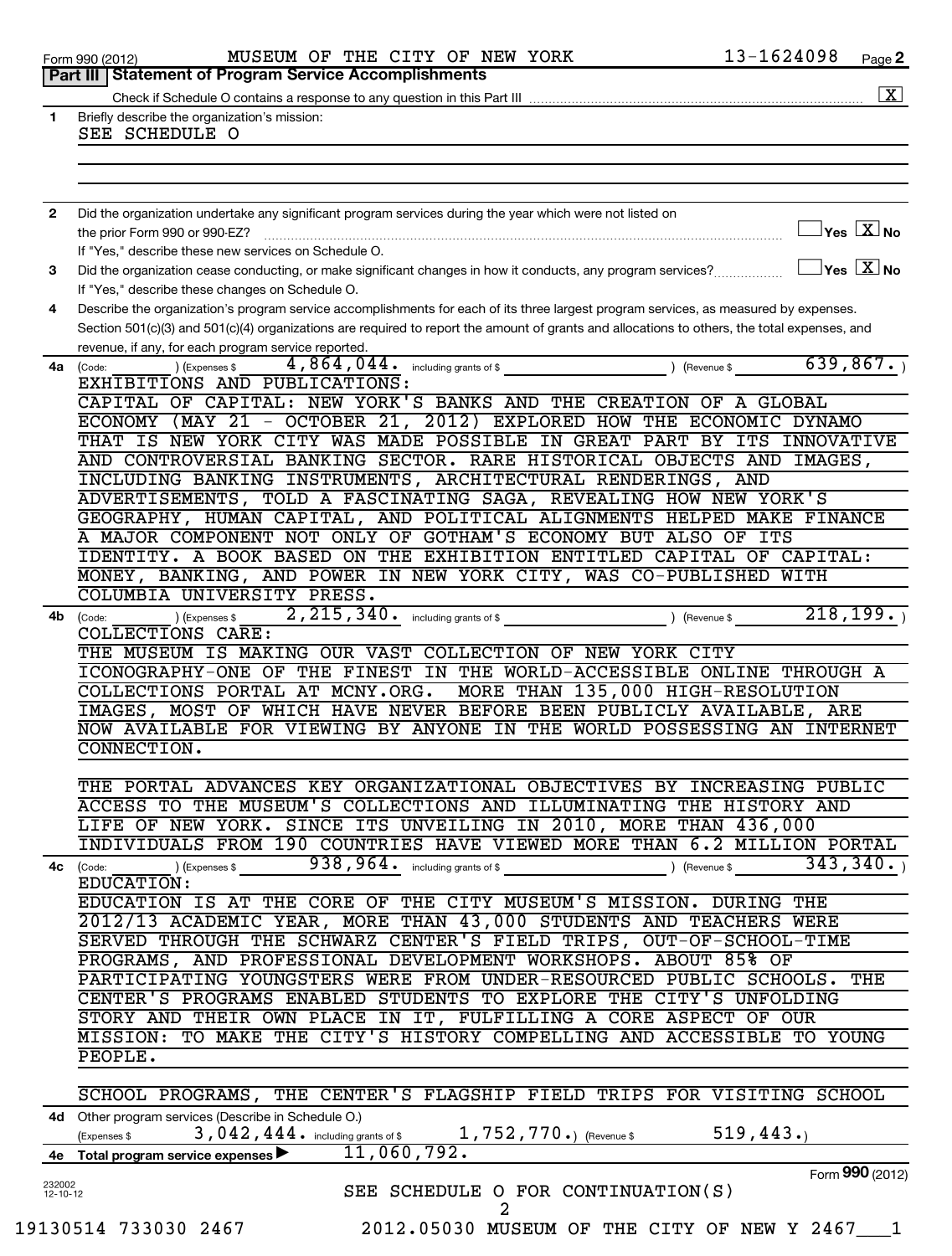|     |                                                                                                                                                                                         |                 | Yes                     | No                      |
|-----|-----------------------------------------------------------------------------------------------------------------------------------------------------------------------------------------|-----------------|-------------------------|-------------------------|
| 1.  | Is the organization described in section $501(c)(3)$ or $4947(a)(1)$ (other than a private foundation)?                                                                                 |                 |                         |                         |
|     | If "Yes," complete Schedule A                                                                                                                                                           | 1               | х                       |                         |
| 2   |                                                                                                                                                                                         | $\mathbf{2}$    | $\overline{\textbf{x}}$ |                         |
| 3   | Did the organization engage in direct or indirect political campaign activities on behalf of or in opposition to candidates for<br>public office? If "Yes," complete Schedule C, Part I | 3               |                         | x                       |
| 4   | Section 501(c)(3) organizations. Did the organization engage in lobbying activities, or have a section 501(h) election in effect                                                        |                 |                         |                         |
|     |                                                                                                                                                                                         | 4               |                         | х                       |
| 5   | Is the organization a section 501(c)(4), 501(c)(5), or 501(c)(6) organization that receives membership dues, assessments, or                                                            |                 |                         |                         |
|     |                                                                                                                                                                                         | 5               |                         | х                       |
| 6   | Did the organization maintain any donor advised funds or any similar funds or accounts for which donors have the right to                                                               |                 |                         |                         |
|     | provide advice on the distribution or investment of amounts in such funds or accounts? If "Yes," complete Schedule D, Part I                                                            | 6               |                         | х                       |
| 7   | Did the organization receive or hold a conservation easement, including easements to preserve open space,                                                                               |                 |                         |                         |
|     | the environment, historic land areas, or historic structures? If "Yes," complete Schedule D, Part II                                                                                    | $\overline{7}$  |                         | x                       |
| 8   | Did the organization maintain collections of works of art, historical treasures, or other similar assets? If "Yes," complete<br>Schedule D, Part III                                    | 8               | х                       |                         |
| 9   | Did the organization report an amount in Part X, line 21, for escrow or custodial account liability; serve as a custodian for                                                           |                 |                         |                         |
|     | amounts not listed in Part X; or provide credit counseling, debt management, credit repair, or debt negotiation services?<br>If "Yes," complete Schedule D, Part IV                     | 9               |                         | x                       |
| 10  | Did the organization, directly or through a related organization, hold assets in temporarily restricted endowments, permanent                                                           |                 |                         |                         |
|     |                                                                                                                                                                                         | 10              | х                       |                         |
| 11  | If the organization's answer to any of the following questions is "Yes," then complete Schedule D, Parts VI, VII, VIII, IX, or X<br>as applicable.                                      |                 |                         |                         |
|     | a Did the organization report an amount for land, buildings, and equipment in Part X, line 10? If "Yes," complete Schedule D,<br>Part VI                                                | 11a             | х                       |                         |
|     | <b>b</b> Did the organization report an amount for investments - other securities in Part X, line 12 that is 5% or more of its total                                                    |                 |                         |                         |
|     |                                                                                                                                                                                         | 11 <sub>b</sub> | х                       |                         |
|     | c Did the organization report an amount for investments - program related in Part X, line 13 that is 5% or more of its total                                                            |                 |                         |                         |
|     |                                                                                                                                                                                         | 11c             |                         | х                       |
|     | d Did the organization report an amount for other assets in Part X, line 15 that is 5% or more of its total assets reported in                                                          |                 |                         |                         |
|     |                                                                                                                                                                                         | 11d             |                         | х                       |
| е   |                                                                                                                                                                                         | 11e             | X                       |                         |
| f   | Did the organization's separate or consolidated financial statements for the tax year include a footnote that addresses                                                                 |                 |                         |                         |
|     | the organization's liability for uncertain tax positions under FIN 48 (ASC 740)? If "Yes," complete Schedule D, Part X                                                                  | 11f             | х                       |                         |
|     | 12a Did the organization obtain separate, independent audited financial statements for the tax year? If "Yes," complete<br>Schedule D, Parts XI and XII                                 | 12a             | х                       |                         |
|     | <b>b</b> Was the organization included in consolidated, independent audited financial statements for the tax year?                                                                      |                 |                         |                         |
|     | If "Yes," and if the organization answered "No" to line 12a, then completing Schedule D, Parts XI and XII is optional                                                                   | 12 <sub>b</sub> |                         | х                       |
| 13  |                                                                                                                                                                                         | 13              |                         | $\overline{\textbf{x}}$ |
| 14a |                                                                                                                                                                                         | <b>14a</b>      |                         | x                       |
|     | <b>b</b> Did the organization have aggregate revenues or expenses of more than \$10,000 from grantmaking, fundraising, business,                                                        |                 |                         |                         |
|     | investment, and program service activities outside the United States, or aggregate foreign investments valued at \$100,000                                                              | 14b             | х                       |                         |
| 15  | Did the organization report on Part IX, column (A), line 3, more than \$5,000 of grants or assistance to any organization                                                               |                 |                         |                         |
|     |                                                                                                                                                                                         | 15              |                         | x                       |
| 16  | Did the organization report on Part IX, column (A), line 3, more than \$5,000 of aggregate grants or assistance to individuals                                                          |                 |                         |                         |
|     |                                                                                                                                                                                         | 16              |                         | x                       |
| 17  | Did the organization report a total of more than \$15,000 of expenses for professional fundraising services on Part IX,                                                                 |                 |                         |                         |
|     |                                                                                                                                                                                         | 17              | x                       |                         |
| 18  | Did the organization report more than \$15,000 total of fundraising event gross income and contributions on Part VIII, lines                                                            |                 |                         |                         |
|     |                                                                                                                                                                                         | 18              | х                       |                         |
| 19  | Did the organization report more than \$15,000 of gross income from gaming activities on Part VIII, line 9a? If "Yes,"                                                                  |                 |                         |                         |
|     |                                                                                                                                                                                         | 19              |                         | х<br>X                  |
|     | 20a Did the organization operate one or more hospital facilities? If "Yes," complete Schedule H                                                                                         | 20a             |                         |                         |
|     |                                                                                                                                                                                         | 20 <sub>b</sub> |                         |                         |

Form (2012) **990**

232003 12-10-12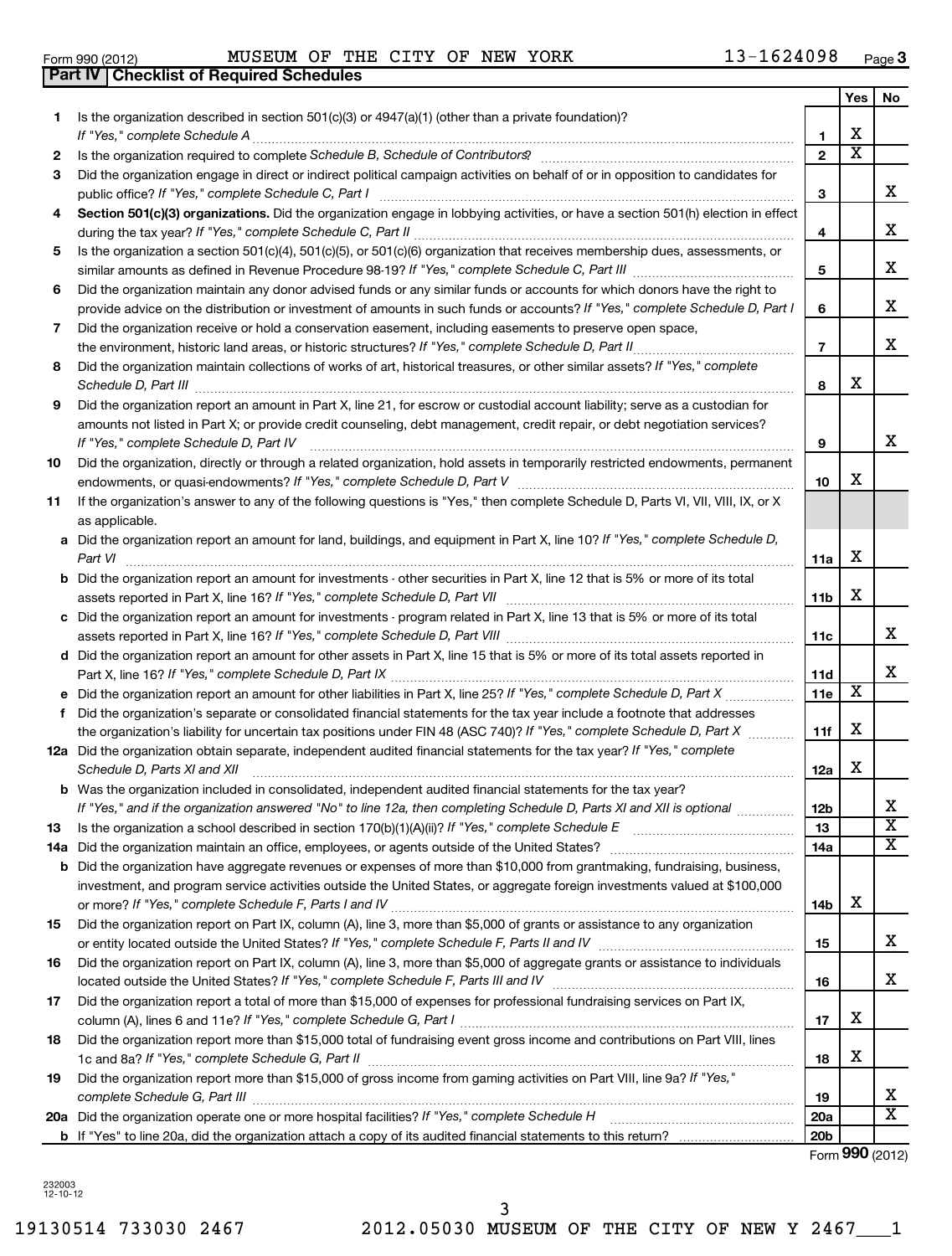19130514 733030 2467 2012.05030 MUSEUM OF THE CITY OF NEW Y 2467\_\_\_1 4

|    | 24a Did the organization have a tax-exempt bond issue with an outstanding principal amount of more than \$100,000 as of the                                                                                                                                                        |                 |   |                         |
|----|------------------------------------------------------------------------------------------------------------------------------------------------------------------------------------------------------------------------------------------------------------------------------------|-----------------|---|-------------------------|
|    | last day of the year, that was issued after December 31, 2002? If "Yes," answer lines 24b through 24d and complete                                                                                                                                                                 |                 |   |                         |
|    | Schedule K. If "No", go to line 25                                                                                                                                                                                                                                                 | 24a             |   | x.                      |
|    |                                                                                                                                                                                                                                                                                    | 24 <sub>b</sub> |   |                         |
|    | c Did the organization maintain an escrow account other than a refunding escrow at any time during the year to defease                                                                                                                                                             | 24 <sub>c</sub> |   |                         |
|    |                                                                                                                                                                                                                                                                                    | 24d             |   |                         |
|    | 25a Section 501(c)(3) and 501(c)(4) organizations. Did the organization engage in an excess benefit transaction with a                                                                                                                                                             | 25a             |   | x                       |
|    | <b>b</b> Is the organization aware that it engaged in an excess benefit transaction with a disqualified person in a prior year, and<br>that the transaction has not been reported on any of the organization's prior Forms 990 or 990-EZ? If "Yes," complete<br>Schedule L, Part I | 25b             |   | x                       |
| 26 | Was a loan to or by a current or former officer, director, trustee, key employee, highest compensated employee, or disqualified                                                                                                                                                    | 26              |   | x                       |
| 27 | Did the organization provide a grant or other assistance to an officer, director, trustee, key employee, substantial<br>contributor or employee thereof, a grant selection committee member, or to a 35% controlled entity or family member                                        | 27              |   | х                       |
| 28 | Was the organization a party to a business transaction with one of the following parties (see Schedule L, Part IV<br>instructions for applicable filing thresholds, conditions, and exceptions):                                                                                   |                 |   |                         |
|    | a A current or former officer, director, trustee, or key employee? If "Yes," complete Schedule L, Part IV                                                                                                                                                                          | 28a             |   | x.                      |
|    | <b>b</b> A family member of a current or former officer, director, trustee, or key employee? If "Yes," complete Schedule L, Part IV                                                                                                                                                | 28 <sub>b</sub> |   | $\overline{\texttt{x}}$ |
|    | c An entity of which a current or former officer, director, trustee, or key employee (or a family member thereof) was an officer,                                                                                                                                                  | 28c             |   | X                       |
| 29 |                                                                                                                                                                                                                                                                                    | 29              |   | $\overline{\textbf{x}}$ |
| 30 | Did the organization receive contributions of art, historical treasures, or other similar assets, or qualified conservation                                                                                                                                                        | 30              |   | X                       |
| 31 | Did the organization liquidate, terminate, or dissolve and cease operations?                                                                                                                                                                                                       | 31              |   | X                       |
| 32 | Did the organization sell, exchange, dispose of, or transfer more than 25% of its net assets? If "Yes," complete                                                                                                                                                                   | 32              |   | X                       |
| 33 | Did the organization own 100% of an entity disregarded as separate from the organization under Regulations                                                                                                                                                                         | 33              |   | X                       |
| 34 | Was the organization related to any tax-exempt or taxable entity? If "Yes," complete Schedule R, Part II, III, or IV, and<br>Part V, line 1                                                                                                                                        | 34              |   | X                       |
|    |                                                                                                                                                                                                                                                                                    | 35a             |   | $\overline{\textbf{x}}$ |
|    | <b>b</b> If "Yes" to line 35a, did the organization receive any payment from or engage in any transaction with a controlled entity                                                                                                                                                 |                 |   |                         |
|    |                                                                                                                                                                                                                                                                                    | 35 <sub>b</sub> |   |                         |
| 36 | Section 501(c)(3) organizations. Did the organization make any transfers to an exempt non-charitable related organization?                                                                                                                                                         | 36              |   | x                       |
| 37 | Did the organization conduct more than 5% of its activities through an entity that is not a related organization                                                                                                                                                                   |                 |   |                         |
|    |                                                                                                                                                                                                                                                                                    | 37              |   | X                       |
| 38 | Did the organization complete Schedule O and provide explanations in Schedule O for Part VI, lines 11b and 19?                                                                                                                                                                     |                 |   |                         |
|    |                                                                                                                                                                                                                                                                                    | 38              | x |                         |

# *(continued)* **Part IV Checklist of Required Schedules** Form 990 (2012) Page MUSEUM OF THE CITY OF NEW YORK 13-1624098

**23** Did the organization answer "Yes" to Part VII, Section A, line 3, 4, or 5 about compensation of the organization's current

and former officers, directors, trustees, key employees, and highest compensated employees? If "Yes," complete

United States on Part IX, column (A), line 1? If "Yes," complete Schedule I, Parts I and II manual component compo

Did the organization report more than \$5,000 of grants and other assistance to individuals in the United States on Part IX,

*If "Yes," complete Schedule I, Parts I and III* column (A), line 2? ~~~~~~~~~~~~~~~~~~~~~~~~~~~~~~

*Schedule J* ~~~~~~~~~~~~~~~~~~~~~~~~~~~~~~~~~~~~~~~~~~~~~~~~~~~~~~~~

**Yes No** Did the organization report more than \$5,000 of grants and other assistance to any government or organization in the

**21**

X

X

X

**22**

**23**

Form (2012) **990**

|--|

**21**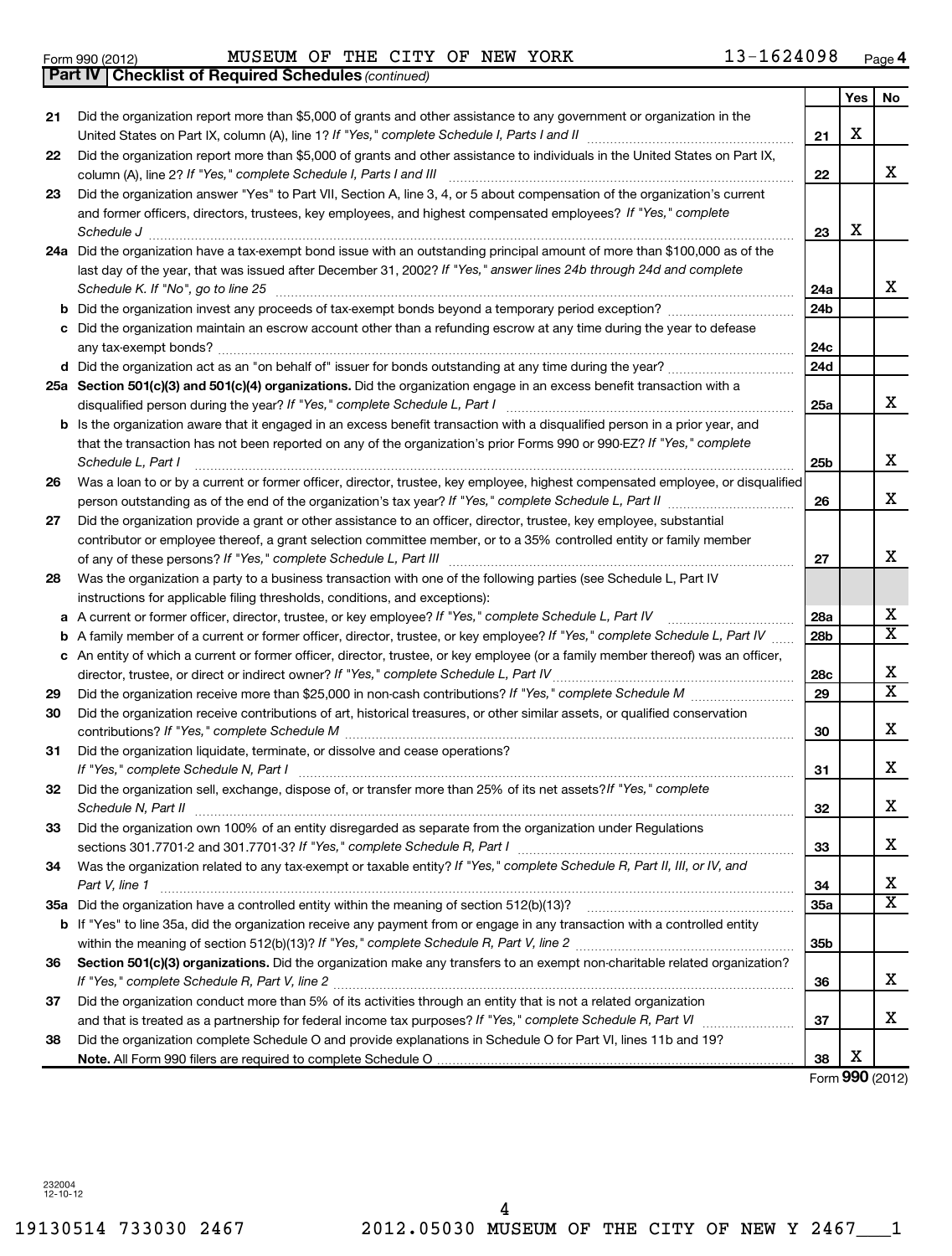|        | <b>Part V</b><br><b>Statements Regarding Other IRS Filings and Tax Compliance</b>                                                               |                      |     |                       |  |  |  |  |
|--------|-------------------------------------------------------------------------------------------------------------------------------------------------|----------------------|-----|-----------------------|--|--|--|--|
|        | Check if Schedule O contains a response to any question in this Part V                                                                          |                      |     |                       |  |  |  |  |
|        |                                                                                                                                                 |                      | Yes | No                    |  |  |  |  |
|        | 142<br>1a<br><sup>0</sup>                                                                                                                       |                      |     |                       |  |  |  |  |
| b      | 1 <sub>b</sub><br>Enter the number of Forms W-2G included in line 1a. Enter -0- if not applicable                                               |                      |     |                       |  |  |  |  |
|        | Did the organization comply with backup withholding rules for reportable payments to vendors and reportable gaming                              |                      |     |                       |  |  |  |  |
|        |                                                                                                                                                 | 1c                   |     |                       |  |  |  |  |
|        | 2a Enter the number of employees reported on Form W-3, Transmittal of Wage and Tax Statements,<br>179                                           |                      |     |                       |  |  |  |  |
|        | 2a<br>filed for the calendar year ending with or within the year covered by this return <i>[[[[[[[[[[[[[[[]]]]</i> ]]                           |                      | х   |                       |  |  |  |  |
|        | b If at least one is reported on line 2a, did the organization file all required federal employment tax returns?                                | 2b                   |     |                       |  |  |  |  |
|        | Note. If the sum of lines 1a and 2a is greater than 250, you may be required to e-file (see instructions)                                       |                      |     | х                     |  |  |  |  |
|        | <b>b</b> If "Yes," has it filed a Form 990-T for this year? If "No," provide an explanation in Schedule O                                       | За<br>3 <sub>b</sub> |     |                       |  |  |  |  |
|        | 4a At any time during the calendar year, did the organization have an interest in, or a signature or other authority over, a                    |                      |     |                       |  |  |  |  |
|        | financial account in a foreign country (such as a bank account, securities account, or other financial account)?                                | 4a                   |     | х                     |  |  |  |  |
|        | <b>b</b> If "Yes," enter the name of the foreign country:                                                                                       |                      |     |                       |  |  |  |  |
|        | See instructions for filing requirements for Form TD F 90-22.1, Report of Foreign Bank and Financial Accounts.                                  |                      |     |                       |  |  |  |  |
|        |                                                                                                                                                 | 5a                   |     | х                     |  |  |  |  |
| b      |                                                                                                                                                 | 5 <sub>b</sub>       |     | $\overline{\text{x}}$ |  |  |  |  |
|        |                                                                                                                                                 | 5c                   |     |                       |  |  |  |  |
|        | 6a Does the organization have annual gross receipts that are normally greater than \$100,000, and did the organization solicit                  |                      |     |                       |  |  |  |  |
|        |                                                                                                                                                 |                      |     |                       |  |  |  |  |
|        | <b>b</b> If "Yes," did the organization include with every solicitation an express statement that such contributions or gifts                   |                      |     |                       |  |  |  |  |
|        |                                                                                                                                                 | 6b                   |     |                       |  |  |  |  |
| 7      | Organizations that may receive deductible contributions under section 170(c).                                                                   |                      |     |                       |  |  |  |  |
| a      | Did the organization receive a payment in excess of \$75 made partly as a contribution and partly for goods and services provided to the payor? | 7a                   | х   |                       |  |  |  |  |
|        |                                                                                                                                                 |                      |     |                       |  |  |  |  |
|        | c Did the organization sell, exchange, or otherwise dispose of tangible personal property for which it was required                             |                      |     |                       |  |  |  |  |
|        |                                                                                                                                                 | 7с                   |     | х                     |  |  |  |  |
|        | 7d                                                                                                                                              |                      |     |                       |  |  |  |  |
| е      |                                                                                                                                                 | 7е                   |     | х                     |  |  |  |  |
|        |                                                                                                                                                 | 7f                   |     | X                     |  |  |  |  |
| a      | If the organization received a contribution of qualified intellectual property, did the organization file Form 8899 as required?                | 7g                   |     |                       |  |  |  |  |
| h.     | If the organization received a contribution of cars, boats, airplanes, or other vehicles, did the organization file a Form 1098-C?              | 7h                   |     |                       |  |  |  |  |
| 8      | Sponsoring organizations maintaining donor advised funds and section $509(a)(3)$ supporting organizations. Did the supporting                   |                      |     |                       |  |  |  |  |
|        | organization, or a donor advised fund maintained by a sponsoring organization, have excess business holdings at any time during the year?       | 8                    |     |                       |  |  |  |  |
| 9      | Sponsoring organizations maintaining donor advised funds.                                                                                       |                      |     |                       |  |  |  |  |
|        |                                                                                                                                                 | 9а                   |     |                       |  |  |  |  |
|        | Section 501(c)(7) organizations. Enter:                                                                                                         | 9b                   |     |                       |  |  |  |  |
| 10     | 10a                                                                                                                                             |                      |     |                       |  |  |  |  |
| а<br>b | 10 <sub>b</sub><br>Gross receipts, included on Form 990, Part VIII, line 12, for public use of club facilities                                  |                      |     |                       |  |  |  |  |
| 11     | Section 501(c)(12) organizations. Enter:                                                                                                        |                      |     |                       |  |  |  |  |
| а      | 11a                                                                                                                                             |                      |     |                       |  |  |  |  |
|        | <b>b</b> Gross income from other sources (Do not net amounts due or paid to other sources against                                               |                      |     |                       |  |  |  |  |
|        | 11b                                                                                                                                             |                      |     |                       |  |  |  |  |
|        | 12a Section 4947(a)(1) non-exempt charitable trusts. Is the organization filing Form 990 in lieu of Form 1041?                                  | 12a                  |     |                       |  |  |  |  |
|        | <b>b</b> If "Yes," enter the amount of tax-exempt interest received or accrued during the year<br>12b                                           |                      |     |                       |  |  |  |  |
| 13     | Section 501(c)(29) qualified nonprofit health insurance issuers.                                                                                |                      |     |                       |  |  |  |  |
|        | a Is the organization licensed to issue qualified health plans in more than one state?                                                          | 13a                  |     |                       |  |  |  |  |
|        | Note. See the instructions for additional information the organization must report on Schedule O.                                               |                      |     |                       |  |  |  |  |
|        | <b>b</b> Enter the amount of reserves the organization is required to maintain by the states in which the                                       |                      |     |                       |  |  |  |  |
|        | 13 <sub>b</sub>                                                                                                                                 |                      |     |                       |  |  |  |  |
|        | 13 <sub>c</sub>                                                                                                                                 |                      |     |                       |  |  |  |  |
|        | 14a Did the organization receive any payments for indoor tanning services during the tax year?                                                  | 14a                  |     | x                     |  |  |  |  |
|        |                                                                                                                                                 | 14b                  |     |                       |  |  |  |  |

|  |  | Form 990 (2012) |
|--|--|-----------------|
|--|--|-----------------|

232005 12-10-12

**5**

|  | Form 990 (2012) |
|--|-----------------|
|  |                 |

#### Form 990 (2012) MUSEUM OF THE CITY OF NEW YORK 1.3-1.6.2.4.09.8 Page MUSEUM OF THE CITY OF NEW YORK 13-1624098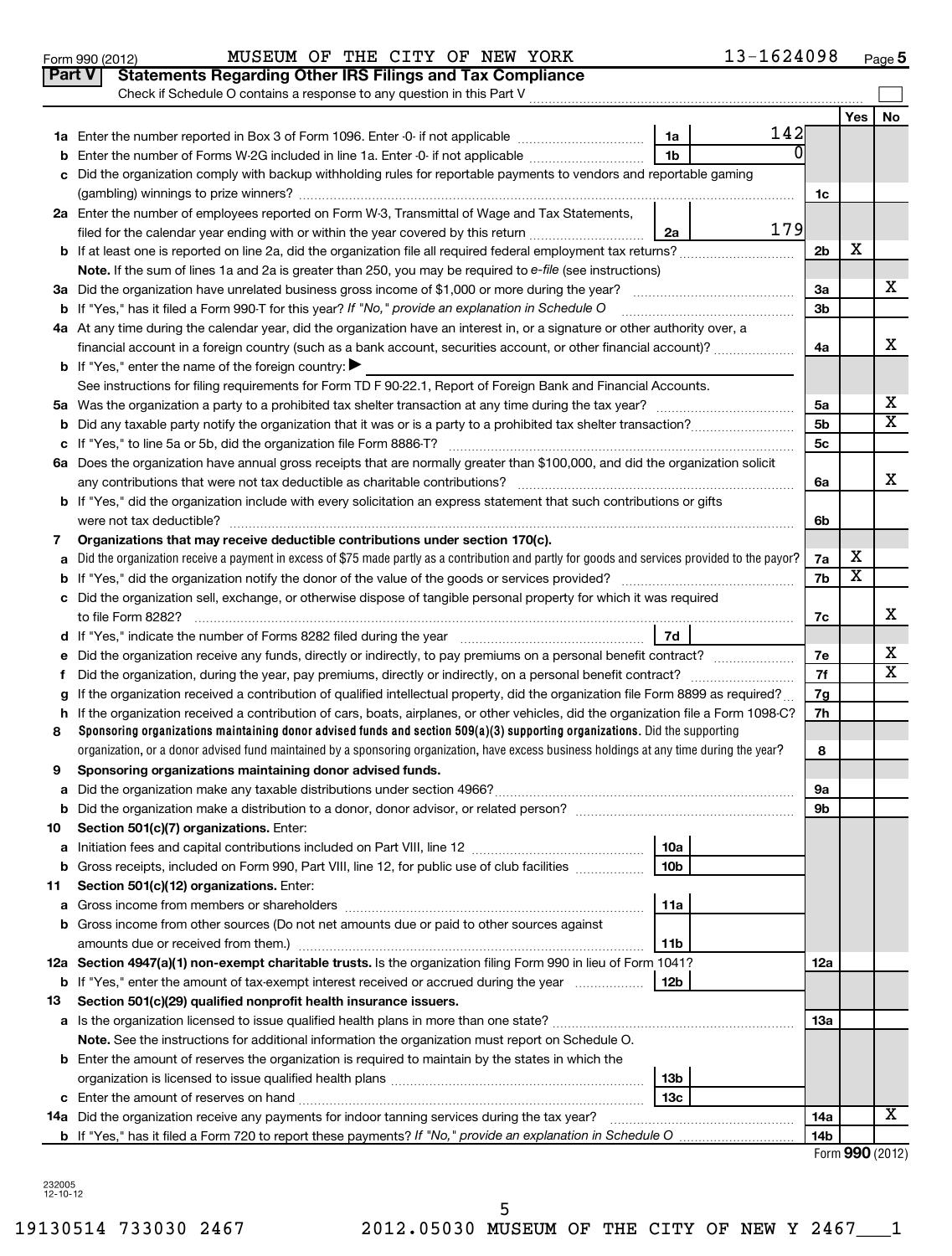13-1624098 Page 6

| <b>VI   Governance, Management, and Disclosure</b> For each "Yes" response to lines 2 through 7b below, and for a "No" response |  |  |  |  |  |  |
|---------------------------------------------------------------------------------------------------------------------------------|--|--|--|--|--|--|
| to line 8a, 8b, or 10b below, describe the circumstances, processes, or changes in Schedule O. See instructions.                |  |  |  |  |  |  |

| Check if Schedule O contains a response to any question in this Part VI |  |  |
|-------------------------------------------------------------------------|--|--|
|                                                                         |  |  |

 $\lfloor x \rfloor$ 

|                | <b>Section A. Governing Body and Management</b>                                                                                              |    |    |                 |                         |                         |
|----------------|----------------------------------------------------------------------------------------------------------------------------------------------|----|----|-----------------|-------------------------|-------------------------|
|                |                                                                                                                                              |    |    |                 | Yes                     | No                      |
|                | 1a Enter the number of voting members of the governing body at the end of the tax year                                                       | 1a | 47 |                 |                         |                         |
|                | If there are material differences in voting rights among members of the governing body, or if the governing                                  |    |    |                 |                         |                         |
|                | body delegated broad authority to an executive committee or similar committee, explain in Schedule O.                                        |    |    |                 |                         |                         |
| b              | Enter the number of voting members included in line 1a, above, who are independent                                                           | 1b | 47 |                 |                         |                         |
| 2              | Did any officer, director, trustee, or key employee have a family relationship or a business relationship with any other                     |    |    |                 |                         |                         |
|                |                                                                                                                                              |    |    | $\mathbf{2}$    | х                       |                         |
| 3              | Did the organization delegate control over management duties customarily performed by or under the direct supervision                        |    |    |                 |                         |                         |
|                | of officers, directors, or trustees, or key employees to a management company or other person?                                               |    |    | З               |                         | х                       |
| 4              | Did the organization make any significant changes to its governing documents since the prior Form 990 was filed?                             |    |    | 4               |                         | $\overline{\text{x}}$   |
| 5              |                                                                                                                                              |    |    | 5               |                         | $\overline{\mathbf{x}}$ |
| 6              |                                                                                                                                              |    |    | 6               |                         | $\overline{\mathbf{x}}$ |
|                | 7a Did the organization have members, stockholders, or other persons who had the power to elect or appoint one or                            |    |    |                 |                         |                         |
|                |                                                                                                                                              |    |    | 7a              |                         | х                       |
|                | <b>b</b> Are any governance decisions of the organization reserved to (or subject to approval by) members, stockholders, or                  |    |    |                 |                         |                         |
|                | persons other than the governing body?                                                                                                       |    |    | 7b              |                         | х                       |
| 8              | Did the organization contemporaneously document the meetings held or written actions undertaken during the year by the following:            |    |    |                 |                         |                         |
|                |                                                                                                                                              |    |    | 8a              | х                       |                         |
| b              |                                                                                                                                              |    |    | 8b              | X                       |                         |
| 9              | Is there any officer, director, trustee, or key employee listed in Part VII, Section A, who cannot be reached at the                         |    |    |                 |                         |                         |
|                | organization's mailing address? If "Yes," provide the names and addresses in Schedule O                                                      |    |    | 9               |                         | x                       |
|                | <b>Section B. Policies</b> (This Section B requests information about policies not required by the Internal Revenue Code.)                   |    |    |                 |                         |                         |
|                |                                                                                                                                              |    |    |                 | Yes                     | No                      |
|                |                                                                                                                                              |    |    | 10a             |                         | x                       |
|                | <b>b</b> If "Yes," did the organization have written policies and procedures governing the activities of such chapters, affiliates,          |    |    |                 |                         |                         |
|                |                                                                                                                                              |    |    | 10b             |                         |                         |
|                | 11a Has the organization provided a complete copy of this Form 990 to all members of its governing body before filing the form?              |    |    | 11a             | х                       |                         |
|                | <b>b</b> Describe in Schedule O the process, if any, used by the organization to review this Form 990.                                       |    |    |                 |                         |                         |
|                | 12a Did the organization have a written conflict of interest policy? If "No," go to line 13                                                  |    |    | 12a             | х                       |                         |
|                | <b>b</b> Were officers, directors, or trustees, and key employees required to disclose annually interests that could give rise to conflicts? |    |    | 12 <sub>b</sub> | $\overline{\textbf{x}}$ |                         |
| c              | Did the organization regularly and consistently monitor and enforce compliance with the policy? If "Yes," describe                           |    |    |                 |                         |                         |
|                |                                                                                                                                              |    |    | 12c             | х                       |                         |
| 13             |                                                                                                                                              |    |    | 13              | $\overline{\textbf{x}}$ |                         |
| 14             |                                                                                                                                              |    |    | 14              | $\overline{\textbf{x}}$ |                         |
| 15             | Did the process for determining compensation of the following persons include a review and approval by independent                           |    |    |                 |                         |                         |
|                | persons, comparability data, and contemporaneous substantiation of the deliberation and decision?                                            |    |    |                 |                         |                         |
|                |                                                                                                                                              |    |    | 15a             |                         | x                       |
|                |                                                                                                                                              |    |    | 15b             |                         | $\overline{\text{x}}$   |
|                | If "Yes" to line 15a or 15b, describe the process in Schedule O (see instructions).                                                          |    |    |                 |                         |                         |
|                | 16a Did the organization invest in, contribute assets to, or participate in a joint venture or similar arrangement with a                    |    |    |                 |                         |                         |
|                | taxable entity during the year?                                                                                                              |    |    | 16a             | х                       |                         |
|                | <b>b</b> If "Yes," did the organization follow a written policy or procedure requiring the organization to evaluate its participation        |    |    |                 |                         |                         |
|                | in joint venture arrangements under applicable federal tax law, and take steps to safeguard the organization's                               |    |    |                 |                         |                         |
|                | exempt status with respect to such arrangements?                                                                                             |    |    | 16b             | х                       |                         |
|                | <b>Section C. Disclosure</b>                                                                                                                 |    |    |                 |                         |                         |
| 17             | List the states with which a copy of this Form 990 is required to be filed $\blacktriangleright\text{NY}$                                    |    |    |                 |                         |                         |
| 18             | Section 6104 requires an organization to make its Forms 1023 (or 1024 if applicable), 990, and 990-T (Section 501(c)(3)s only) available     |    |    |                 |                         |                         |
|                | for public inspection. Indicate how you made these available. Check all that apply.                                                          |    |    |                 |                         |                         |
|                | $\lfloor x \rfloor$ Upon request<br>Other (explain in Schedule O)<br>Own website<br>Another's website                                        |    |    |                 |                         |                         |
| 19             | Describe in Schedule O whether (and if so, how), the organization made its governing documents, conflict of interest policy, and financial   |    |    |                 |                         |                         |
|                | statements available to the public during the tax year.                                                                                      |    |    |                 |                         |                         |
| 20             | State the name, physical address, and telephone number of the person who possesses the books and records of the organization:                |    |    |                 |                         |                         |
|                | BRIAN HERRIN - (212) 534-1672<br>10029<br>1220 FIFTH AVENUE, NEW YORK, NY                                                                    |    |    |                 |                         |                         |
| 232006         |                                                                                                                                              |    |    |                 |                         | Form 990 (2012)         |
| $12 - 10 - 12$ | 6                                                                                                                                            |    |    |                 |                         |                         |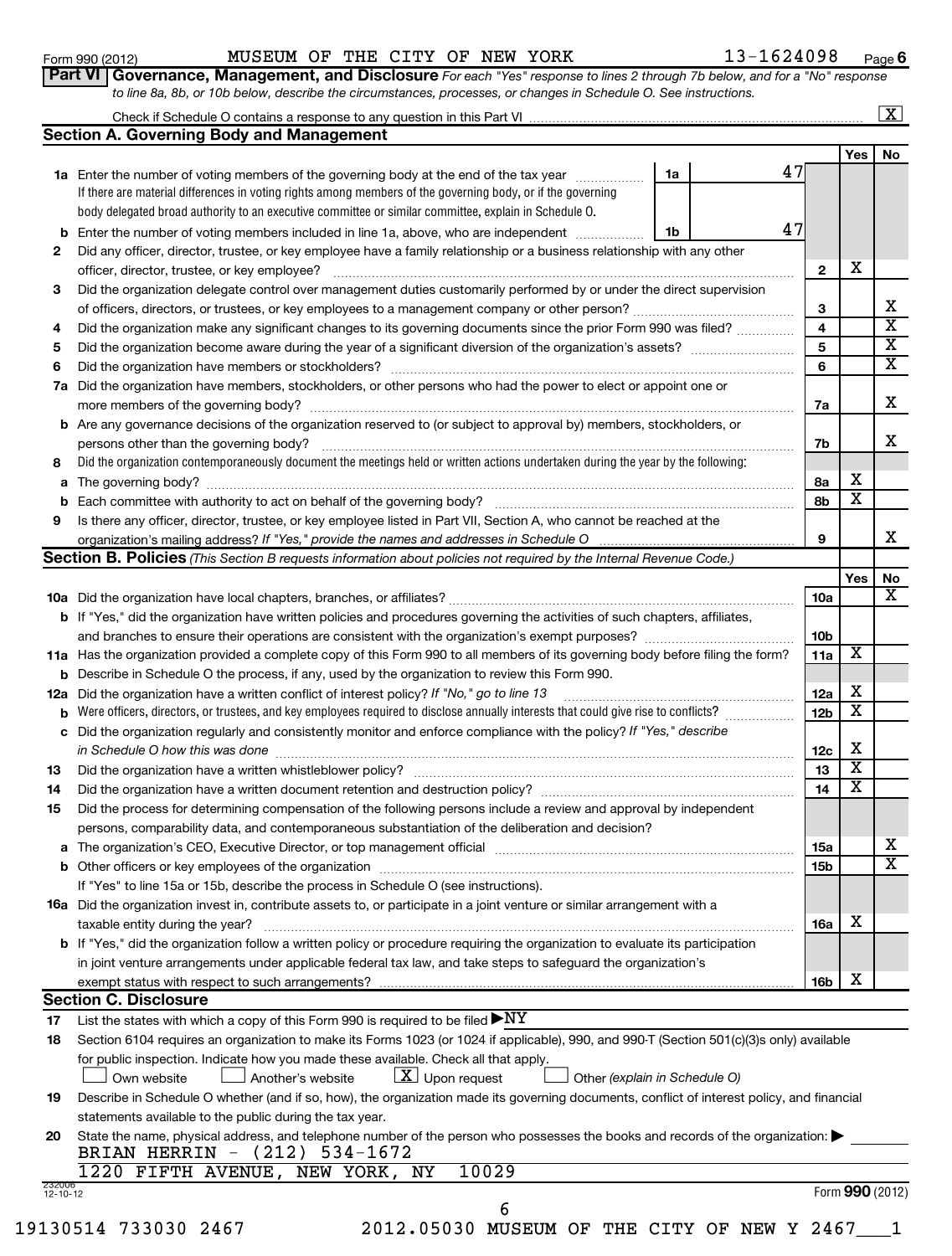### **Section A. Officers, Directors, Trustees, Key Employees, and Highest Compensated Employees 1a**  Complete this table for all persons required to be listed. Report compensation for the calendar year ending with or within the organization's tax year. **•** List all of the organization's current officers, directors, trustees (whether individuals or organizations), regardless of amount of compensation. Check if Schedule O contains a response to any question in this Part VII **Part VII Compensation of Officers, Directors, Trustees, Key Employees, Highest Compensated Employees, and Independent Contractors**  $\sim$

**•** List all of the organization's **current** key employees, if any. See instructions for definition of "key employee." Enter -0- in columns  $(D)$ ,  $(E)$ , and  $(F)$  if no compensation was paid.

 $\bullet$  List the organization's five  $\tt current$  highest compensated employees (other than an officer, director, trustee, or key employee) who received reportable compensation (Box 5 of Form W-2 and/or Box 7 of Form 1099-MISC) of more than \$100,000 from the organization and any related organizations .

 $\bullet$  List all of the organization's former officers, key employees, and highest compensated employees who received more than \$100,000 of reportable compensation from the organization and any related organizations.

**•** List all of the organization's former directors or trustees that received, in the capacity as a former director or trustee of the organization, more than \$10,000 of reportable compensation from the organization and any related organizations.

List persons in the following order: individual trustees or directors; institutional trustees; officers; key employees; highest compensated employees; and former such persons.

Check this box if neither the organization nor any related organization compensated any current officer, director, or trustee.  $\pm$ 

| (A)                            | (B)                    | (C)                 |                                                                  |             |              |                                 |        | (D)                 | (E)                              | (F)                      |
|--------------------------------|------------------------|---------------------|------------------------------------------------------------------|-------------|--------------|---------------------------------|--------|---------------------|----------------------------------|--------------------------|
| Name and Title                 | Average                |                     | (do not check more than one                                      |             | Position     |                                 |        | Reportable          | Reportable                       | Estimated                |
|                                | hours per              |                     | box, unless person is both an<br>officer and a director/trustee) |             |              |                                 |        | compensation        | compensation                     | amount of                |
|                                | week                   |                     |                                                                  |             |              |                                 |        | from                | from related                     | other                    |
|                                | (list any<br>hours for | trustee or director |                                                                  |             |              |                                 |        | the<br>organization | organizations<br>(W-2/1099-MISC) | compensation<br>from the |
|                                | related                |                     |                                                                  |             |              |                                 |        | (W-2/1099-MISC)     |                                  | organization             |
|                                | organizations          |                     | nstitutional trustee                                             |             |              |                                 |        |                     |                                  | and related              |
|                                | below                  | Individual t        |                                                                  |             | Key employee |                                 |        |                     |                                  | organizations            |
|                                | line)                  |                     |                                                                  | Officer     |              | Highest compensated<br>employee | Former |                     |                                  |                          |
| JAMES G. DINAN<br>(1)          | 1.00                   |                     |                                                                  |             |              |                                 |        |                     |                                  |                          |
| <b>CHAIR</b>                   |                        | X                   |                                                                  | $\mathbf X$ |              |                                 |        | $\mathbf 0$ .       | $\mathbf 0$                      | $\mathbf 0$ .            |
| (2)<br>NEWTON P.S. MERRILL     | 1.00                   |                     |                                                                  |             |              |                                 |        |                     |                                  |                          |
| VICE CHAIR & CHAIRMAN EMERITUS |                        | $\mathbf X$         |                                                                  | $\mathbf X$ |              |                                 |        | 0                   | $\mathbf 0$                      | $0$ .                    |
| (3)<br>THOMAS M. FLEXNER       | 1.00                   |                     |                                                                  |             |              |                                 |        |                     |                                  |                          |
| VICE CHAIR                     |                        | X                   |                                                                  | X           |              |                                 |        | $\mathbf 0$ .       | 0                                | $\mathbf 0$ .            |
| (4)<br>RONAY MENSCHEL          | 1.00                   |                     |                                                                  |             |              |                                 |        |                     |                                  |                          |
| VICE CHAIR                     |                        | X                   |                                                                  | $\mathbf X$ |              |                                 |        | $\mathbf 0$         | $\mathbf 0$                      | $\mathbf 0$ .            |
| (5)<br>JAMES E. QUINN          | 1.00                   |                     |                                                                  |             |              |                                 |        |                     |                                  |                          |
| VICE CHAIR                     |                        | $\mathbf X$         |                                                                  | X           |              |                                 |        | 0                   | $\mathbf 0$                      | $0$ .                    |
| BRUNO QUINSON<br>(6)           | 1.00                   |                     |                                                                  |             |              |                                 |        |                     |                                  |                          |
| VICE CHAIR                     |                        | $\mathbf X$         |                                                                  | $\mathbf X$ |              |                                 |        | $\mathbf 0$ .       | $\mathbf 0$                      | $\mathbf 0$ .            |
| LAWRENCE J. SIMON<br>(7)       | 1.00                   |                     |                                                                  |             |              |                                 |        |                     |                                  |                          |
| VICE CHAIR                     |                        | $\mathbf X$         |                                                                  | $\mathbf X$ |              |                                 |        | $\mathbf 0$ .       | $\mathbf 0$                      | $\mathbf 0$ .            |
| JANE B. O'CONNELL<br>(8)       | 1.00                   |                     |                                                                  |             |              |                                 |        |                     |                                  |                          |
| TREASURER                      |                        | $\mathbf X$         |                                                                  | X           |              |                                 |        | $\mathbf 0$         | 0                                | $\mathbf 0$ .            |
| (9)<br>MARTIN J. MCLAUGHLIN    | 1.00                   |                     |                                                                  |             |              |                                 |        |                     |                                  |                          |
| <b>SECRETARY</b>               |                        | $\mathbf X$         |                                                                  | $\mathbf X$ |              |                                 |        | 0                   | $\mathbf 0$                      | $\mathbf 0$ .            |
| (10) ELIZABETH FARRAN TOZER    | 1.00                   |                     |                                                                  |             |              |                                 |        |                     |                                  |                          |
| ASSISTANT SECRETARY            |                        | X                   |                                                                  | $\mathbf X$ |              |                                 |        | 0.                  | $\mathbf 0$                      | $\mathbf 0$ .            |
| (11) DAVID GUIN                | 1.00                   |                     |                                                                  |             |              |                                 |        |                     |                                  |                          |
| COUNSEL                        |                        | X                   |                                                                  | $\rm X$     |              |                                 |        | $\mathbf 0$ .       | $\mathbf 0$                      | $\mathbf 0$ .            |
| (12) JEREMY H. BIGGS           | 1.00                   |                     |                                                                  |             |              |                                 |        |                     |                                  |                          |
| <b>BOARD MEMBER</b>            |                        | X                   |                                                                  |             |              |                                 |        | $\mathbf 0$ .       | 0                                | $\mathbf 0$ .            |
| (13) CAROLYN BRODY             | 1.00                   |                     |                                                                  |             |              |                                 |        |                     |                                  |                          |
| <b>BOARD MEMBER</b>            |                        | $\mathbf X$         |                                                                  |             |              |                                 |        | $\mathbf 0$         | 0                                | $\mathbf 0$ .            |
| (14) MICHAEL BRUNO             | 1.00                   |                     |                                                                  |             |              |                                 |        |                     |                                  |                          |
| <b>BOARD MEMBER</b>            |                        | X                   |                                                                  |             |              |                                 |        | $\mathbf 0$ .       | 0                                | $\mathbf 0$ .            |
| (15) JAMES E. BRUCKMAN         | 1.00                   |                     |                                                                  |             |              |                                 |        |                     |                                  |                          |
| <b>BOARD MEMBER</b>            |                        | $\mathbf X$         |                                                                  |             |              |                                 |        | $\mathbf 0$         | 0                                | $\mathbf 0$ .            |
| (16) JAMES CACIOPPO            | 1.00                   |                     |                                                                  |             |              |                                 |        |                     |                                  |                          |
| <b>BOARD MEMBER</b>            |                        | $\mathbf X$         |                                                                  |             |              |                                 |        | $\mathbf 0$ .       | $\mathbf 0$                      | 0.                       |
| (17) PAMELA CLOUD              | 1.00                   |                     |                                                                  |             |              |                                 |        |                     |                                  |                          |
| <b>BOARD MEMBER</b>            |                        | X                   |                                                                  |             |              |                                 |        | 0                   | $\mathbf 0$                      | 0.                       |
| 232007 12-10-12                |                        |                     |                                                                  |             |              |                                 |        |                     |                                  | Form 990 (2012)          |

7

19130514 733030 2467 2012.05030 MUSEUM OF THE CITY OF NEW Y 2467\_\_\_1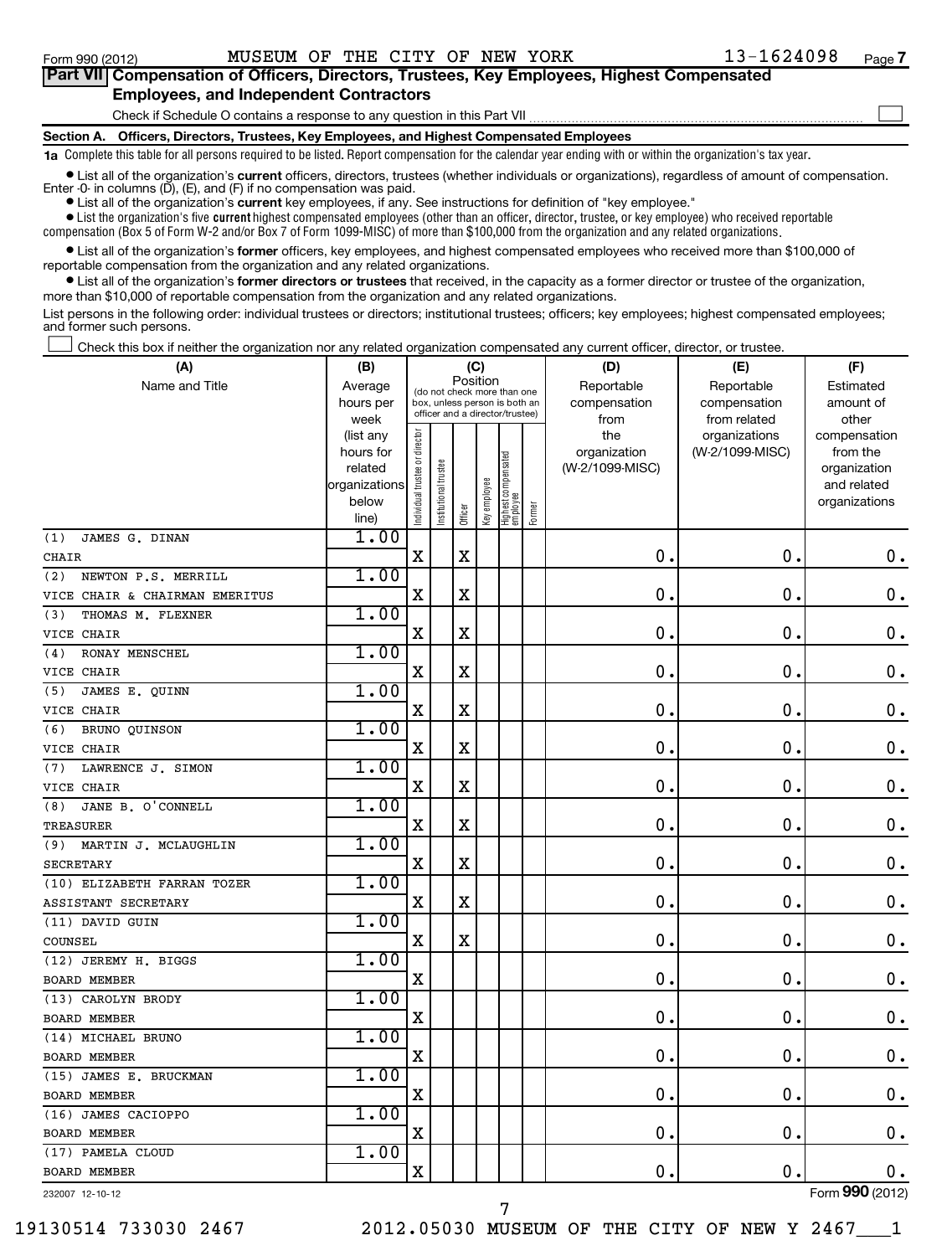Form 990 (2012) MUSEUM OF THE CITY OF NEW YORK 13-1624098 Page MUSEUM OF THE CITY OF NEW YORK 13-1624098

| Part VII Section A. Officers, Directors, Trustees, Key Employees, and Highest Compensated Employees (continued)                                                          |                      |                                |                       |         |              |                                  |        |                                |                 |               |                     |                              |               |
|--------------------------------------------------------------------------------------------------------------------------------------------------------------------------|----------------------|--------------------------------|-----------------------|---------|--------------|----------------------------------|--------|--------------------------------|-----------------|---------------|---------------------|------------------------------|---------------|
| (B)<br>(C)<br>(A)<br>(D)<br>(E)                                                                                                                                          |                      |                                |                       |         |              |                                  |        |                                |                 |               |                     | (F)                          |               |
| Name and title                                                                                                                                                           | Average              |                                |                       |         | Position     | (do not check more than one      |        | Reportable                     | Reportable      |               |                     | Estimated                    |               |
|                                                                                                                                                                          | hours per            |                                |                       |         |              | box, unless person is both an    |        | compensation<br>compensation   |                 |               |                     | amount of                    |               |
|                                                                                                                                                                          | week                 |                                |                       |         |              | officer and a director/trustee)  |        | from                           | from related    |               |                     | other                        |               |
|                                                                                                                                                                          | (list any            |                                |                       |         |              |                                  |        | the                            | organizations   |               |                     | compensation                 |               |
|                                                                                                                                                                          | hours for<br>related |                                |                       |         |              |                                  |        | organization                   | (W-2/1099-MISC) |               |                     | from the                     |               |
|                                                                                                                                                                          | organizations        |                                |                       |         |              |                                  |        | (W-2/1099-MISC)                |                 |               |                     | organization                 |               |
|                                                                                                                                                                          | below                |                                |                       |         |              |                                  |        |                                |                 |               |                     | and related<br>organizations |               |
|                                                                                                                                                                          | line)                | Individual trustee or director | Institutional trustee | Officer | Key employee | Highest compensated<br> employee | Former |                                |                 |               |                     |                              |               |
| (18) MARVIN H. DAVIDSON                                                                                                                                                  | 1.00                 |                                |                       |         |              |                                  |        |                                |                 |               |                     |                              |               |
| <b>BOARD MEMBER</b>                                                                                                                                                      |                      | Χ                              |                       |         |              |                                  |        | 0.                             |                 | 0.            |                     |                              | 0.            |
| (19) TODD DEGARMO                                                                                                                                                        | 1.00                 |                                |                       |         |              |                                  |        |                                |                 |               |                     |                              |               |
| <b>BOARD MEMBER</b>                                                                                                                                                      |                      | Χ                              |                       |         |              |                                  |        | $\mathbf 0$ .                  |                 | $\mathbf 0$ . |                     |                              | $\mathbf 0$ . |
| (20) JAMES P. DRUCKMAN                                                                                                                                                   | 1.00                 |                                |                       |         |              |                                  |        |                                |                 |               |                     |                              |               |
| <b>BOARD MEMBER</b>                                                                                                                                                      |                      | X                              |                       |         |              |                                  |        | $\mathbf 0$ .                  |                 | $\mathbf 0$ . |                     |                              | $\mathbf 0$ . |
| (21) VERNON EVENSON                                                                                                                                                      | 1.00                 |                                |                       |         |              |                                  |        |                                |                 |               |                     |                              |               |
| <b>BOARD MEMBER</b>                                                                                                                                                      |                      | X                              |                       |         |              |                                  |        | 0.                             |                 | $\mathbf 0$ . |                     |                              | $\mathbf 0$ . |
| (22) BARBARA J. FIFE                                                                                                                                                     | 1.00                 |                                |                       |         |              |                                  |        |                                |                 |               |                     |                              |               |
| <b>BOARD MEMBER</b>                                                                                                                                                      |                      | X                              |                       |         |              |                                  |        | $\mathbf 0$ .                  |                 | $\mathbf 0$ . |                     |                              | $\mathbf 0$ . |
| (23) LAURA LOFARO FREEMAN                                                                                                                                                | 1.00                 |                                |                       |         |              |                                  |        |                                |                 |               |                     |                              |               |
| <b>BOARD MEMBER</b>                                                                                                                                                      |                      | X                              |                       |         |              |                                  |        | $\mathbf 0$ .                  |                 | $\mathbf 0$ . |                     |                              | $\mathbf 0$ . |
| (24) LESLIE GODRIDGE                                                                                                                                                     | 1.00                 |                                |                       |         |              |                                  |        |                                |                 |               |                     |                              |               |
| BOARD MEMBER                                                                                                                                                             |                      | X                              |                       |         |              |                                  |        | $\mathbf 0$ .                  |                 | 0.            |                     |                              | $\mathbf 0$ . |
| (25) LORNA GOODMAN                                                                                                                                                       | 1.00                 |                                |                       |         |              |                                  |        |                                |                 |               |                     |                              |               |
|                                                                                                                                                                          |                      | X                              |                       |         |              |                                  |        | $\mathbf 0$ .                  |                 | 0.            |                     |                              | $\mathbf 0$ . |
| BOARD MEMBER                                                                                                                                                             | 1.00                 |                                |                       |         |              |                                  |        |                                |                 |               |                     |                              |               |
| (26) JAMES HANLEY                                                                                                                                                        |                      | X                              |                       |         |              |                                  |        | $\mathbf 0$ .                  |                 | $\mathbf 0$ . |                     |                              |               |
| <b>BOARD MEMBER</b>                                                                                                                                                      |                      |                                |                       |         |              |                                  |        | $\overline{0}$                 |                 | σ.            |                     |                              | 0.<br>σ.      |
|                                                                                                                                                                          |                      |                                |                       |         |              |                                  |        | 1, 240, 724.                   |                 | σ.            |                     |                              | 179,481.      |
| c Total from continuation sheets to Part VII, Section A                                                                                                                  |                      |                                |                       |         |              |                                  |        | 1, 240, 724.                   |                 | σ.            |                     | 179,481.                     |               |
|                                                                                                                                                                          |                      |                                |                       |         |              |                                  |        |                                |                 |               |                     |                              |               |
| Total number of individuals (including but not limited to those listed above) who received more than \$100,000 of reportable<br>2                                        |                      |                                |                       |         |              |                                  |        |                                |                 |               |                     |                              | 7             |
| compensation from the organization $\blacktriangleright$                                                                                                                 |                      |                                |                       |         |              |                                  |        |                                |                 |               |                     | Yes                          | No            |
|                                                                                                                                                                          |                      |                                |                       |         |              |                                  |        |                                |                 |               |                     |                              |               |
| 3<br>Did the organization list any former officer, director, or trustee, key employee, or highest compensated employee on                                                |                      |                                |                       |         |              |                                  |        |                                |                 |               |                     |                              |               |
| line 1a? If "Yes," complete Schedule J for such individual                                                                                                               |                      |                                |                       |         |              |                                  |        |                                |                 |               | 3                   |                              | x             |
| For any individual listed on line 1a, is the sum of reportable compensation and other compensation from the organization<br>4                                            |                      |                                |                       |         |              |                                  |        |                                |                 |               |                     | $\overline{\text{X}}$        |               |
| and related organizations greater than \$150,000? If "Yes," complete Schedule J for such individual                                                                      |                      |                                |                       |         |              |                                  |        |                                |                 |               | 4                   |                              |               |
| Did any person listed on line 1a receive or accrue compensation from any unrelated organization or individual for services<br>5                                          |                      |                                |                       |         |              |                                  |        |                                |                 |               |                     |                              |               |
| rendered to the organization? If "Yes," complete Schedule J for such person                                                                                              |                      |                                |                       |         |              |                                  |        |                                |                 |               | 5                   |                              | x.            |
| <b>Section B. Independent Contractors</b>                                                                                                                                |                      |                                |                       |         |              |                                  |        |                                |                 |               |                     |                              |               |
| Complete this table for your five highest compensated independent contractors that received more than \$100,000 of compensation from<br>1                                |                      |                                |                       |         |              |                                  |        |                                |                 |               |                     |                              |               |
| the organization. Report compensation for the calendar year ending with or within the organization's tax year.                                                           |                      |                                |                       |         |              |                                  |        |                                |                 |               |                     |                              |               |
| (A)<br>Name and business address                                                                                                                                         |                      |                                |                       |         |              |                                  |        | (B)<br>Description of services |                 |               | (C)<br>Compensation |                              |               |
| ENNEAD ARCHITECTS                                                                                                                                                        |                      |                                |                       |         |              |                                  |        |                                |                 |               |                     |                              |               |
| 320 WEST 13TH ST., NEW YORK, NY 10014                                                                                                                                    |                      |                                |                       |         |              |                                  |        | ARCHITECTS                     |                 |               |                     | 852,413.                     |               |
|                                                                                                                                                                          |                      |                                |                       |         |              |                                  |        |                                |                 |               |                     |                              |               |
|                                                                                                                                                                          |                      |                                |                       |         |              |                                  |        |                                |                 |               |                     |                              |               |
|                                                                                                                                                                          |                      |                                |                       |         |              |                                  |        |                                |                 |               |                     |                              |               |
|                                                                                                                                                                          |                      |                                |                       |         |              |                                  |        |                                |                 |               |                     |                              |               |
|                                                                                                                                                                          |                      |                                |                       |         |              |                                  |        |                                |                 |               |                     |                              |               |
|                                                                                                                                                                          |                      |                                |                       |         |              |                                  |        |                                |                 |               |                     |                              |               |
|                                                                                                                                                                          |                      |                                |                       |         |              |                                  |        |                                |                 |               |                     |                              |               |
|                                                                                                                                                                          |                      |                                |                       |         |              |                                  |        |                                |                 |               |                     |                              |               |
|                                                                                                                                                                          |                      |                                |                       |         |              |                                  |        |                                |                 |               |                     |                              |               |
| Total number of independent contractors (including but not limited to those listed above) who received more than<br>2<br>\$100,000 of compensation from the organization |                      |                                |                       |         |              |                                  |        |                                |                 |               |                     |                              |               |
| SEE PART VII, SECTION A CONTINUATION SHEETS                                                                                                                              |                      |                                |                       |         |              |                                  |        |                                |                 |               | Form 990 (2012)     |                              |               |
| 232008<br>$12 - 10 - 12$                                                                                                                                                 |                      |                                |                       |         |              |                                  |        |                                |                 |               |                     |                              |               |
|                                                                                                                                                                          |                      |                                |                       |         |              |                                  |        |                                |                 |               |                     |                              |               |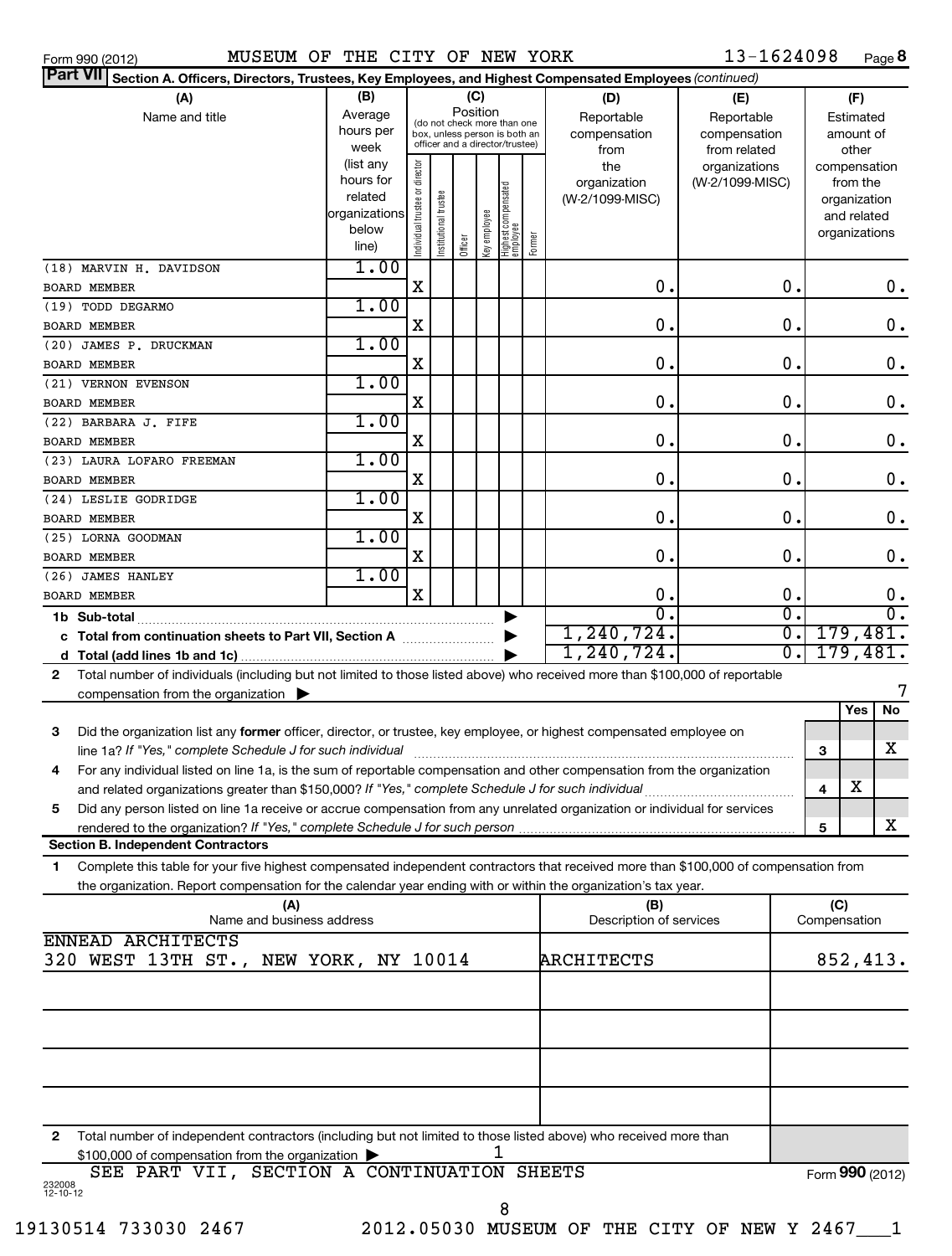| Part VII Section A. Officers, Directors, Trustees, Key Employees, and Highest Compensated Employees (continued) |                        |                                |                       |                        |              |                              |            |                     |                                  |                          |
|-----------------------------------------------------------------------------------------------------------------|------------------------|--------------------------------|-----------------------|------------------------|--------------|------------------------------|------------|---------------------|----------------------------------|--------------------------|
| (A)                                                                                                             | (B)                    |                                |                       |                        | (C)          |                              |            | (D)                 | (E)                              | (F)                      |
| Name and title                                                                                                  |                        | Position                       |                       |                        |              |                              | Reportable | Reportable          | Estimated                        |                          |
|                                                                                                                 | hours                  |                                |                       | (check all that apply) |              |                              |            | compensation        | compensation                     | amount of                |
|                                                                                                                 | per                    |                                |                       |                        |              |                              |            | from                | from related                     | other                    |
|                                                                                                                 | week                   |                                |                       |                        |              |                              |            | the<br>organization | organizations<br>(W-2/1099-MISC) | compensation<br>from the |
|                                                                                                                 | (list any<br>hours for |                                |                       |                        |              |                              |            | (W-2/1099-MISC)     |                                  | organization             |
|                                                                                                                 | related                |                                |                       |                        |              |                              |            |                     |                                  | and related              |
|                                                                                                                 | organizations          |                                |                       |                        |              |                              |            |                     |                                  | organizations            |
|                                                                                                                 | below                  | Individual trustee or director | Institutional trustee |                        | Key employee | Highest compensated employee |            |                     |                                  |                          |
|                                                                                                                 | line)                  |                                |                       | Officer                |              |                              | Former     |                     |                                  |                          |
| (27) SYLVIA HEMMINGWAY                                                                                          | 1.00                   |                                |                       |                        |              |                              |            |                     |                                  |                          |
| <b>BOARD MEMBER</b>                                                                                             |                        | X                              |                       |                        |              |                              |            | $\mathbf 0$ .       | $\mathbf 0$ .                    | $\mathbf 0$ .            |
| (28) JANE HOFFMAN                                                                                               | 1.00                   |                                |                       |                        |              |                              |            |                     |                                  |                          |
| <b>BOARD MEMBER</b>                                                                                             |                        | X                              |                       |                        |              |                              |            | $\mathbf 0$ .       | $\mathbf 0$ .                    | $\mathbf 0$ .            |
| (29) ROBERT JAIN                                                                                                | 1.00                   |                                |                       |                        |              |                              |            |                     |                                  |                          |
| <b>BOARD MEMBER</b>                                                                                             |                        | X                              |                       |                        |              |                              |            | $\mathbf 0$ .       | $\mathbf 0$ .                    | $\mathbf 0$ .            |
| (30) ROBERT A. JEFFE                                                                                            | 1.00                   |                                |                       |                        |              |                              |            |                     |                                  |                          |
| <b>BOARD MEMBER</b>                                                                                             |                        | X                              |                       |                        |              |                              |            | $\mathbf 0$ .       | $\mathbf 0$ .                    | $\mathbf 0$ .            |
| (31) STEPHEN A. KETCHUM                                                                                         | 1.00                   |                                |                       |                        |              |                              |            |                     |                                  |                          |
| <b>BOARD MEMBER</b>                                                                                             |                        | X                              |                       |                        |              |                              |            | $\mathbf 0$ .       | $\mathbf 0$ .                    | $\mathbf 0$ .            |
| (32) JOAN KHOURY                                                                                                | 1.00                   |                                |                       |                        |              |                              |            |                     |                                  |                          |
| <b>BOARD MEMBER</b>                                                                                             |                        | X                              |                       |                        |              |                              |            | $\mathbf 0$ .       | $\mathbf 0$ .                    | $\mathbf 0$ .            |
| (33) STANFORD G. LADNER                                                                                         | 1.00                   |                                |                       |                        |              |                              |            |                     |                                  |                          |
| <b>BOARD MEMBER</b>                                                                                             |                        | X                              |                       |                        |              |                              |            | $\mathbf 0$ .       | $\mathbf 0$ .                    | $\mathbf 0$ .            |
| (34) STEPHEN S. LASH                                                                                            | 1.00                   |                                |                       |                        |              |                              |            |                     |                                  |                          |
| <b>BOARD MEMBER</b>                                                                                             |                        | X                              |                       |                        |              |                              |            | $\mathbf 0$ .       | $\mathbf 0$ .                    | $\mathbf 0$ .            |
| (35) JAMES A. LEBENTHAL                                                                                         | 1.00                   |                                |                       |                        |              |                              |            |                     |                                  |                          |
| <b>BOARD MEMBER</b>                                                                                             |                        | X                              |                       |                        |              |                              |            | $\mathbf 0$ .       | $\mathbf 0$ .                    | $\mathbf 0$ .            |
| (36) NANCY MAHON                                                                                                | 1.00                   |                                |                       |                        |              |                              |            |                     |                                  |                          |
| <b>BOARD MEMBER</b>                                                                                             |                        | X                              |                       |                        |              |                              |            | $\mathbf 0$ .       | $\mathbf 0$ .                    | $\mathbf 0$ .            |
| (37) GURUDATTA NADKARNI                                                                                         | 1.00                   |                                |                       |                        |              |                              |            |                     |                                  |                          |
| <b>BOARD MEMBER</b>                                                                                             |                        | X                              |                       |                        |              |                              |            | $\mathbf 0$ .       | $\mathbf 0$ .                    | $\mathbf 0$ .            |
| (38) DANIEL J. OSHEYACK                                                                                         | 1.00                   |                                |                       |                        |              |                              |            |                     |                                  |                          |
| <b>BOARD MEMBER</b>                                                                                             |                        | X                              |                       |                        |              |                              |            | $\mathbf 0$ .       | $\mathbf 0$ .                    | $\mathbf 0$ .            |
| (39) TRACEY PONTARELLI                                                                                          | 1.00                   |                                |                       |                        |              |                              |            |                     |                                  |                          |
| BOARD MEMBER                                                                                                    |                        | X                              |                       |                        |              |                              |            | $\mathbf 0$ .       | $\mathbf 0$ .                    | $\mathbf 0$ .            |
| (40) KATHRYN PROUNIS                                                                                            | 1.00                   |                                |                       |                        |              |                              |            |                     |                                  |                          |
| BOARD MEMBER                                                                                                    |                        | X                              |                       |                        |              |                              |            | 0.                  | 0.                               | $\mathbf 0$ .            |
| (41) VALERIE ROWE                                                                                               | 1.00                   |                                |                       |                        |              |                              |            |                     |                                  |                          |
| BOARD MEMBER                                                                                                    |                        | X                              |                       |                        |              |                              |            | $\mathbf 0$ .       | 0.                               | $\mathbf 0$ .            |
| (42) MARY BURWELL SHORR                                                                                         | 1.00                   |                                |                       |                        |              |                              |            |                     |                                  |                          |
| <b>BOARD MEMBER</b>                                                                                             |                        | X                              |                       |                        |              |                              |            | 0.                  | 0.                               | $\mathbf 0$ .            |
| (43) ANN SPENCE                                                                                                 | 1.00                   |                                |                       |                        |              |                              |            |                     |                                  |                          |
| BOARD MEMBER                                                                                                    |                        | X                              |                       |                        |              |                              |            | 0.                  | 0.                               | $\mathbf 0$ .            |
| (44) MITCHELL S. STEIR                                                                                          | 1.00                   |                                |                       |                        |              |                              |            |                     |                                  |                          |
| BOARD MEMBER                                                                                                    |                        | X                              |                       |                        |              |                              |            | 0.                  | 0.                               | $\mathbf 0$ .            |
| (45) JEFFERY S. TABAK                                                                                           | 1.00                   |                                |                       |                        |              |                              |            |                     |                                  |                          |
| <b>BOARD MEMBER</b>                                                                                             |                        | X                              |                       |                        |              |                              |            | 0.                  | 0.                               | $\mathbf 0$ .            |
| (46) DARYL BROWN UBER                                                                                           | 1.00                   |                                |                       |                        |              |                              |            |                     |                                  |                          |
| BOARD MEMBER                                                                                                    |                        | х                              |                       |                        |              |                              |            | 0.                  | 0.                               | 0.                       |
|                                                                                                                 |                        |                                |                       |                        |              |                              |            |                     |                                  |                          |
|                                                                                                                 |                        |                                |                       |                        |              |                              |            |                     |                                  |                          |

232201 07-25-12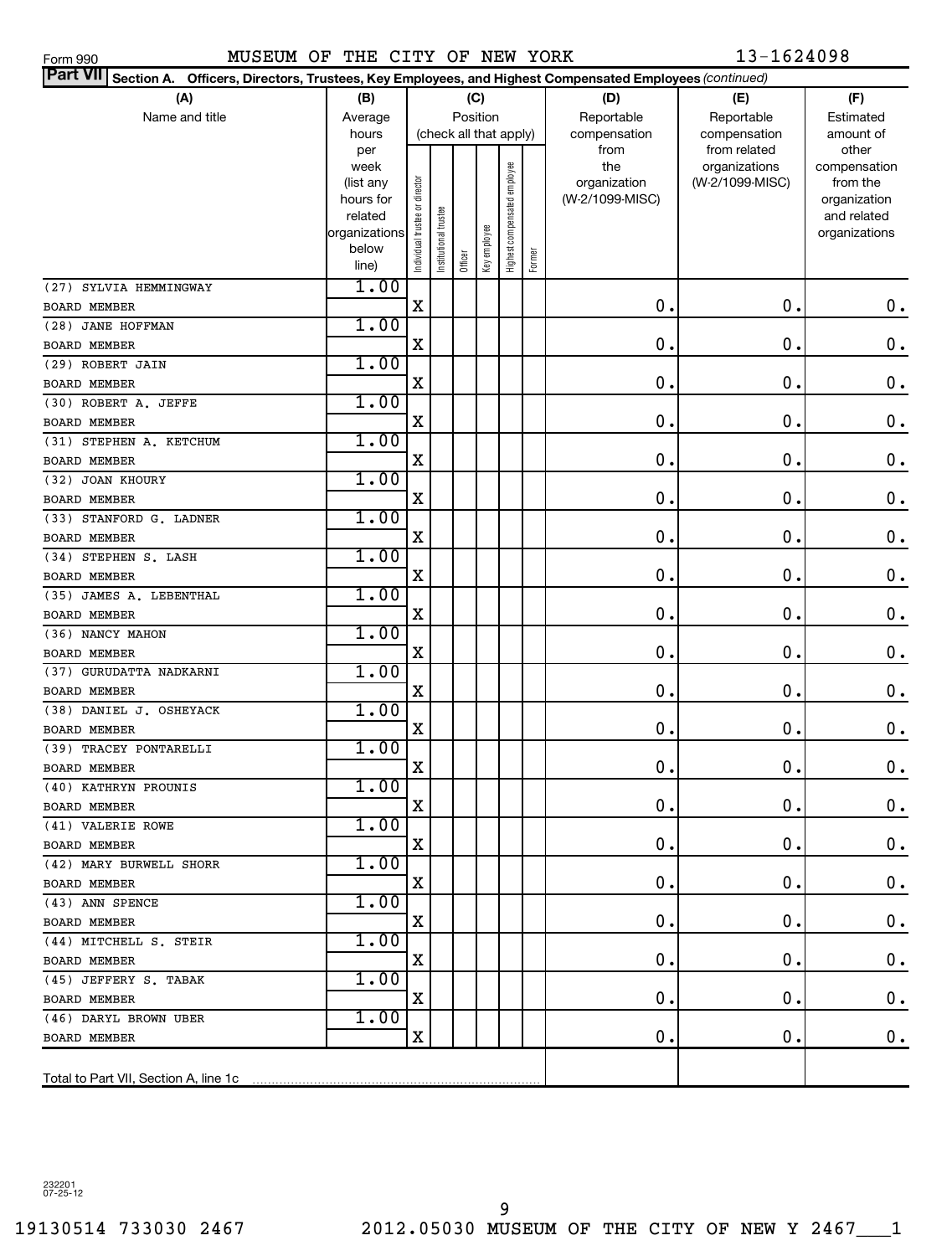| Part VII Section A. Officers, Directors, Trustees, Key Employees, and Highest Compensated Employees (continued) |                        |                                |                       |          |              |                              |        |                                 |                 |                          |
|-----------------------------------------------------------------------------------------------------------------|------------------------|--------------------------------|-----------------------|----------|--------------|------------------------------|--------|---------------------------------|-----------------|--------------------------|
| (A)                                                                                                             | (B)<br>(C)             |                                |                       |          |              |                              |        | (D)                             | (E)             | (F)                      |
| Name and title                                                                                                  | Average                |                                |                       | Position |              |                              |        | Reportable                      | Reportable      | Estimated                |
|                                                                                                                 | hours                  |                                |                       |          |              | (check all that apply)       |        | compensation                    | compensation    | amount of                |
|                                                                                                                 | per                    |                                |                       |          |              |                              |        | from                            | from related    | other                    |
|                                                                                                                 | week                   |                                |                       |          |              |                              |        | the                             | organizations   | compensation<br>from the |
|                                                                                                                 | (list any<br>hours for |                                |                       |          |              |                              |        | organization<br>(W-2/1099-MISC) | (W-2/1099-MISC) | organization             |
|                                                                                                                 | related                |                                |                       |          |              |                              |        |                                 |                 | and related              |
|                                                                                                                 | organizations          |                                |                       |          |              |                              |        |                                 |                 | organizations            |
|                                                                                                                 | below                  | Individual trustee or director | Institutional trustee |          | Key employee | Highest compensated employee |        |                                 |                 |                          |
|                                                                                                                 | line)                  |                                |                       | Officer  |              |                              | Former |                                 |                 |                          |
| (47) WILLIAM C. VRATTOS                                                                                         | 1.00                   |                                |                       |          |              |                              |        |                                 |                 |                          |
| BOARD MEMBER                                                                                                    |                        | $\mathbf X$                    |                       |          |              |                              |        | 0.                              | 0.              | 0.                       |
| (48) CARL DREYER                                                                                                | 40.00                  |                                |                       |          |              |                              |        |                                 |                 |                          |
| CFO AND VP ADMINISTRATION                                                                                       |                        |                                |                       | X        |              |                              |        | 144,295.                        | $0$ .           | 33,833.                  |
| (49) SUSAN HENSHAW JONES                                                                                        | 40.00                  |                                |                       |          |              |                              |        |                                 |                 |                          |
| PRESIDENT & DIRECTOR                                                                                            |                        |                                |                       | X        |              |                              |        | 363, 316.                       | 0.              | 23,250.                  |
| (50) SARAH HENRY                                                                                                | 40.00                  |                                |                       |          |              |                              |        |                                 |                 |                          |
| DEPUTY DIRECTOR AND CHIEF                                                                                       |                        |                                |                       |          | X            |                              |        | 207,490.                        | 0.              | 37,056.                  |
| (51) SUSAN MADDEN                                                                                               | 40.00                  |                                |                       |          |              |                              |        |                                 |                 |                          |
| SVP OF EXTERNAL AFFAIRS                                                                                         |                        |                                |                       |          | X            |                              |        | 201,003.                        | $0$ .           | 21,323.                  |
| (52) DONALD ALBRECHT                                                                                            | 40.00                  |                                |                       |          |              |                              |        |                                 |                 |                          |
| ADJUNCT CURATOR                                                                                                 |                        |                                |                       |          |              | X                            |        | 102,367.                        | $0$ .           | 14,918.                  |
| (53) PREL GJELAJ                                                                                                | 40.00                  |                                |                       |          |              |                              |        |                                 |                 |                          |
| DIRECTOR OF FACILITIES                                                                                          |                        |                                |                       |          |              | $\mathbf X$                  |        | 104,998.                        | 0.              | 26, 208.                 |
| (54) PATRICIA ZEDALIS                                                                                           | 40.00                  |                                |                       |          |              |                              |        |                                 |                 |                          |
| PROJECT MANAGER                                                                                                 |                        |                                |                       |          |              | $\mathbf X$                  |        | 117,255.                        | 0.              | 22,893.                  |
|                                                                                                                 |                        |                                |                       |          |              |                              |        |                                 |                 |                          |
|                                                                                                                 |                        |                                |                       |          |              |                              |        |                                 |                 |                          |
|                                                                                                                 |                        |                                |                       |          |              |                              |        |                                 |                 |                          |
|                                                                                                                 |                        |                                |                       |          |              |                              |        |                                 |                 |                          |
|                                                                                                                 |                        |                                |                       |          |              |                              |        |                                 |                 |                          |
|                                                                                                                 |                        |                                |                       |          |              |                              |        |                                 |                 |                          |
|                                                                                                                 |                        |                                |                       |          |              |                              |        |                                 |                 |                          |
|                                                                                                                 |                        |                                |                       |          |              |                              |        |                                 |                 |                          |
|                                                                                                                 |                        |                                |                       |          |              |                              |        |                                 |                 |                          |
|                                                                                                                 |                        |                                |                       |          |              |                              |        |                                 |                 |                          |
|                                                                                                                 |                        |                                |                       |          |              |                              |        |                                 |                 |                          |
|                                                                                                                 |                        |                                |                       |          |              |                              |        |                                 |                 |                          |
|                                                                                                                 |                        |                                |                       |          |              |                              |        |                                 |                 |                          |
|                                                                                                                 |                        |                                |                       |          |              |                              |        |                                 |                 |                          |
|                                                                                                                 |                        |                                |                       |          |              |                              |        |                                 |                 |                          |
|                                                                                                                 |                        |                                |                       |          |              |                              |        |                                 |                 |                          |
|                                                                                                                 |                        |                                |                       |          |              |                              |        |                                 |                 |                          |
|                                                                                                                 |                        |                                |                       |          |              |                              |        |                                 |                 |                          |
|                                                                                                                 |                        |                                |                       |          |              |                              |        |                                 |                 |                          |
|                                                                                                                 |                        |                                |                       |          |              |                              |        |                                 |                 |                          |
|                                                                                                                 |                        |                                |                       |          |              |                              |        |                                 |                 |                          |
|                                                                                                                 |                        |                                |                       |          |              |                              |        |                                 |                 |                          |
|                                                                                                                 |                        |                                |                       |          |              |                              |        |                                 |                 |                          |
|                                                                                                                 |                        |                                |                       |          |              |                              |        |                                 |                 |                          |
|                                                                                                                 |                        |                                |                       |          |              |                              |        | 1,240,724.                      |                 | 179,481.                 |
| Total to Part VII, Section A, line 1c                                                                           |                        |                                |                       |          |              |                              |        |                                 |                 |                          |

232201 07-25-12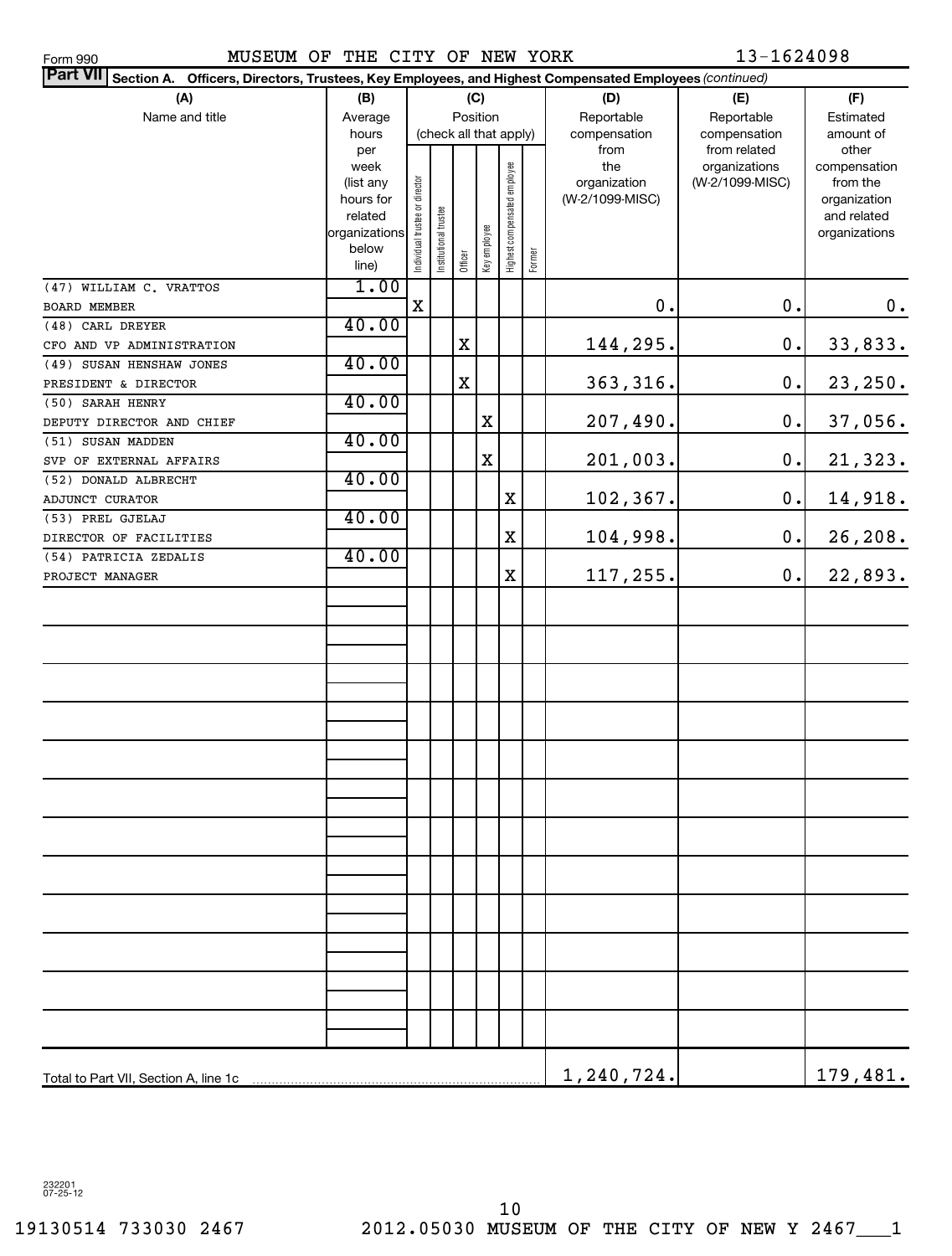| Form 990 (2012) | MUSEUM                                |
|-----------------|---------------------------------------|
|                 | <b>Part VIII Statement of Revenue</b> |

# Form 990 (2012) MUSEUM OF THE CITY OF NEW YORK 13-1624098 Page

 $13 - 1624098$  Page 9

|                                                           |        | Check if Schedule O contains a response to any question in this Part VIII |                |                      |               |                                                 |                                         |                                                                              |
|-----------------------------------------------------------|--------|---------------------------------------------------------------------------|----------------|----------------------|---------------|-------------------------------------------------|-----------------------------------------|------------------------------------------------------------------------------|
|                                                           |        |                                                                           |                |                      | Total revenue | (B)<br>Related or<br>exempt function<br>revenue | (C)<br>Unrelated<br>business<br>revenue | (D)<br>Revenue excluded<br>from tax under<br>sections $512$ ,<br>513, or 514 |
|                                                           |        | 1 a Federated campaigns                                                   | 1a             |                      |               |                                                 |                                         |                                                                              |
|                                                           |        | <b>b</b> Membership dues                                                  | 1 <sub>b</sub> |                      |               |                                                 |                                         |                                                                              |
|                                                           |        | c Fundraising events                                                      | 1 <sub>c</sub> | 2,410,622.           |               |                                                 |                                         |                                                                              |
|                                                           |        | d Related organizations                                                   | 1 <sub>d</sub> |                      |               |                                                 |                                         |                                                                              |
|                                                           |        | e Government grants (contributions)                                       | 1e             | 2,909,943.           |               |                                                 |                                         |                                                                              |
|                                                           |        | f All other contributions, gifts, grants, and                             |                |                      |               |                                                 |                                         |                                                                              |
|                                                           |        | similar amounts not included above                                        | 1f             | 3,671,305.           |               |                                                 |                                         |                                                                              |
|                                                           |        | g Noncash contributions included in lines 1a-1f: \$                       |                |                      |               |                                                 |                                         |                                                                              |
| Contributions, Gifts, Grants<br>and Other Similar Amounts |        |                                                                           |                |                      | 8,991,870.    |                                                 |                                         |                                                                              |
|                                                           |        |                                                                           |                | <b>Business Code</b> |               |                                                 |                                         |                                                                              |
|                                                           |        | 2 a ADMISSIONS                                                            |                | 900099               | 639,867.      | 639,867.                                        |                                         |                                                                              |
|                                                           | b      | EDUCATIONAL PROGRAMS                                                      |                | 611710               | 343, 340.     | 343, 340.                                       |                                         |                                                                              |
|                                                           |        | MEMBERSHIP DUES                                                           |                | 900099               | 287,552.      | 287,552.                                        |                                         |                                                                              |
| Program Service<br>Revenue                                |        | LICENSING AND OTHER FEES                                                  |                | 900099               | 218, 199.     | 218,199.                                        |                                         |                                                                              |
|                                                           | е      |                                                                           |                |                      |               |                                                 |                                         |                                                                              |
|                                                           |        | f All other program service revenue                                       |                |                      |               |                                                 |                                         |                                                                              |
|                                                           | q      |                                                                           |                |                      | 1,488,958.    |                                                 |                                         |                                                                              |
|                                                           | 3      | Investment income (including dividends, interest, and                     |                |                      |               |                                                 |                                         |                                                                              |
|                                                           |        |                                                                           |                |                      | 312, 143.     |                                                 |                                         | 312, 143.                                                                    |
|                                                           | 4      | Income from investment of tax-exempt bond proceeds                        |                |                      |               |                                                 |                                         |                                                                              |
|                                                           | 5      |                                                                           |                |                      |               |                                                 |                                         |                                                                              |
|                                                           |        |                                                                           | (i) Real       | (ii) Personal        |               |                                                 |                                         |                                                                              |
|                                                           |        | 6 a Gross rents                                                           | 316,192.       |                      |               |                                                 |                                         |                                                                              |
|                                                           |        | <b>b</b> Less: rental expenses                                            | 89,555.        |                      |               |                                                 |                                         |                                                                              |
|                                                           |        | c Rental income or (loss)                                                 | 226,637.       |                      |               |                                                 |                                         |                                                                              |
|                                                           |        |                                                                           |                | ▶                    | 226,637.      |                                                 |                                         | 226,637.                                                                     |
|                                                           |        | 7 a Gross amount from sales of                                            | (i) Securities | (ii) Other           |               |                                                 |                                         |                                                                              |
|                                                           |        | assets other than inventory                                               | 1,971,597.     | 270,014.             |               |                                                 |                                         |                                                                              |
|                                                           |        | <b>b</b> Less: cost or other basis                                        |                |                      |               |                                                 |                                         |                                                                              |
|                                                           |        | and sales expenses                                                        | 1,373,705.     | 12,384.              |               |                                                 |                                         |                                                                              |
|                                                           |        |                                                                           |                | 257,630.             |               |                                                 |                                         |                                                                              |
|                                                           |        |                                                                           |                | ▶                    | 855,522.      |                                                 |                                         | 855,522.                                                                     |
| g                                                         |        | 8 a Gross income from fundraising events (not                             |                |                      |               |                                                 |                                         |                                                                              |
|                                                           |        | including $\frac{2}{1}$ , 410, 622. of                                    |                |                      |               |                                                 |                                         |                                                                              |
| Other Rever                                               |        | contributions reported on line 1c). See                                   |                |                      |               |                                                 |                                         |                                                                              |
|                                                           |        |                                                                           |                | 322,700.             |               |                                                 |                                         |                                                                              |
|                                                           |        | b Less: direct expenses                                                   | b              | 430,431.             |               |                                                 |                                         |                                                                              |
|                                                           |        | c Net income or (loss) from fundraising events                            |                | ▶                    | $-107,731.$   |                                                 |                                         | $-107,731.$                                                                  |
|                                                           |        | 9 a Gross income from gaming activities. See                              |                |                      |               |                                                 |                                         |                                                                              |
|                                                           |        |                                                                           |                |                      |               |                                                 |                                         |                                                                              |
|                                                           |        | <b>b</b> Less: direct expenses <b>manually contained</b>                  | b              |                      |               |                                                 |                                         |                                                                              |
|                                                           |        | c Net income or (loss) from gaming activities                             |                |                      |               |                                                 |                                         |                                                                              |
|                                                           |        | 10 a Gross sales of inventory, less returns                               |                |                      |               |                                                 |                                         |                                                                              |
|                                                           |        |                                                                           |                | 473,506.             |               |                                                 |                                         |                                                                              |
|                                                           |        |                                                                           | b              | 241,615.             |               | 231,891.                                        |                                         |                                                                              |
|                                                           |        | c Net income or (loss) from sales of inventory                            |                | ▶                    | 231,891.      |                                                 |                                         |                                                                              |
|                                                           | 11a    | Miscellaneous Revenue                                                     |                | Business Code        |               |                                                 |                                         |                                                                              |
|                                                           |        |                                                                           |                |                      |               |                                                 |                                         |                                                                              |
|                                                           | b      |                                                                           |                |                      |               |                                                 |                                         |                                                                              |
|                                                           | с<br>d |                                                                           |                |                      |               |                                                 |                                         |                                                                              |
|                                                           |        |                                                                           |                | ▶                    |               |                                                 |                                         |                                                                              |
|                                                           | 12     |                                                                           |                |                      | 11,999,290.   | 1,720,849.                                      | 0.                                      | 1,286,571.                                                                   |
| 232009<br>12-10-12                                        |        |                                                                           |                |                      |               |                                                 |                                         | Form 990 (2012)                                                              |

11

19130514 733030 2467 2012.05030 MUSEUM OF THE CITY OF NEW Y 2467\_\_\_1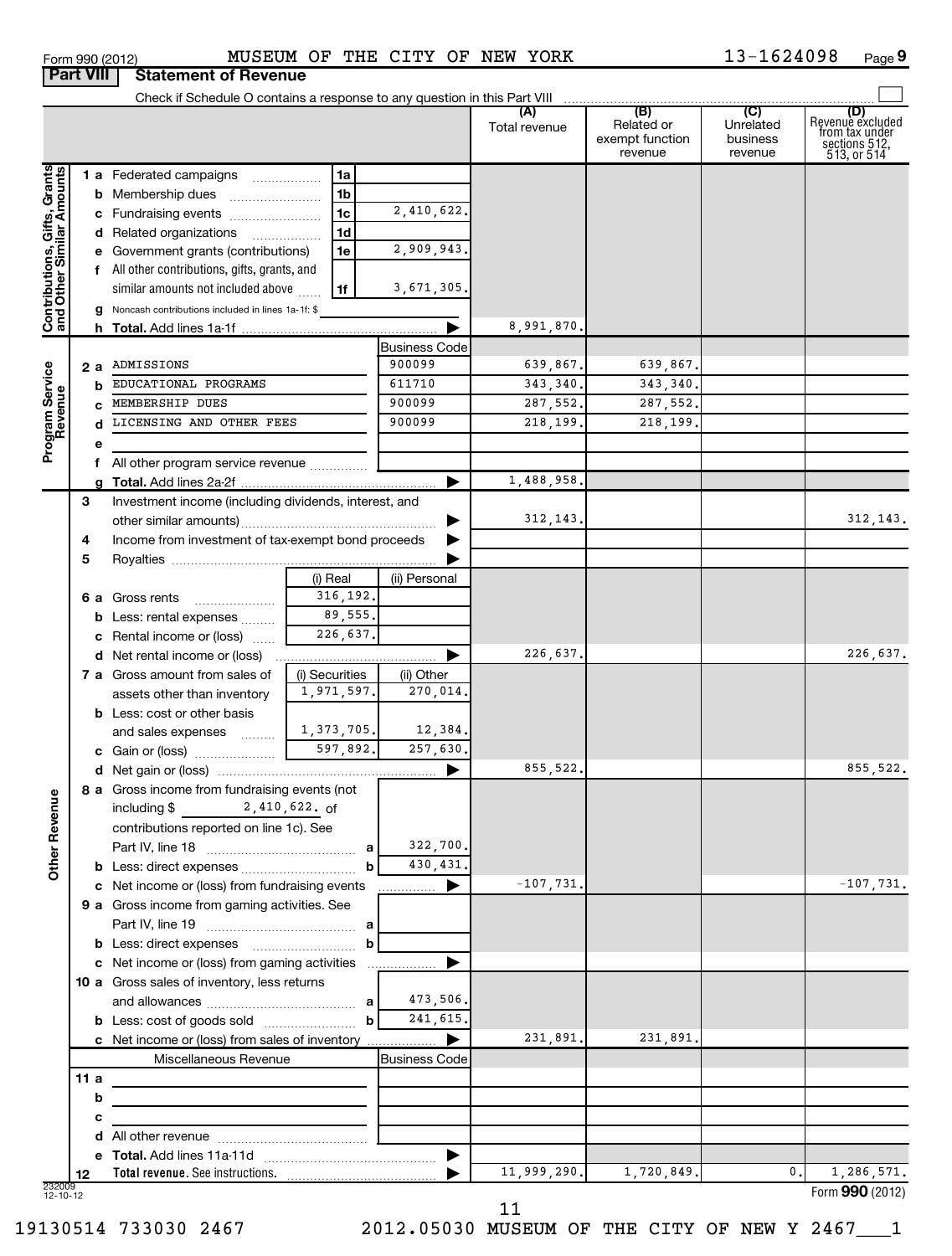# Form 990 (2012) MUSEUM OF THE CITY OF NEW YORK 13-1624098  $_{\sf Page}$

13-1624098 Page 10

|          | Section 501(c)(3) and 501(c)(4) organizations must complete all columns. All other organizations must complete column (A).                                                                                  |                |                                    |                                           |                                |  |  |  |  |  |  |  |  |
|----------|-------------------------------------------------------------------------------------------------------------------------------------------------------------------------------------------------------------|----------------|------------------------------------|-------------------------------------------|--------------------------------|--|--|--|--|--|--|--|--|
|          | Check if Schedule O contains a response to any question in this Part IX                                                                                                                                     |                |                                    |                                           |                                |  |  |  |  |  |  |  |  |
|          | Do not include amounts reported on lines 6b,<br>7b, 8b, 9b, and 10b of Part VIII.                                                                                                                           | Total expenses | (B)<br>Program service<br>expenses | (C)<br>Management and<br>general expenses | (D)<br>Fundraising<br>expenses |  |  |  |  |  |  |  |  |
| 1.       | Grants and other assistance to governments and                                                                                                                                                              |                |                                    |                                           |                                |  |  |  |  |  |  |  |  |
|          | organizations in the United States. See Part IV, line 21                                                                                                                                                    | 1,752,770.     | 1,752,770.                         |                                           |                                |  |  |  |  |  |  |  |  |
| 2        | Grants and other assistance to individuals in                                                                                                                                                               |                |                                    |                                           |                                |  |  |  |  |  |  |  |  |
|          | the United States. See Part IV, line 22                                                                                                                                                                     |                |                                    |                                           |                                |  |  |  |  |  |  |  |  |
| 3        | Grants and other assistance to governments,                                                                                                                                                                 |                |                                    |                                           |                                |  |  |  |  |  |  |  |  |
|          | organizations, and individuals outside the                                                                                                                                                                  |                |                                    |                                           |                                |  |  |  |  |  |  |  |  |
|          | United States. See Part IV, lines 15 and 16                                                                                                                                                                 |                |                                    |                                           |                                |  |  |  |  |  |  |  |  |
| 4        | Benefits paid to or for members                                                                                                                                                                             |                |                                    |                                           |                                |  |  |  |  |  |  |  |  |
| 5        | Compensation of current officers, directors,                                                                                                                                                                |                |                                    |                                           |                                |  |  |  |  |  |  |  |  |
|          | trustees, and key employees                                                                                                                                                                                 | 1,080,831.     | 666,632.                           | 126,036.                                  | 288,163.                       |  |  |  |  |  |  |  |  |
| 6        | Compensation not included above, to disqualified                                                                                                                                                            |                |                                    |                                           |                                |  |  |  |  |  |  |  |  |
|          | persons (as defined under section 4958(f)(1)) and                                                                                                                                                           |                |                                    |                                           |                                |  |  |  |  |  |  |  |  |
|          | persons described in section 4958(c)(3)(B)                                                                                                                                                                  |                |                                    |                                           |                                |  |  |  |  |  |  |  |  |
| 7        |                                                                                                                                                                                                             | 4,098,230.     | 3,075,521.                         | 378, 125.                                 | 644,584.                       |  |  |  |  |  |  |  |  |
| 8        | Pension plan accruals and contributions (include                                                                                                                                                            |                |                                    |                                           |                                |  |  |  |  |  |  |  |  |
|          | section 401(k) and 403(b) employer contributions)                                                                                                                                                           | 391,559.       | 298,697.                           | 35,234.                                   | $\frac{57,628}{105,834}$       |  |  |  |  |  |  |  |  |
| 9        |                                                                                                                                                                                                             | 636,872.       | 475,008.                           | 56,030.                                   |                                |  |  |  |  |  |  |  |  |
| 10       |                                                                                                                                                                                                             | 412, 284.      | 305, 931.                          | 37,434.                                   | 68,919.                        |  |  |  |  |  |  |  |  |
| 11       | Fees for services (non-employees):                                                                                                                                                                          |                |                                    |                                           |                                |  |  |  |  |  |  |  |  |
|          |                                                                                                                                                                                                             |                |                                    |                                           |                                |  |  |  |  |  |  |  |  |
|          |                                                                                                                                                                                                             | 10,465.        |                                    | 10,465.                                   |                                |  |  |  |  |  |  |  |  |
|          |                                                                                                                                                                                                             | 32,077.        |                                    | 32,077.                                   |                                |  |  |  |  |  |  |  |  |
|          | Lobbying                                                                                                                                                                                                    |                |                                    |                                           |                                |  |  |  |  |  |  |  |  |
|          | Professional fundraising services. See Part IV, line 17                                                                                                                                                     | 48,000.        |                                    |                                           | 48,000.                        |  |  |  |  |  |  |  |  |
|          | Investment management fees                                                                                                                                                                                  | 92,948.        |                                    | 92,948.                                   |                                |  |  |  |  |  |  |  |  |
|          | g Other. (If line 11g amount exceeds 10% of line 25,                                                                                                                                                        |                |                                    |                                           |                                |  |  |  |  |  |  |  |  |
|          | column (A) amount, list line 11g expenses on Sch O.)                                                                                                                                                        | 742,245.       | 675,483.                           | 46,217.                                   | 20,545.                        |  |  |  |  |  |  |  |  |
| 12       |                                                                                                                                                                                                             | 1,048,603.     | 951,652.                           | 22,848.                                   |                                |  |  |  |  |  |  |  |  |
| 13       |                                                                                                                                                                                                             | 159,044.       | 133,920.                           | 10,851.                                   | 74, 103.<br>14, 273.           |  |  |  |  |  |  |  |  |
| 14       |                                                                                                                                                                                                             |                |                                    |                                           |                                |  |  |  |  |  |  |  |  |
| 15       |                                                                                                                                                                                                             | 661,773.       | 597,424.                           | 31,131.                                   | 33,218.                        |  |  |  |  |  |  |  |  |
| 16<br>17 |                                                                                                                                                                                                             |                |                                    |                                           |                                |  |  |  |  |  |  |  |  |
|          | Payments of travel or entertainment expenses                                                                                                                                                                |                |                                    |                                           |                                |  |  |  |  |  |  |  |  |
| 18       | for any federal, state, or local public officials                                                                                                                                                           |                |                                    |                                           |                                |  |  |  |  |  |  |  |  |
| 19       | Conferences, conventions, and meetings                                                                                                                                                                      |                |                                    |                                           |                                |  |  |  |  |  |  |  |  |
| 20       | Interest                                                                                                                                                                                                    | 671.           |                                    | 671.                                      |                                |  |  |  |  |  |  |  |  |
| 21       |                                                                                                                                                                                                             |                |                                    |                                           |                                |  |  |  |  |  |  |  |  |
| 22       | Depreciation, depletion, and amortization                                                                                                                                                                   | 1,134,138.     | 901, 274.                          | 117,427.                                  | 115,437.                       |  |  |  |  |  |  |  |  |
| 23       | Insurance                                                                                                                                                                                                   |                |                                    |                                           |                                |  |  |  |  |  |  |  |  |
| 24       | Other expenses. Itemize expenses not covered<br>above. (List miscellaneous expenses in line 24e. If line<br>24e amount exceeds 10% of line 25, column (A)<br>amount, list line 24e expenses on Schedule O.) |                |                                    |                                           |                                |  |  |  |  |  |  |  |  |
| a        | EXHIBITION DESIGN AND F                                                                                                                                                                                     | 970,052.       | 911, 193.                          | 8,300.                                    | 50, 559.                       |  |  |  |  |  |  |  |  |
| b        |                                                                                                                                                                                                             |                |                                    |                                           |                                |  |  |  |  |  |  |  |  |
| с        |                                                                                                                                                                                                             |                |                                    |                                           |                                |  |  |  |  |  |  |  |  |
| d        |                                                                                                                                                                                                             |                |                                    |                                           |                                |  |  |  |  |  |  |  |  |
|          | e All other expenses                                                                                                                                                                                        | 468, 204.      | 315, 287.                          | 70,415.                                   | 82,502.                        |  |  |  |  |  |  |  |  |
| 25       | Total functional expenses. Add lines 1 through 24e                                                                                                                                                          | 13,740,766.    | 11,060,792.                        | 1,076,209.                                | 1,603,765.                     |  |  |  |  |  |  |  |  |
| 26       | Joint costs. Complete this line only if the organization                                                                                                                                                    |                |                                    |                                           |                                |  |  |  |  |  |  |  |  |
|          | reported in column (B) joint costs from a combined                                                                                                                                                          |                |                                    |                                           |                                |  |  |  |  |  |  |  |  |
|          | educational campaign and fundraising solicitation.                                                                                                                                                          |                |                                    |                                           |                                |  |  |  |  |  |  |  |  |
|          | Check here<br>if following SOP 98-2 (ASC 958-720)                                                                                                                                                           |                |                                    |                                           |                                |  |  |  |  |  |  |  |  |
|          | 232010 12-10-12                                                                                                                                                                                             |                |                                    |                                           | Form 990 (2012)                |  |  |  |  |  |  |  |  |

12

19130514 733030 2467 2012.05030 MUSEUM OF THE CITY OF NEW Y 2467\_\_\_1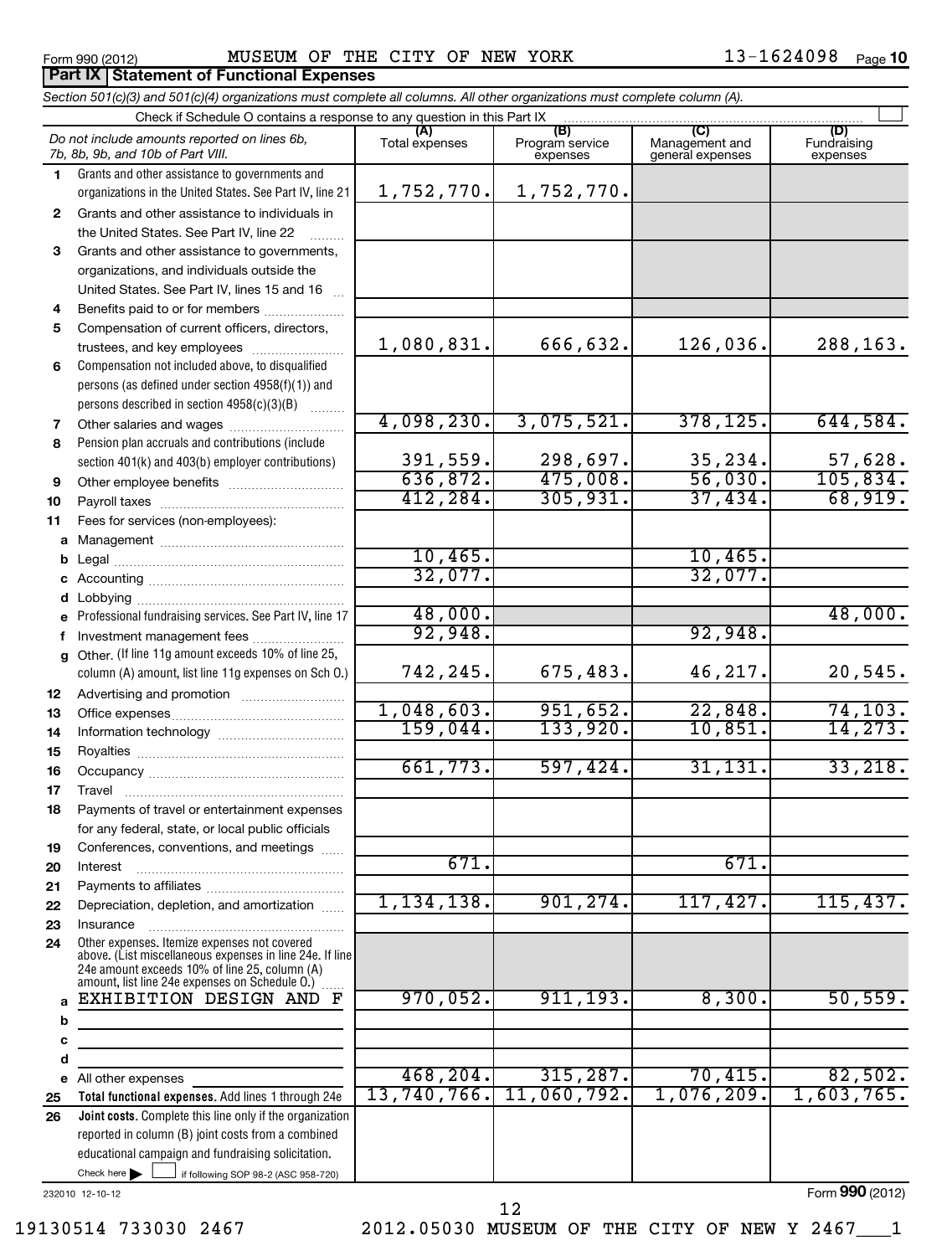19130514 733030 2467 2012.05030 MUSEUM OF THE CITY OF NEW Y 2467\_\_\_1 13

|       | MUSEUM | OF | THE | CITY OF |  | NEW YORK | 1624098 |
|-------|--------|----|-----|---------|--|----------|---------|
| Sheet |        |    |     |         |  |          |         |

| 13-1624098 | Page 11 |
|------------|---------|
|            |         |

|                             |          | <b>Part X   Balance Sheet</b>                                                                                                    |                          |                 |                    |
|-----------------------------|----------|----------------------------------------------------------------------------------------------------------------------------------|--------------------------|-----------------|--------------------|
|                             |          |                                                                                                                                  |                          |                 |                    |
|                             |          |                                                                                                                                  | (A)<br>Beginning of year |                 | (B)<br>End of year |
|                             | 1        |                                                                                                                                  | 1,508,538.               | $\mathbf{1}$    | 1,602,829.         |
|                             | 2        |                                                                                                                                  | 1,696,903.               | $\overline{2}$  | 1,000,818.         |
|                             | 3        |                                                                                                                                  | 3,892,208.               | $\mathbf{3}$    | 2,012,067.         |
|                             | 4        |                                                                                                                                  |                          | 4               |                    |
|                             | 5        | Loans and other receivables from current and former officers, directors,                                                         |                          |                 |                    |
|                             |          | trustees, key employees, and highest compensated employees. Complete                                                             |                          |                 |                    |
|                             |          | Part II of Schedule L                                                                                                            |                          | 5               |                    |
|                             | 6        | Loans and other receivables from other disqualified persons (as defined under                                                    |                          |                 |                    |
|                             |          | section 4958(f)(1)), persons described in section 4958(c)(3)(B), and contributing                                                |                          |                 |                    |
|                             |          | employers and sponsoring organizations of section 501(c)(9) voluntary                                                            |                          |                 |                    |
|                             |          | employees' beneficiary organizations (see instr). Complete Part II of Sch L                                                      |                          | 6               |                    |
| Assets                      | 7        |                                                                                                                                  |                          | 7               |                    |
|                             | 8        |                                                                                                                                  | 67,026.                  | 8               | 84,526.            |
|                             | 9        | Prepaid expenses and deferred charges                                                                                            | 70,926.                  | 9               | 54,718.            |
|                             |          | <b>10a</b> Land, buildings, and equipment: cost or other                                                                         |                          |                 |                    |
|                             |          | basis. Complete Part VI of Schedule D    10a   26, 958, 112.                                                                     |                          |                 |                    |
|                             |          | 6,147,978.                                                                                                                       | 20,780,785.              | 10 <sub>c</sub> | 20,810,134.        |
|                             | 11       |                                                                                                                                  | 11,580,798.              | 11              | 12,851,023.        |
|                             | 12       |                                                                                                                                  | 5,748,549.               | 12              | 6,444,211.         |
|                             | 13       |                                                                                                                                  |                          | 13              |                    |
|                             | 14       |                                                                                                                                  |                          | 14              |                    |
|                             | 15       |                                                                                                                                  | 45, 345, 733.            | 15              | 44,860,326.        |
|                             | 16       |                                                                                                                                  | 424, 374.                | 16              | 631, 305.          |
|                             | 17       |                                                                                                                                  |                          | 17              |                    |
|                             | 18       |                                                                                                                                  |                          | 18              |                    |
|                             | 19       |                                                                                                                                  |                          | 19              |                    |
|                             | 20<br>21 | Escrow or custodial account liability. Complete Part IV of Schedule D                                                            |                          | 20<br>21        |                    |
| Liabilities                 | 22       | Loans and other payables to current and former officers, directors, trustees,                                                    |                          |                 |                    |
|                             |          | key employees, highest compensated employees, and disqualified persons.                                                          |                          |                 |                    |
|                             |          |                                                                                                                                  |                          | 22              |                    |
|                             | 23       | Secured mortgages and notes payable to unrelated third parties                                                                   |                          | 23              |                    |
|                             | 24       | Unsecured notes and loans payable to unrelated third parties                                                                     |                          | 24              |                    |
|                             | 25       | Other liabilities (including federal income tax, payables to related third                                                       |                          |                 |                    |
|                             |          | parties, and other liabilities not included on lines 17-24). Complete Part X of                                                  |                          |                 |                    |
|                             |          | Schedule D                                                                                                                       | 251,492.                 | 25              | 135, 197.          |
|                             | 26       | Total liabilities. Add lines 17 through 25                                                                                       | 675,866.                 | 26              | 766, 502.          |
|                             |          | Organizations that follow SFAS 117 (ASC 958), check here $\blacktriangleright \begin{array}{c} \perp X \\ \perp \end{array}$ and |                          |                 |                    |
|                             |          | complete lines 27 through 29, and lines 33 and 34.                                                                               |                          |                 |                    |
|                             | 27       |                                                                                                                                  | 22,963,759.              | 27              | 23,180,680.        |
|                             | 28       | Temporarily restricted net assets                                                                                                | 13,749,313.              | 28              | 11,850,060.        |
|                             | 29       | Permanently restricted net assets                                                                                                | 7,956,795.               | 29              | 9,063,084.         |
|                             |          | Organizations that do not follow SFAS 117 (ASC 958), check here ▶                                                                |                          |                 |                    |
|                             |          | and complete lines 30 through 34.                                                                                                |                          |                 |                    |
|                             | 30       |                                                                                                                                  |                          | 30              |                    |
|                             | 31       | Paid-in or capital surplus, or land, building, or equipment fund                                                                 |                          | 31              |                    |
| Net Assets or Fund Balances | 32       | Retained earnings, endowment, accumulated income, or other funds                                                                 |                          | 32              |                    |
|                             | 33       |                                                                                                                                  | 44,669,867.              | 33              | 44,093,824.        |
|                             | 34       |                                                                                                                                  | 45, 345, 733.            | 34              | 44,860,326.        |
|                             |          |                                                                                                                                  |                          |                 | Form 990 (2012)    |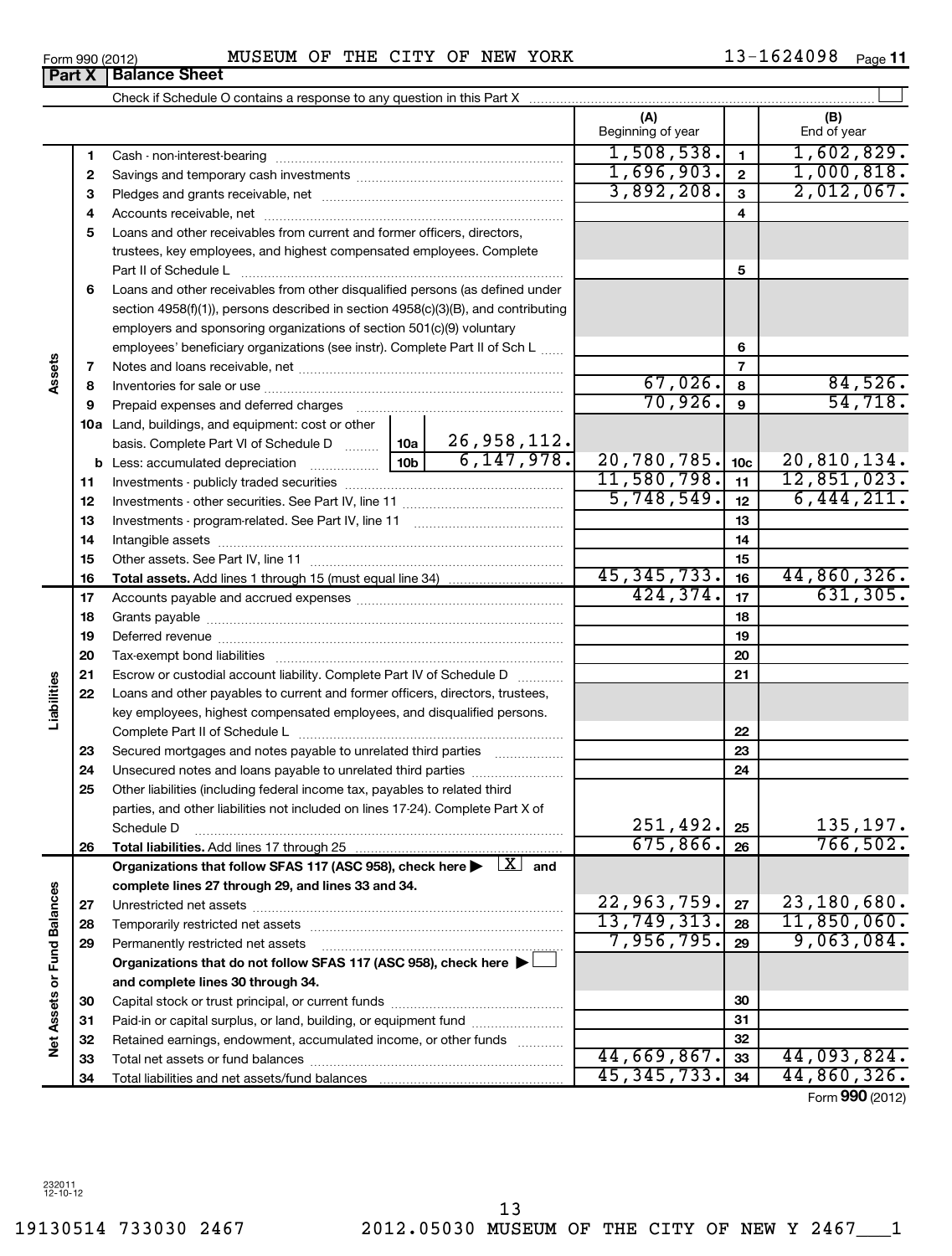232012 12-10-12

| 3  | Revenue less expenses. Subtract line 2 from line 1                                                                              | 3                       | $-1, 741, 476.$ |     |                      |
|----|---------------------------------------------------------------------------------------------------------------------------------|-------------------------|-----------------|-----|----------------------|
| 4  |                                                                                                                                 | $\overline{\mathbf{4}}$ | 44,669,867.     |     |                      |
| 5  |                                                                                                                                 | 5                       | 1, 165, 433.    |     |                      |
| 6  |                                                                                                                                 | 6                       |                 |     |                      |
| 7  | Investment expenses                                                                                                             | $\overline{7}$          |                 |     |                      |
| 8  | Prior period adjustments                                                                                                        | 8                       |                 |     |                      |
| 9  |                                                                                                                                 | 9                       |                 |     | 0.                   |
| 10 | Net assets or fund balances at end of year. Combine lines 3 through 9 (must equal Part X, line 33,                              |                         |                 |     |                      |
|    | column (B))                                                                                                                     | 10                      | 44,093,824.     |     |                      |
|    | Part XII Financial Statements and Reporting                                                                                     |                         |                 |     |                      |
|    |                                                                                                                                 |                         |                 |     | $\boxed{\mathbf{x}}$ |
|    |                                                                                                                                 |                         |                 | Yes | <b>No</b>            |
|    | Accounting method used to prepare the Form 990: $\Box$ Cash $\Box X$ Accrual<br>Other                                           |                         |                 |     |                      |
|    | If the organization changed its method of accounting from a prior year or checked "Other," explain in Schedule O.               |                         |                 |     |                      |
|    | 2a Were the organization's financial statements compiled or reviewed by an independent accountant?                              |                         | 2a              |     | x                    |
|    | If "Yes," check a box below to indicate whether the financial statements for the year were compiled or reviewed on a            |                         |                 |     |                      |
|    | separate basis, consolidated basis, or both:                                                                                    |                         |                 |     |                      |
|    | Consolidated basis<br>Separate basis<br>Both consolidated and separate basis                                                    |                         |                 |     |                      |
|    |                                                                                                                                 |                         | 2 <sub>b</sub>  | х   |                      |
|    | If "Yes," check a box below to indicate whether the financial statements for the year were audited on a separate basis,         |                         |                 |     |                      |
|    | consolidated basis, or both:                                                                                                    |                         |                 |     |                      |
|    | $\lfloor \underline{X} \rfloor$ Separate basis<br>Both consolidated and separate basis<br><b>Consolidated basis</b>             |                         |                 |     |                      |
|    | c If "Yes" to line 2a or 2b, does the organization have a committee that assumes responsibility for oversight of the audit,     |                         |                 |     |                      |
|    |                                                                                                                                 |                         | 2c              | х   |                      |
|    | If the organization changed either its oversight process or selection process during the tax year, explain in Schedule O.       |                         |                 |     |                      |
|    | 3a As a result of a federal award, was the organization required to undergo an audit or audits as set forth in the Single Audit |                         |                 |     |                      |
|    | Act and OMB Circular A-133?                                                                                                     |                         | За              | х   |                      |
|    | b If "Yes," did the organization undergo the required audit or audits? If the organization did not undergo the required audit   |                         |                 |     |                      |
|    |                                                                                                                                 |                         | 3 <sub>b</sub>  | x   |                      |

Form **990** (2012) X

 $\sim$ 

11,999,290. 13,740,766.

**1 2 3**

| Form 990 (2012) |                                             | MUSEUM OF |  |
|-----------------|---------------------------------------------|-----------|--|
|                 | <b>Part XI Reconciliation of Net Assets</b> |           |  |

**1 2 3**

| Form 990 (2012) | OF<br>MUSEUM | THE | CITY OF | NEW | YORK | 1624098 | Page 12 |
|-----------------|--------------|-----|---------|-----|------|---------|---------|
|                 |              |     |         |     |      |         |         |

Total revenue (must equal Part VIII, column (A), line 12) ~~~~~~~~~~~~~~~~~~~~~~~~~~ Total expenses (must equal Part IX, column (A), line 25) ~~~~~~~~~~~~~~~~~~~~~~~~~~

Check if Schedule O contains a response to any question in this Part XI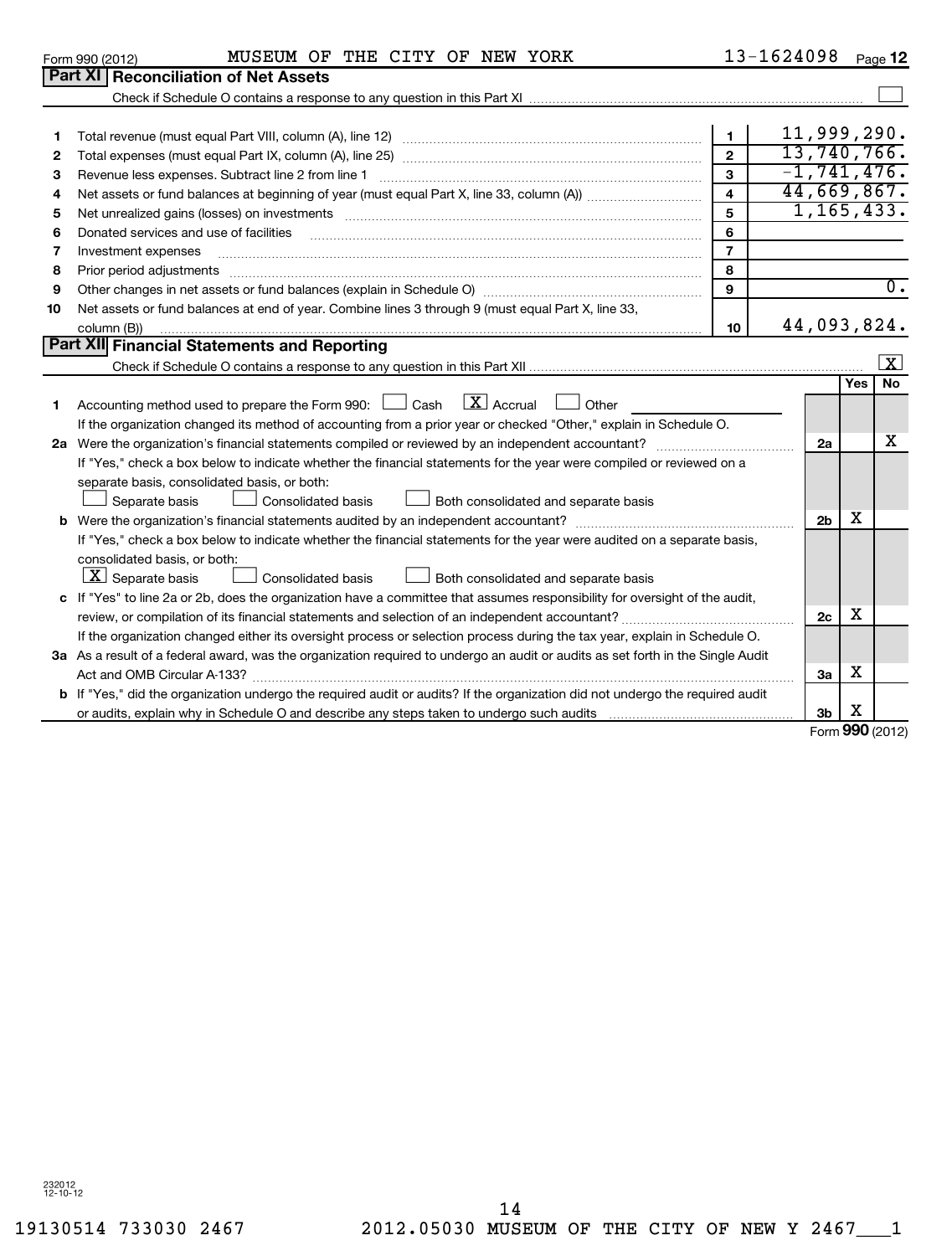| Internal Revenue Service    | <b>SCHEDULE A</b><br>(Form 990 or 990-EZ)<br>Department of the Treasury |                                               | <b>Public Charity Status and Public Support</b><br>Complete if the organization is a section 501(c)(3) organization or a section<br>4947(a)(1) nonexempt charitable trust.<br>Attach to Form 990 or Form 990-EZ. See separate instructions. |                                                   |                                                   |                      |                      |                                                                      |    | OMB No. 1545-0047<br><b>Open to Public</b> | Inspection |    |
|-----------------------------|-------------------------------------------------------------------------|-----------------------------------------------|---------------------------------------------------------------------------------------------------------------------------------------------------------------------------------------------------------------------------------------------|---------------------------------------------------|---------------------------------------------------|----------------------|----------------------|----------------------------------------------------------------------|----|--------------------------------------------|------------|----|
|                             | Name of the organization                                                |                                               |                                                                                                                                                                                                                                             |                                                   |                                                   |                      |                      |                                                                      |    | <b>Employer identification number</b>      |            |    |
|                             |                                                                         |                                               | MUSEUM OF THE CITY OF NEW YORK                                                                                                                                                                                                              |                                                   |                                                   |                      |                      |                                                                      |    | 13-1624098                                 |            |    |
| Part I                      |                                                                         |                                               | Reason for Public Charity Status (All organizations must complete this part.) See instructions.                                                                                                                                             |                                                   |                                                   |                      |                      |                                                                      |    |                                            |            |    |
|                             |                                                                         |                                               | The organization is not a private foundation because it is: (For lines 1 through 11, check only one box.)                                                                                                                                   |                                                   |                                                   |                      |                      |                                                                      |    |                                            |            |    |
| 1                           |                                                                         |                                               | A church, convention of churches, or association of churches described in section 170(b)(1)(A)(i).                                                                                                                                          |                                                   |                                                   |                      |                      |                                                                      |    |                                            |            |    |
| 2                           |                                                                         |                                               | A school described in section 170(b)(1)(A)(ii). (Attach Schedule E.)                                                                                                                                                                        |                                                   |                                                   |                      |                      |                                                                      |    |                                            |            |    |
| 3                           |                                                                         |                                               | A hospital or a cooperative hospital service organization described in section 170(b)(1)(A)(iii).                                                                                                                                           |                                                   |                                                   |                      |                      |                                                                      |    |                                            |            |    |
| 4                           |                                                                         |                                               | A medical research organization operated in conjunction with a hospital described in section 170(b)(1)(A)(iii). Enter the hospital's name,                                                                                                  |                                                   |                                                   |                      |                      |                                                                      |    |                                            |            |    |
|                             | city, and state:                                                        |                                               |                                                                                                                                                                                                                                             |                                                   |                                                   |                      |                      |                                                                      |    |                                            |            |    |
| 5                           |                                                                         |                                               | An organization operated for the benefit of a college or university owned or operated by a governmental unit described in                                                                                                                   |                                                   |                                                   |                      |                      |                                                                      |    |                                            |            |    |
|                             |                                                                         | section 170(b)(1)(A)(iv). (Complete Part II.) |                                                                                                                                                                                                                                             |                                                   |                                                   |                      |                      |                                                                      |    |                                            |            |    |
| 6                           |                                                                         |                                               | A federal, state, or local government or governmental unit described in section 170(b)(1)(A)(v).                                                                                                                                            |                                                   |                                                   |                      |                      |                                                                      |    |                                            |            |    |
| <u>x </u><br>$\overline{7}$ |                                                                         |                                               | An organization that normally receives a substantial part of its support from a governmental unit or from the general public described in                                                                                                   |                                                   |                                                   |                      |                      |                                                                      |    |                                            |            |    |
|                             |                                                                         | section 170(b)(1)(A)(vi). (Complete Part II.) |                                                                                                                                                                                                                                             |                                                   |                                                   |                      |                      |                                                                      |    |                                            |            |    |
| 8                           |                                                                         |                                               | A community trust described in section 170(b)(1)(A)(vi). (Complete Part II.)                                                                                                                                                                |                                                   |                                                   |                      |                      |                                                                      |    |                                            |            |    |
| 9                           |                                                                         |                                               | An organization that normally receives: (1) more than 33 1/3% of its support from contributions, membership fees, and gross receipts from                                                                                                   |                                                   |                                                   |                      |                      |                                                                      |    |                                            |            |    |
|                             |                                                                         |                                               | activities related to its exempt functions - subject to certain exceptions, and (2) no more than 33 1/3% of its support from gross investment                                                                                               |                                                   |                                                   |                      |                      |                                                                      |    |                                            |            |    |
|                             |                                                                         |                                               | income and unrelated business taxable income (less section 511 tax) from businesses acquired by the organization after June 30, 1975.                                                                                                       |                                                   |                                                   |                      |                      |                                                                      |    |                                            |            |    |
|                             |                                                                         | See section 509(a)(2). (Complete Part III.)   |                                                                                                                                                                                                                                             |                                                   |                                                   |                      |                      |                                                                      |    |                                            |            |    |
| 10                          |                                                                         |                                               | An organization organized and operated exclusively to test for public safety. See section 509(a)(4).                                                                                                                                        |                                                   |                                                   |                      |                      |                                                                      |    |                                            |            |    |
| 11                          |                                                                         |                                               | An organization organized and operated exclusively for the benefit of, to perform the functions of, or to carry out the purposes of one or                                                                                                  |                                                   |                                                   |                      |                      |                                                                      |    |                                            |            |    |
|                             |                                                                         |                                               | more publicly supported organizations described in section 509(a)(1) or section 509(a)(2). See section 509(a)(3). Check the box that                                                                                                        |                                                   |                                                   |                      |                      |                                                                      |    |                                            |            |    |
|                             | Type I<br>a L                                                           | $\mathbf{b}$                                  | describes the type of supporting organization and complete lines 11e through 11h.<br>Type II<br>c l                                                                                                                                         |                                                   | Type III - Functionally integrated                |                      | d                    |                                                                      |    | Type III - Non-functionally integrated     |            |    |
| e۱                          |                                                                         |                                               | By checking this box, I certify that the organization is not controlled directly or indirectly by one or more disqualified persons other than                                                                                               |                                                   |                                                   |                      |                      |                                                                      |    |                                            |            |    |
|                             |                                                                         |                                               | foundation managers and other than one or more publicly supported organizations described in section 509(a)(1) or section 509(a)(2).                                                                                                        |                                                   |                                                   |                      |                      |                                                                      |    |                                            |            |    |
| f                           |                                                                         |                                               | If the organization received a written determination from the IRS that it is a Type I, Type II, or Type III                                                                                                                                 |                                                   |                                                   |                      |                      |                                                                      |    |                                            |            |    |
|                             |                                                                         | supporting organization, check this box       |                                                                                                                                                                                                                                             |                                                   |                                                   |                      |                      |                                                                      |    |                                            |            |    |
| g                           |                                                                         |                                               | Since August 17, 2006, has the organization accepted any gift or contribution from any of the following persons?                                                                                                                            |                                                   |                                                   |                      |                      |                                                                      |    |                                            |            |    |
|                             | (i)                                                                     |                                               | A person who directly or indirectly controls, either alone or together with persons described in (ii) and (iii) below,                                                                                                                      |                                                   |                                                   |                      |                      |                                                                      |    |                                            | Yes        | No |
|                             |                                                                         |                                               |                                                                                                                                                                                                                                             |                                                   |                                                   |                      |                      |                                                                      |    | 11g(i)                                     |            |    |
|                             |                                                                         |                                               | (ii) A family member of a person described in (i) above?                                                                                                                                                                                    |                                                   |                                                   |                      |                      |                                                                      |    | 11g(ii)                                    |            |    |
|                             |                                                                         |                                               | (iii) A 35% controlled entity of a person described in (i) or (ii) above?                                                                                                                                                                   |                                                   |                                                   |                      |                      |                                                                      |    | 11g(iii)                                   |            |    |
| h                           |                                                                         |                                               | Provide the following information about the supported organization(s).                                                                                                                                                                      |                                                   |                                                   |                      |                      |                                                                      |    |                                            |            |    |
|                             |                                                                         |                                               |                                                                                                                                                                                                                                             |                                                   |                                                   |                      |                      |                                                                      |    |                                            |            |    |
|                             | (i) Name of supported<br>organization                                   | (ii) EIN                                      | (iii) Type of organization<br>(described on lines 1-9<br>above or IRC section                                                                                                                                                               | in col. (i) listed in your<br>governing document? | (iv) is the organization $(v)$ Did you notify the | organization in col. | (i) of your support? | (vi) is the<br>organizátion in col.<br>(i) organized in the $U.S.$ ? |    | (vii) Amount of monetary                   | support    |    |
|                             |                                                                         |                                               | (see instructions))                                                                                                                                                                                                                         | Yes                                               | No                                                | Yes                  | No                   | Yes                                                                  | No |                                            |            |    |
|                             |                                                                         |                                               |                                                                                                                                                                                                                                             |                                                   |                                                   |                      |                      |                                                                      |    |                                            |            |    |

LHA **For Paperwork Reduction Act Notice, see the Instructions for Form 990 or 990-EZ.**

**Schedule A (Form 990 or 990-EZ) 2012**

232021 12-04-12

**Total**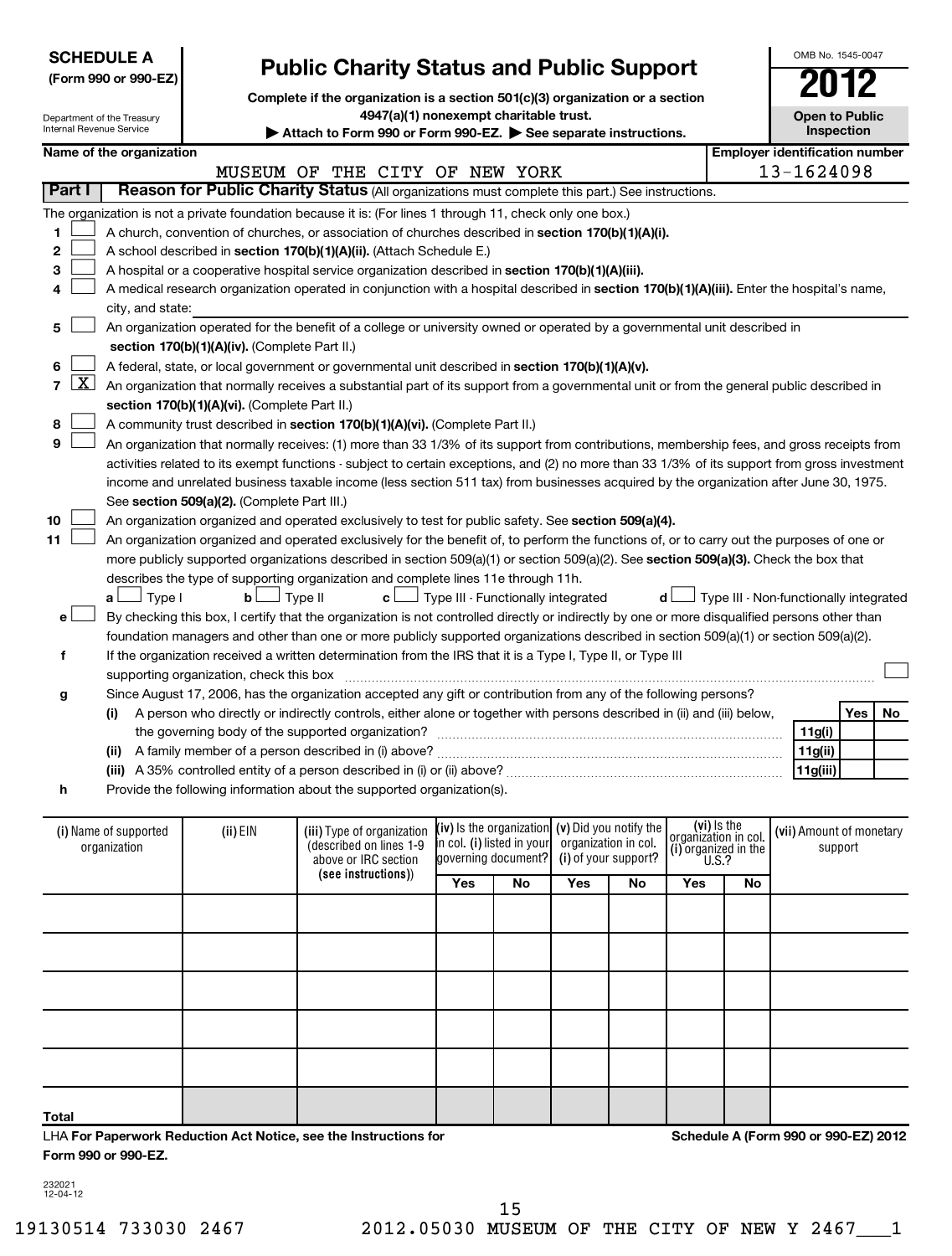### Schedule A (Form 990 or 990-EZ) 2012 MUSEUM OF THE CITY OF NEW YORK  $13$  –  $1624098$  Page **Part II** Support Schedule for Organizations Described in Sections 170(b)(1)(A)(iv) and 170(b)(1)(A)(vi)

13-1624098 <sub>Page 2</sub>

(Complete only if you checked the box on line 5, 7, or 8 of Part I or if the organization failed to qualify under Part III. If the organization fails to qualify under the tests listed below, please complete Part III.)

|    | <b>Section A. Public Support</b>                                                                                                                                                                                                                                                                                                                                           |             |             |             |                                 |                                      |                                          |
|----|----------------------------------------------------------------------------------------------------------------------------------------------------------------------------------------------------------------------------------------------------------------------------------------------------------------------------------------------------------------------------|-------------|-------------|-------------|---------------------------------|--------------------------------------|------------------------------------------|
|    | Calendar year (or fiscal year beginning in)                                                                                                                                                                                                                                                                                                                                | (a) 2008    | (b) 2009    | $(c)$ 2010  | $(d)$ 2011                      | (e) 2012                             | (f) Total                                |
|    | 1 Gifts, grants, contributions, and                                                                                                                                                                                                                                                                                                                                        |             |             |             |                                 |                                      |                                          |
|    | membership fees received. (Do not                                                                                                                                                                                                                                                                                                                                          |             |             |             |                                 |                                      |                                          |
|    | include any "unusual grants.")                                                                                                                                                                                                                                                                                                                                             | 16,509,012. | 10,439,230. | 11,869,257. | 9,097,458.                      | 8,991,870.                           | 56,906,827.                              |
|    | 2 Tax revenues levied for the organ-                                                                                                                                                                                                                                                                                                                                       |             |             |             |                                 |                                      |                                          |
|    | ization's benefit and either paid to                                                                                                                                                                                                                                                                                                                                       |             |             |             |                                 |                                      |                                          |
|    | or expended on its behalf                                                                                                                                                                                                                                                                                                                                                  |             |             |             |                                 |                                      |                                          |
|    | 3 The value of services or facilities                                                                                                                                                                                                                                                                                                                                      |             |             |             |                                 |                                      |                                          |
|    | furnished by a governmental unit to                                                                                                                                                                                                                                                                                                                                        |             |             |             |                                 |                                      |                                          |
|    | the organization without charge                                                                                                                                                                                                                                                                                                                                            |             |             |             |                                 |                                      |                                          |
|    | 4 Total. Add lines 1 through 3                                                                                                                                                                                                                                                                                                                                             | 16,509,012. | 10,439,230. | 11,869,257. | 9,097,458.                      | 8,991,870.                           | 56,906,827.                              |
| 5. | The portion of total contributions                                                                                                                                                                                                                                                                                                                                         |             |             |             |                                 |                                      |                                          |
|    | by each person (other than a                                                                                                                                                                                                                                                                                                                                               |             |             |             |                                 |                                      |                                          |
|    | governmental unit or publicly                                                                                                                                                                                                                                                                                                                                              |             |             |             |                                 |                                      |                                          |
|    | supported organization) included<br>on line 1 that exceeds 2% of the                                                                                                                                                                                                                                                                                                       |             |             |             |                                 |                                      |                                          |
|    | amount shown on line 11,                                                                                                                                                                                                                                                                                                                                                   |             |             |             |                                 |                                      |                                          |
|    | column (f)                                                                                                                                                                                                                                                                                                                                                                 |             |             |             |                                 |                                      | 7,122,349.                               |
|    | 6 Public support. Subtract line 5 from line 4.                                                                                                                                                                                                                                                                                                                             |             |             |             |                                 |                                      | 49,784,478.                              |
|    | <b>Section B. Total Support</b>                                                                                                                                                                                                                                                                                                                                            |             |             |             |                                 |                                      |                                          |
|    | Calendar year (or fiscal year beginning in)                                                                                                                                                                                                                                                                                                                                | (a) 2008    | (b) 2009    | (c) 2010    | $(d)$ 2011                      | (e) 2012                             | (f) Total                                |
|    | <b>7</b> Amounts from line 4                                                                                                                                                                                                                                                                                                                                               | 16,509,012. | 10,439,230. | 11,869,257. | 9,097,458                       | 8,991,870                            | 56,906,827.                              |
|    | 8 Gross income from interest,                                                                                                                                                                                                                                                                                                                                              |             |             |             |                                 |                                      |                                          |
|    | dividends, payments received on                                                                                                                                                                                                                                                                                                                                            |             |             |             |                                 |                                      |                                          |
|    | securities loans, rents, royalties                                                                                                                                                                                                                                                                                                                                         |             |             |             |                                 |                                      |                                          |
|    | and income from similar sources                                                                                                                                                                                                                                                                                                                                            | 455,732.    |             |             | $418, 438.$ 546, 995. 554, 977. | 628,335.                             | 2,604,477.                               |
| 9. | Net income from unrelated business                                                                                                                                                                                                                                                                                                                                         |             |             |             |                                 |                                      |                                          |
|    | activities, whether or not the                                                                                                                                                                                                                                                                                                                                             |             |             |             |                                 |                                      |                                          |
|    | business is regularly carried on                                                                                                                                                                                                                                                                                                                                           |             |             |             |                                 |                                      |                                          |
|    | 10 Other income. Do not include gain                                                                                                                                                                                                                                                                                                                                       |             |             |             |                                 |                                      |                                          |
|    | or loss from the sale of capital                                                                                                                                                                                                                                                                                                                                           |             |             |             |                                 |                                      |                                          |
|    | assets (Explain in Part IV.)                                                                                                                                                                                                                                                                                                                                               | 476,986.    |             |             |                                 |                                      | 476,986.                                 |
|    | 11 Total support. Add lines 7 through 10                                                                                                                                                                                                                                                                                                                                   |             |             |             |                                 |                                      | 59,988,290.                              |
|    | 12 Gross receipts from related activities, etc. (see instructions)                                                                                                                                                                                                                                                                                                         |             |             |             |                                 | 12                                   | 9,694,036.                               |
|    | 13 First five years. If the Form 990 is for the organization's first, second, third, fourth, or fifth tax year as a section 501(c)(3)                                                                                                                                                                                                                                      |             |             |             |                                 |                                      |                                          |
|    | organization, check this box and stop here                                                                                                                                                                                                                                                                                                                                 |             |             |             |                                 |                                      |                                          |
|    | <b>Section C. Computation of Public Support Percentage</b>                                                                                                                                                                                                                                                                                                                 |             |             |             |                                 |                                      |                                          |
|    |                                                                                                                                                                                                                                                                                                                                                                            |             |             |             |                                 | 14                                   | 82.99<br>$\%$<br>82.16                   |
|    |                                                                                                                                                                                                                                                                                                                                                                            |             |             |             |                                 | 15                                   | %                                        |
|    | 16a 33 1/3% support test - 2012. If the organization did not check the box on line 13, and line 14 is 33 1/3% or more, check this box and                                                                                                                                                                                                                                  |             |             |             |                                 |                                      | $\blacktriangleright$ $\boxed{\text{X}}$ |
|    | stop here. The organization qualifies as a publicly supported organization matching manufacture content to content the content of the state of the state of the state of the state of the state of the state of the state of t<br>b 33 1/3% support test - 2011. If the organization did not check a box on line 13 or 16a, and line 15 is 33 1/3% or more, check this box |             |             |             |                                 |                                      |                                          |
|    |                                                                                                                                                                                                                                                                                                                                                                            |             |             |             |                                 |                                      |                                          |
|    | 17a 10% -facts-and-circumstances test - 2012. If the organization did not check a box on line 13, 16a, or 16b, and line 14 is 10% or more,                                                                                                                                                                                                                                 |             |             |             |                                 |                                      |                                          |
|    | and if the organization meets the "facts-and-circumstances" test, check this box and stop here. Explain in Part IV how the organization                                                                                                                                                                                                                                    |             |             |             |                                 |                                      |                                          |
|    |                                                                                                                                                                                                                                                                                                                                                                            |             |             |             |                                 |                                      |                                          |
|    | b 10% -facts-and-circumstances test - 2011. If the organization did not check a box on line 13, 16a, 16b, or 17a, and line 15 is 10% or                                                                                                                                                                                                                                    |             |             |             |                                 |                                      |                                          |
|    | more, and if the organization meets the "facts-and-circumstances" test, check this box and stop here. Explain in Part IV how the                                                                                                                                                                                                                                           |             |             |             |                                 |                                      |                                          |
|    | organization meets the "facts-and-circumstances" test. The organization qualifies as a publicly supported organization                                                                                                                                                                                                                                                     |             |             |             |                                 |                                      |                                          |
|    | 18 Private foundation. If the organization did not check a box on line 13, 16a, 16b, 17a, or 17b, check this box and see instructions.                                                                                                                                                                                                                                     |             |             |             |                                 |                                      |                                          |
|    |                                                                                                                                                                                                                                                                                                                                                                            |             |             |             |                                 | Schedule A (Form 990 or 990-EZ) 2012 |                                          |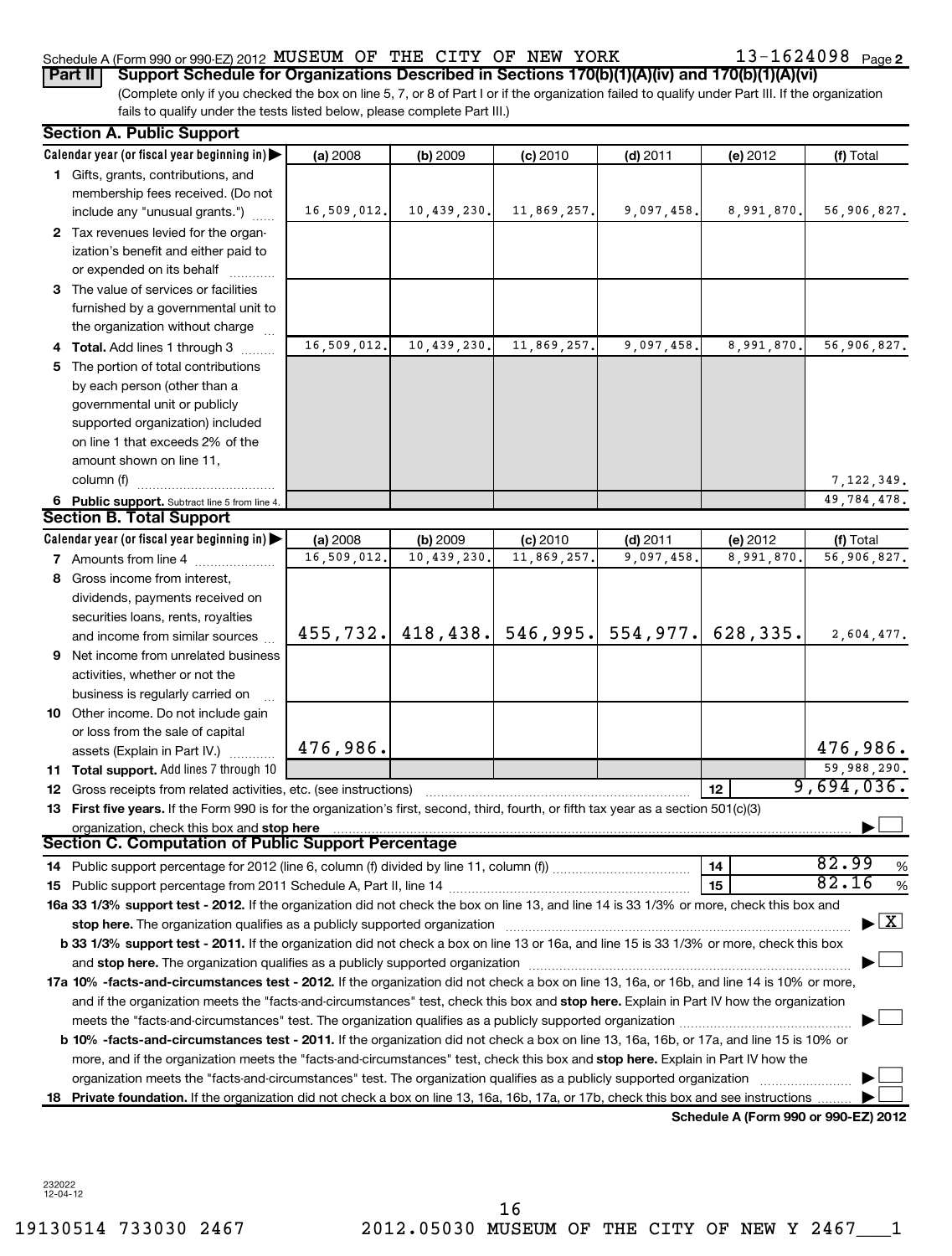## **Part III Support Schedule for Organizations Described in Section 509(a)(2)**

(Complete only if you checked the box on line 9 of Part I or if the organization failed to qualify under Part II. If the organization fails to qualify under the tests listed below, please complete Part II.)

| <b>Section A. Public Support</b>                                                                                                                                                                                               |          |          |            |            |                                      |           |
|--------------------------------------------------------------------------------------------------------------------------------------------------------------------------------------------------------------------------------|----------|----------|------------|------------|--------------------------------------|-----------|
| Calendar year (or fiscal year beginning in)                                                                                                                                                                                    | (a) 2008 | (b) 2009 | $(c)$ 2010 | $(d)$ 2011 | (e) 2012                             | (f) Total |
| 1 Gifts, grants, contributions, and                                                                                                                                                                                            |          |          |            |            |                                      |           |
| membership fees received. (Do not                                                                                                                                                                                              |          |          |            |            |                                      |           |
| include any "unusual grants.")                                                                                                                                                                                                 |          |          |            |            |                                      |           |
| <b>2</b> Gross receipts from admissions,<br>merchandise sold or services per-<br>formed, or facilities furnished in<br>any activity that is related to the<br>organization's tax-exempt purpose                                |          |          |            |            |                                      |           |
| 3 Gross receipts from activities that<br>are not an unrelated trade or bus-                                                                                                                                                    |          |          |            |            |                                      |           |
| iness under section 513                                                                                                                                                                                                        |          |          |            |            |                                      |           |
| Tax revenues levied for the organ-<br>4                                                                                                                                                                                        |          |          |            |            |                                      |           |
| ization's benefit and either paid to<br>or expended on its behalf                                                                                                                                                              |          |          |            |            |                                      |           |
| 5 The value of services or facilities                                                                                                                                                                                          |          |          |            |            |                                      |           |
| furnished by a governmental unit to                                                                                                                                                                                            |          |          |            |            |                                      |           |
| the organization without charge                                                                                                                                                                                                |          |          |            |            |                                      |           |
| <b>6 Total.</b> Add lines 1 through 5                                                                                                                                                                                          |          |          |            |            |                                      |           |
| 7a Amounts included on lines 1, 2, and<br>3 received from disqualified persons                                                                                                                                                 |          |          |            |            |                                      |           |
| <b>b</b> Amounts included on lines 2 and 3 received<br>from other than disqualified persons that<br>exceed the greater of \$5,000 or 1% of the<br>amount on line 13 for the year                                               |          |          |            |            |                                      |           |
| c Add lines 7a and 7b                                                                                                                                                                                                          |          |          |            |            |                                      |           |
| 8 Public support (Subtract line 7c from line 6.)                                                                                                                                                                               |          |          |            |            |                                      |           |
| <b>Section B. Total Support</b>                                                                                                                                                                                                |          |          |            |            |                                      |           |
| Calendar year (or fiscal year beginning in)                                                                                                                                                                                    | (a) 2008 | (b) 2009 | (c) 2010   | $(d)$ 2011 | (e) 2012                             | (f) Total |
| 9 Amounts from line 6<br><b>10a</b> Gross income from interest,                                                                                                                                                                |          |          |            |            |                                      |           |
| dividends, payments received on<br>securities loans, rents, royalties<br>and income from similar sources                                                                                                                       |          |          |            |            |                                      |           |
| <b>b</b> Unrelated business taxable income                                                                                                                                                                                     |          |          |            |            |                                      |           |
| (less section 511 taxes) from businesses                                                                                                                                                                                       |          |          |            |            |                                      |           |
| acquired after June 30, 1975<br>$\overline{\phantom{a}}$                                                                                                                                                                       |          |          |            |            |                                      |           |
| c Add lines 10a and 10b                                                                                                                                                                                                        |          |          |            |            |                                      |           |
| <b>11</b> Net income from unrelated business<br>activities not included in line 10b,<br>whether or not the business is<br>regularly carried on                                                                                 |          |          |            |            |                                      |           |
| 12 Other income. Do not include gain<br>or loss from the sale of capital<br>assets (Explain in Part IV.)                                                                                                                       |          |          |            |            |                                      |           |
| <b>13</b> Total support. (Add lines 9, 10c, 11, and 12.)                                                                                                                                                                       |          |          |            |            |                                      |           |
| 14 First five years. If the Form 990 is for the organization's first, second, third, fourth, or fifth tax year as a section 501(c)(3) organization,                                                                            |          |          |            |            |                                      |           |
| check this box and stop here with the continuum control of the state of the state of the state of the state of the state of the state of the state of the state of the state of the state of the state of the state of the sta |          |          |            |            |                                      |           |
| <b>Section C. Computation of Public Support Percentage</b>                                                                                                                                                                     |          |          |            |            |                                      |           |
|                                                                                                                                                                                                                                |          |          |            |            | 15                                   | %         |
|                                                                                                                                                                                                                                |          |          |            |            | 16                                   | %         |
| Section D. Computation of Investment Income Percentage                                                                                                                                                                         |          |          |            |            |                                      |           |
|                                                                                                                                                                                                                                |          |          |            |            | 17                                   | %         |
| 18 Investment income percentage from 2011 Schedule A, Part III, line 17                                                                                                                                                        |          |          |            |            | 18                                   | %         |
| 19a 33 1/3% support tests - 2012. If the organization did not check the box on line 14, and line 15 is more than 33 1/3%, and line 17 is not                                                                                   |          |          |            |            |                                      |           |
| more than 33 1/3%, check this box and stop here. The organization qualifies as a publicly supported organization                                                                                                               |          |          |            |            |                                      |           |
| b 33 1/3% support tests - 2011. If the organization did not check a box on line 14 or line 19a, and line 16 is more than 33 1/3%, and                                                                                          |          |          |            |            |                                      |           |
| line 18 is not more than 33 1/3%, check this box and stop here. The organization qualifies as a publicly supported organization                                                                                                |          |          |            |            |                                      |           |
| 20<br>232023 12-04-12                                                                                                                                                                                                          |          |          |            |            | Schedule A (Form 990 or 990-EZ) 2012 |           |
|                                                                                                                                                                                                                                |          |          | 17         |            |                                      |           |

19130514 733030 2467 2012.05030 MUSEUM OF THE CITY OF NEW Y 2467\_\_\_1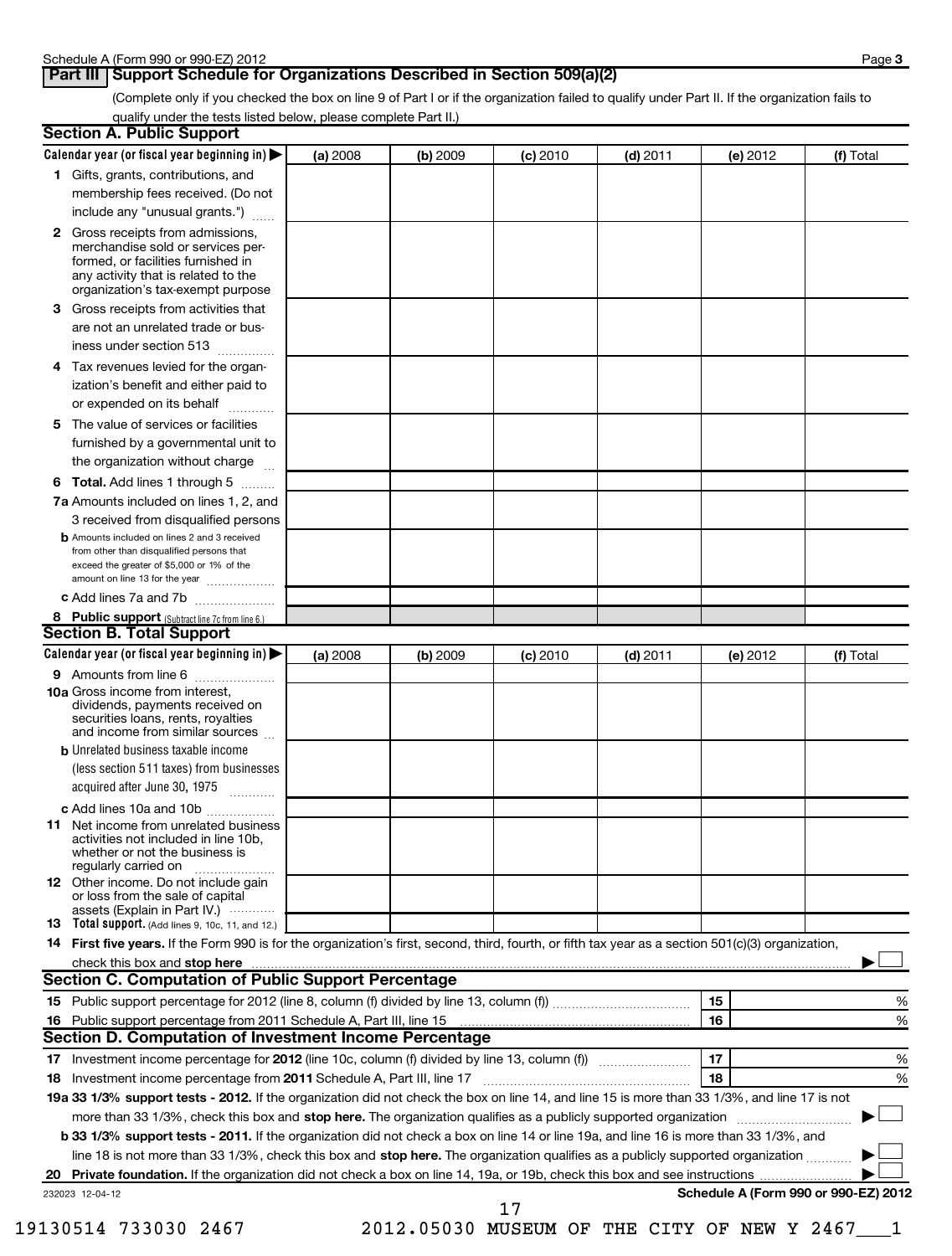| Schedule A (Form 990 or 990-EZ) 2012 MUSEUM OF THE CITY OF NEW YORK                                                                                |  |    |  | 13-1624098 Page 4                               |
|----------------------------------------------------------------------------------------------------------------------------------------------------|--|----|--|-------------------------------------------------|
| <b>Part IV</b><br>Supplemental Information. Complete this part to provide the explanations required by Part II, line 10; Part II, line 17a or 17b; |  |    |  |                                                 |
| and Part III, line 12. Also complete this part for any additional information. (See instructions).                                                 |  |    |  |                                                 |
| SCHEDULE A, PART II, LINE 10, EXPLANATION FOR OTHER INCOME:                                                                                        |  |    |  |                                                 |
| EXPENSE RECOVERIES                                                                                                                                 |  |    |  |                                                 |
|                                                                                                                                                    |  |    |  |                                                 |
|                                                                                                                                                    |  |    |  |                                                 |
|                                                                                                                                                    |  |    |  |                                                 |
|                                                                                                                                                    |  |    |  |                                                 |
|                                                                                                                                                    |  |    |  |                                                 |
|                                                                                                                                                    |  |    |  |                                                 |
|                                                                                                                                                    |  |    |  |                                                 |
|                                                                                                                                                    |  |    |  |                                                 |
|                                                                                                                                                    |  |    |  |                                                 |
|                                                                                                                                                    |  |    |  |                                                 |
|                                                                                                                                                    |  |    |  |                                                 |
|                                                                                                                                                    |  |    |  |                                                 |
|                                                                                                                                                    |  |    |  |                                                 |
|                                                                                                                                                    |  |    |  |                                                 |
|                                                                                                                                                    |  |    |  |                                                 |
|                                                                                                                                                    |  |    |  |                                                 |
|                                                                                                                                                    |  |    |  |                                                 |
|                                                                                                                                                    |  |    |  |                                                 |
|                                                                                                                                                    |  |    |  |                                                 |
|                                                                                                                                                    |  |    |  |                                                 |
|                                                                                                                                                    |  |    |  |                                                 |
|                                                                                                                                                    |  |    |  |                                                 |
|                                                                                                                                                    |  |    |  |                                                 |
|                                                                                                                                                    |  |    |  |                                                 |
|                                                                                                                                                    |  |    |  |                                                 |
|                                                                                                                                                    |  |    |  |                                                 |
|                                                                                                                                                    |  |    |  |                                                 |
|                                                                                                                                                    |  |    |  |                                                 |
|                                                                                                                                                    |  |    |  |                                                 |
|                                                                                                                                                    |  |    |  |                                                 |
|                                                                                                                                                    |  |    |  |                                                 |
|                                                                                                                                                    |  |    |  |                                                 |
|                                                                                                                                                    |  |    |  |                                                 |
|                                                                                                                                                    |  |    |  |                                                 |
|                                                                                                                                                    |  |    |  |                                                 |
|                                                                                                                                                    |  |    |  |                                                 |
|                                                                                                                                                    |  |    |  |                                                 |
| 232024 12-04-12                                                                                                                                    |  |    |  | Schedule A (Form 990 or 990-EZ) 2012            |
|                                                                                                                                                    |  | 18 |  |                                                 |
| 19130514 733030 2467                                                                                                                               |  |    |  | 2012.05030 MUSEUM OF THE CITY OF NEW Y 2467___1 |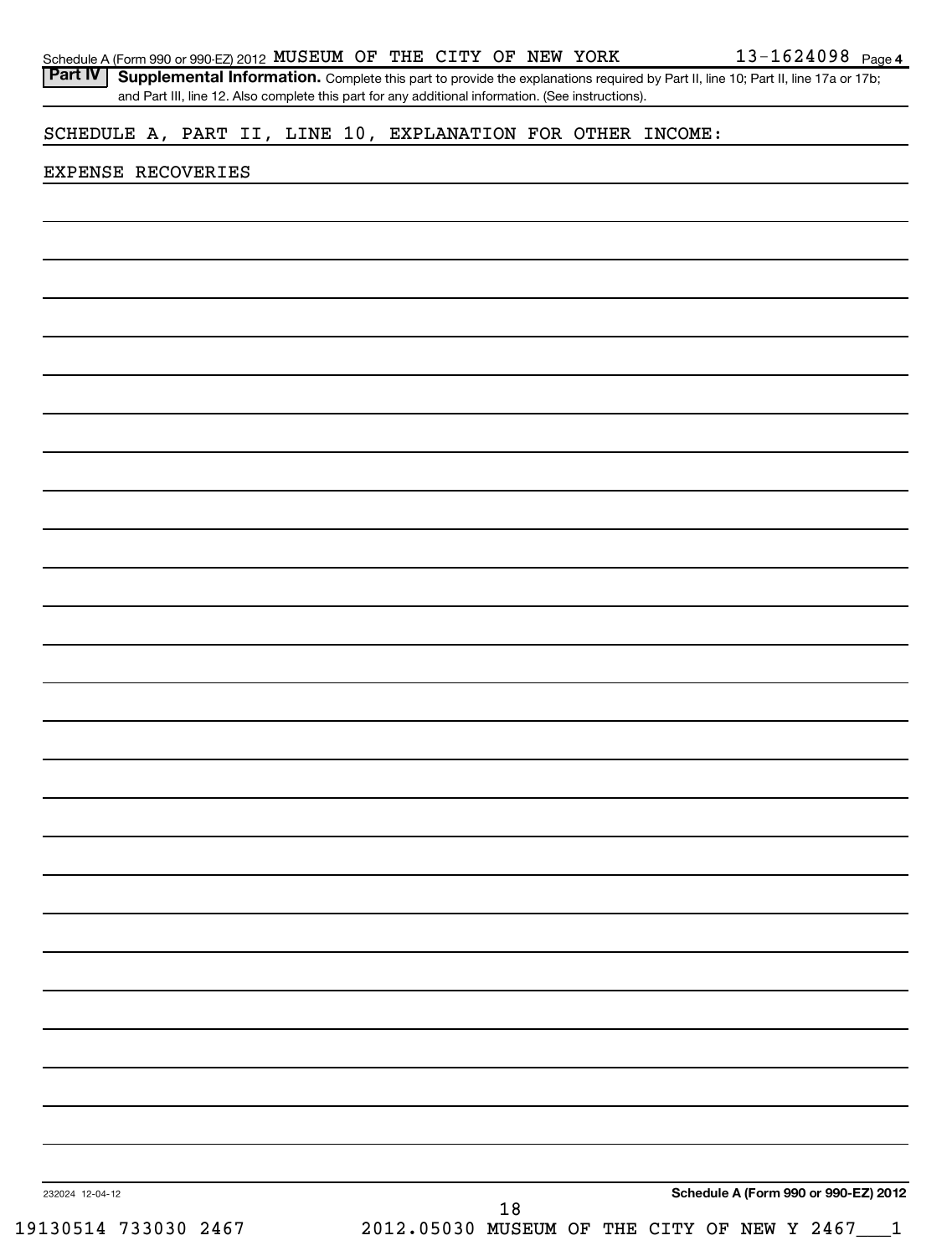# **(Form 990, 990-EZ,**

**Schedule B Schedule of Contributors**

**or 990-PF) | Attach to Form 990, Form 990-EZ, or Form 990-PF.**

MUSEUM OF THE CITY OF NEW YORK [13\_1624098]

OMB No. 1545-0047

**2012**

**Name of the organization Employer identification number**

| ן וואדטכפי                                             |
|--------------------------------------------------------|
| Department of the Treasury<br>Internal Revenue Service |

|                                | nopevn or<br>للالديات تتعتد<br>ັບມ<br>-----<br>エヘエハエ                      | TA TATANA |
|--------------------------------|---------------------------------------------------------------------------|-----------|
| Organization type (check one): |                                                                           |           |
| Filers of:                     | Section:                                                                  |           |
| Form 990 or 990-EZ             | $\lfloor \mathbf{X} \rfloor$ 501(c)(<br>$3$ ) (enter number) organization |           |
|                                | 4947(a)(1) nonexempt charitable trust not treated as a private foundation |           |
|                                | 527 political organization                                                |           |
| Form 990-PF                    | 501(c)(3) exempt private foundation                                       |           |
|                                | 4947(a)(1) nonexempt charitable trust treated as a private foundation     |           |
|                                | 501(c)(3) taxable private foundation                                      |           |

Check if your organization is covered by the General Rule or a Special Rule. **Note.**  Only a section 501(c)(7), (8), or (10) organization can check boxes for both the General Rule and a Special Rule. See instructions.

### **General Rule**

For an organization filing Form 990, 990-EZ, or 990-PF that received, during the year, \$5,000 or more (in money or property) from any one contributor. Complete Parts I and II.  $\left\vert \cdot\right\vert$ 

#### **Special Rules**

509(a)(1) and 170(b)(1)(A)(vi) and received from any one contributor, during the year, a contribution of the greater of (1**)** \$5,000 or (**2**) 2%  $\boxed{\textbf{X}}$  For a section 501(c)(3) organization filing Form 990 or 990-EZ that met the 33 1/3% support test of the regulations under sections of the amount on (i) Form 990, Part VIII, line 1h, or (ii) Form 990-EZ, line 1. Complete Parts I and II.

total contributions of more than \$1,000 for use exclusively for religious, charitable, scientific, literary, or educational purposes, or For a section 501(c)(7), (8), or (10) organization filing Form 990 or 990-EZ that received from any one contributor, during the year, the prevention of cruelty to children or animals. Complete Parts I, II, and III.  $\left\vert \cdot\right\vert$ 

purpose. Do not complete any of the parts unless the General Rule applies to this organization because it received nonexclusively contributions for use exclusively for religious, charitable, etc., purposes, but these contributions did not total to more than \$1,000. If this box is checked, enter here the total contributions that were received during the year for an exclusively religious, charitable, etc., For a section 501(c)(7), (8), or (10) organization filing Form 990 or 990-EZ that received from any one contributor, during the year, religious, charitable, etc., contributions of \$5,000 or more during the year  $\ldots$   $\ldots$   $\ldots$   $\ldots$   $\ldots$   $\ldots$   $\ldots$   $\ldots$   $\ldots$  $\left\vert \cdot\right\vert$ 

**Caution.** An organization that is not covered by the General Rule and/or the Special Rules does not file Schedule B (Form 990, 990-EZ, or 990-PF), but it **must** answer "No" on Part IV, line 2, of its Form 990; or check the box on line H of its Form 990-EZ or on Part I, line 2 of its Form 990-PF, to certify that it does not meet the filing requirements of Schedule B (Form 990, 990-EZ, or 990-PF).

LHA For Paperwork Reduction Act Notice, see the Instructions for Form 990, 990-EZ, or 990-PF. Schedule B (Form 990, 990-EZ, or 990-PF) (2012)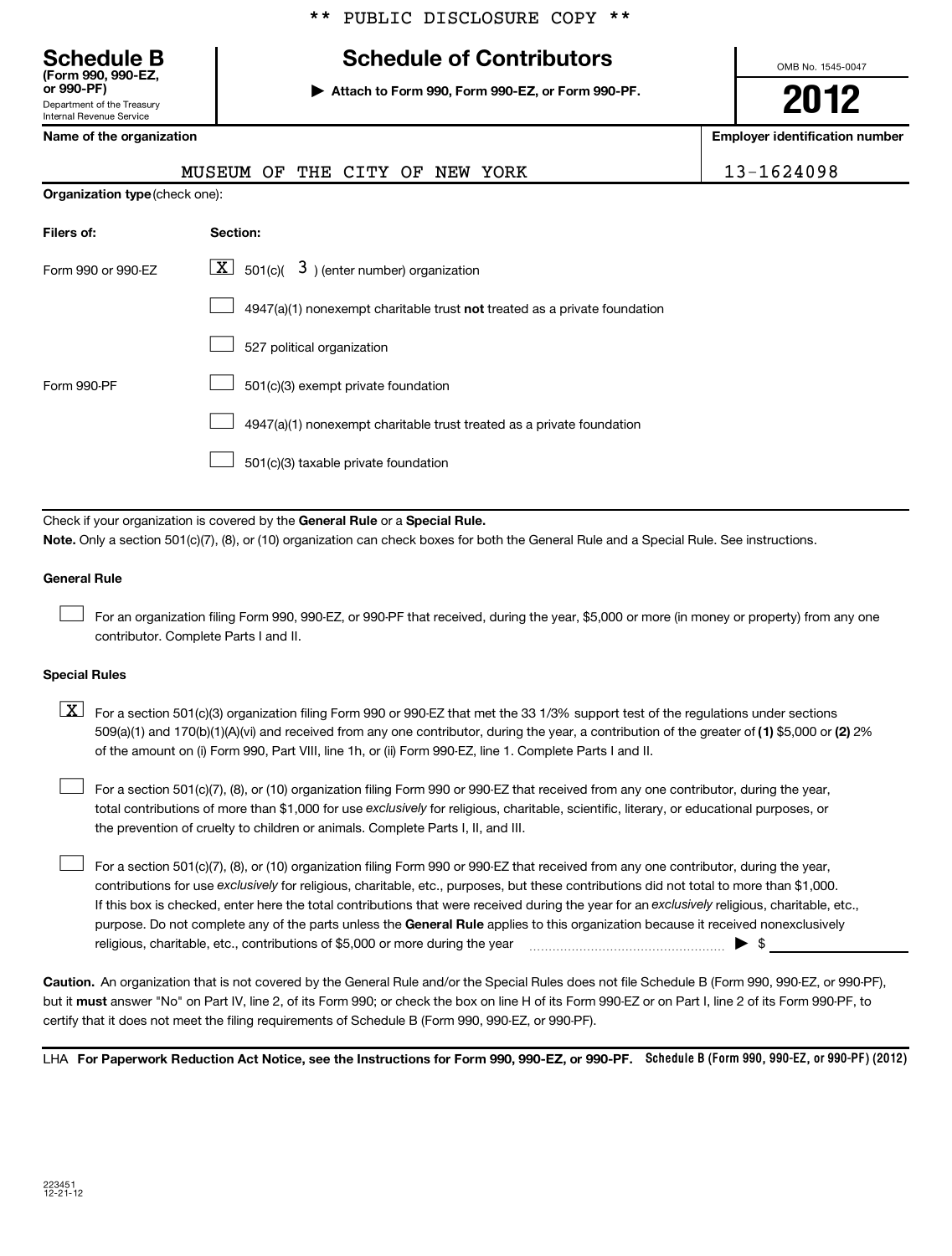**Name of organization Employer identification number**

MUSEUM OF THE CITY OF NEW YORK 13-1624098

| Part I           | <b>Contributors</b> (see instructions). Use duplicate copies of Part I if additional space is needed. |                                   |                                                                                                                         |
|------------------|-------------------------------------------------------------------------------------------------------|-----------------------------------|-------------------------------------------------------------------------------------------------------------------------|
| (a)<br>No.       | (b)<br>Name, address, and ZIP + 4                                                                     | (c)<br><b>Total contributions</b> | (d)<br>Type of contribution                                                                                             |
| 1                |                                                                                                       | 452,251.<br>\$                    | $\boxed{\text{X}}$<br>Person<br>Payroll<br>Noncash<br>(Complete Part II if there<br>is a noncash contribution.)         |
| (a)<br>No.       | (b)<br>Name, address, and ZIP + 4                                                                     | (c)<br><b>Total contributions</b> | (d)<br>Type of contribution                                                                                             |
| $\boldsymbol{2}$ |                                                                                                       | 1,402,553.<br>$\frac{1}{2}$       | $\boxed{\text{X}}$<br>Person<br>Payroll<br>Noncash<br>(Complete Part II if there<br>is a noncash contribution.)         |
| (a)<br>No.       | (b)<br>Name, address, and ZIP + 4                                                                     | (c)<br><b>Total contributions</b> | (d)<br>Type of contribution                                                                                             |
| 3                |                                                                                                       | 250,000.<br>\$                    | $\boxed{\text{X}}$<br>Person<br>Payroll<br>Noncash<br>(Complete Part II if there<br>is a noncash contribution.)         |
| (a)<br>No.       | (b)<br>Name, address, and ZIP + 4                                                                     | (c)<br><b>Total contributions</b> | (d)<br>Type of contribution                                                                                             |
| 4                |                                                                                                       | 1,477,280.<br>$\mathfrak{S}$      | $\lfloor x \rfloor$<br>Person<br>Payroll<br><b>Noncash</b><br>(Complete Part II if there<br>is a noncash contribution.) |
| (a)<br>No.       | (b)<br>Name, address, and ZIP + 4                                                                     | (c)<br><b>Total contributions</b> | (d)<br>Type of contribution                                                                                             |
|                  |                                                                                                       | \$                                | Person<br>Payroll<br>Noncash<br>(Complete Part II if there<br>is a noncash contribution.)                               |
| (a)<br>No.       | (b)<br>Name, address, and ZIP + 4                                                                     | (c)<br><b>Total contributions</b> | (d)<br>Type of contribution                                                                                             |
|                  |                                                                                                       | \$                                | Person<br>Payroll<br>Noncash<br>(Complete Part II if there<br>is a noncash contribution.)                               |
| 223452 12-21-12  |                                                                                                       | 20                                | Schedule B (Form 990, 990-EZ, or 990-PF) (2012)                                                                         |

19130514 733030 2467 2012.05030 MUSEUM OF THE CITY OF NEW Y 2467\_\_\_1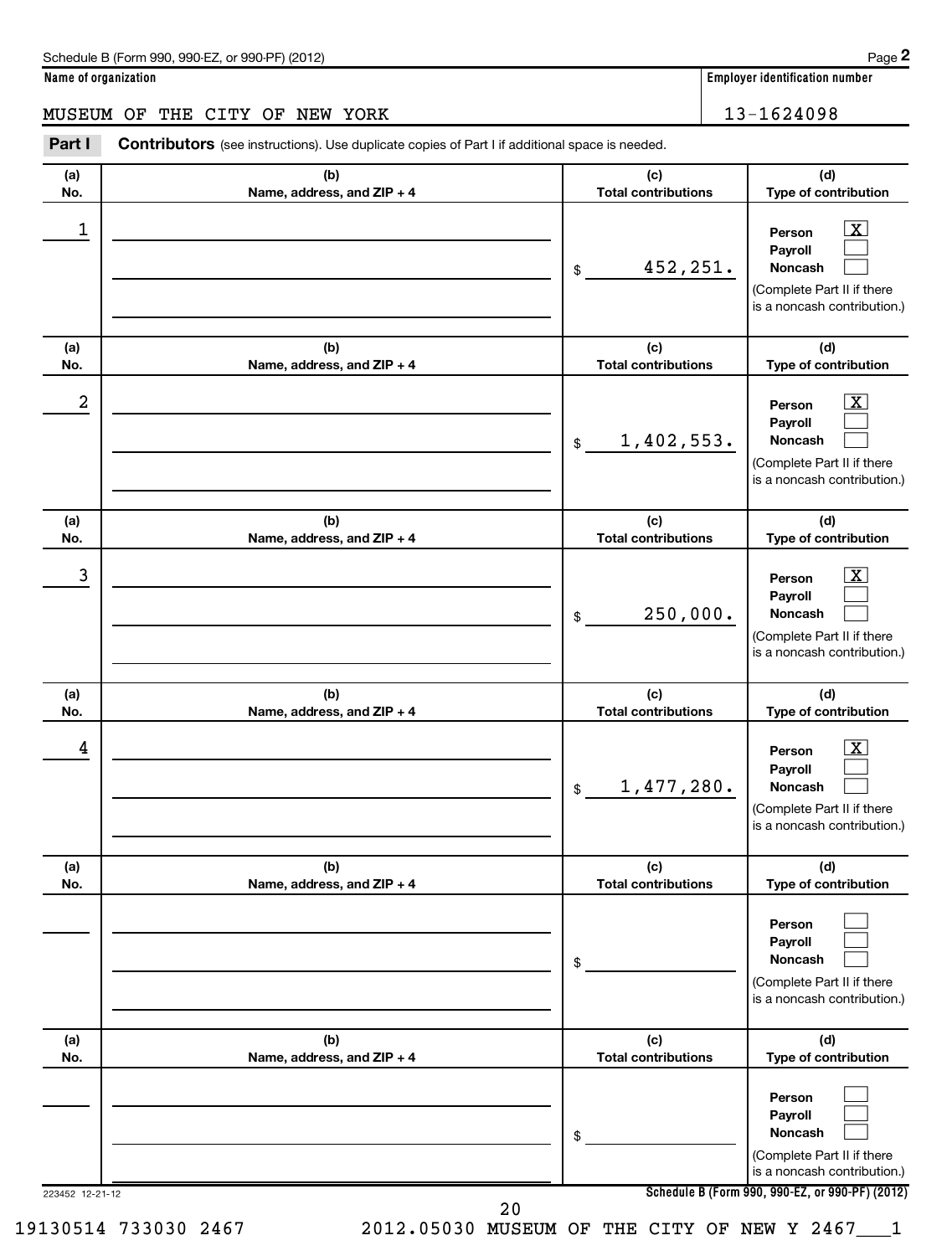| Schedule B (Form 990, 990-EZ, or 990-PF) (2012)                                                                       | Page 3                           |
|-----------------------------------------------------------------------------------------------------------------------|----------------------------------|
| Name of organization                                                                                                  | ' Employer identification number |
| MUSEUM OF THE CITY OF NEW YORK                                                                                        | 13-1624098                       |
| Part II<br><b>Noncash Property</b> (see instructions). Use duplicate copies of Part II if additional space is needed. |                                  |

| (a)<br>No.<br>from<br>Part I | (b)<br>Description of noncash property given | (c)<br>FMV (or estimate)<br>(see instructions) | (d)<br>Date received                            |
|------------------------------|----------------------------------------------|------------------------------------------------|-------------------------------------------------|
|                              |                                              |                                                |                                                 |
|                              |                                              | \$                                             |                                                 |
| (a)<br>No.<br>from<br>Part I | (b)<br>Description of noncash property given | (c)<br>FMV (or estimate)<br>(see instructions) | (d)<br>Date received                            |
|                              |                                              | \$                                             |                                                 |
| (a)<br>No.<br>from<br>Part I | (b)<br>Description of noncash property given | (c)<br>FMV (or estimate)<br>(see instructions) | (d)<br>Date received                            |
|                              |                                              | \$                                             |                                                 |
| (a)<br>No.<br>from<br>Part I | (b)<br>Description of noncash property given | (c)<br>FMV (or estimate)<br>(see instructions) | (d)<br>Date received                            |
|                              |                                              | \$                                             |                                                 |
| (a)<br>No.<br>from<br>Part I | (b)<br>Description of noncash property given | (c)<br>FMV (or estimate)<br>(see instructions) | (d)<br>Date received                            |
|                              |                                              | \$                                             |                                                 |
| (a)<br>No.<br>from<br>Part I | (b)<br>Description of noncash property given | (c)<br>FMV (or estimate)<br>(see instructions) | (d)<br>Date received                            |
|                              |                                              | \$                                             |                                                 |
| 223453 12-21-12              | 21                                           |                                                | Schedule B (Form 990, 990-EZ, or 990-PF) (2012) |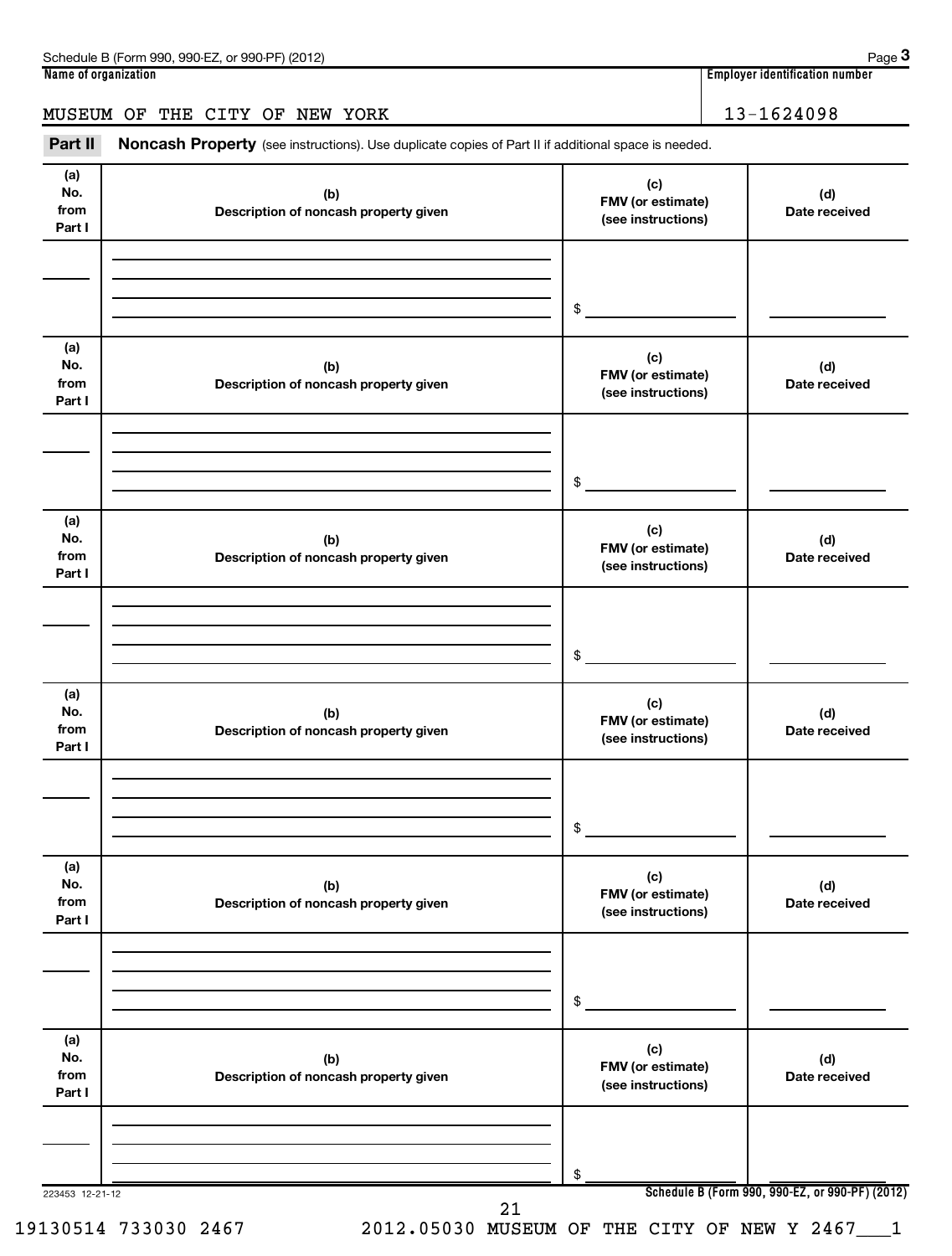|                           |                                                                                                                                                                                                        |                      | <b>Employer identification number</b>                                                                                                                                                                                              |
|---------------------------|--------------------------------------------------------------------------------------------------------------------------------------------------------------------------------------------------------|----------------------|------------------------------------------------------------------------------------------------------------------------------------------------------------------------------------------------------------------------------------|
| MUSEUM OF                 | THE CITY OF NEW YORK                                                                                                                                                                                   |                      | 13-1624098                                                                                                                                                                                                                         |
| Part III                  |                                                                                                                                                                                                        |                      | Exclusively religious, charitable, etc., individual contributions to section 501(c)(7), (8), or (10) organizations that total more than \$1,000 for the<br>year. Complete columns (a) through (e) and the following line entry. Fo |
|                           | the total of exclusively religious, charitable, etc., contributions of \$1,000 or less for the year. (Enter this information once.)<br>Use duplicate copies of Part III if additional space is needed. |                      | $\blacktriangleright$ \$                                                                                                                                                                                                           |
| (a) No.<br>from           |                                                                                                                                                                                                        |                      |                                                                                                                                                                                                                                    |
| Part I                    | (b) Purpose of gift                                                                                                                                                                                    | (c) Use of gift      | (d) Description of how gift is held                                                                                                                                                                                                |
|                           |                                                                                                                                                                                                        |                      |                                                                                                                                                                                                                                    |
|                           |                                                                                                                                                                                                        |                      |                                                                                                                                                                                                                                    |
|                           |                                                                                                                                                                                                        |                      |                                                                                                                                                                                                                                    |
|                           |                                                                                                                                                                                                        | (e) Transfer of gift |                                                                                                                                                                                                                                    |
|                           | Transferee's name, address, and ZIP + 4                                                                                                                                                                |                      | Relationship of transferor to transferee                                                                                                                                                                                           |
|                           |                                                                                                                                                                                                        |                      |                                                                                                                                                                                                                                    |
|                           |                                                                                                                                                                                                        |                      |                                                                                                                                                                                                                                    |
|                           |                                                                                                                                                                                                        |                      |                                                                                                                                                                                                                                    |
| (a) No.<br>from           |                                                                                                                                                                                                        |                      |                                                                                                                                                                                                                                    |
| Part I                    | (b) Purpose of gift                                                                                                                                                                                    | (c) Use of gift      | (d) Description of how gift is held                                                                                                                                                                                                |
|                           |                                                                                                                                                                                                        |                      |                                                                                                                                                                                                                                    |
|                           |                                                                                                                                                                                                        |                      |                                                                                                                                                                                                                                    |
|                           |                                                                                                                                                                                                        |                      |                                                                                                                                                                                                                                    |
|                           |                                                                                                                                                                                                        | (e) Transfer of gift |                                                                                                                                                                                                                                    |
|                           | Transferee's name, address, and ZIP + 4                                                                                                                                                                |                      | Relationship of transferor to transferee                                                                                                                                                                                           |
|                           |                                                                                                                                                                                                        |                      |                                                                                                                                                                                                                                    |
|                           |                                                                                                                                                                                                        |                      |                                                                                                                                                                                                                                    |
|                           |                                                                                                                                                                                                        |                      |                                                                                                                                                                                                                                    |
| (a) No.<br>from           | (b) Purpose of gift                                                                                                                                                                                    | (c) Use of gift      | (d) Description of how gift is held                                                                                                                                                                                                |
| Part I                    |                                                                                                                                                                                                        |                      |                                                                                                                                                                                                                                    |
|                           |                                                                                                                                                                                                        |                      |                                                                                                                                                                                                                                    |
|                           |                                                                                                                                                                                                        |                      |                                                                                                                                                                                                                                    |
|                           |                                                                                                                                                                                                        |                      |                                                                                                                                                                                                                                    |
|                           |                                                                                                                                                                                                        |                      |                                                                                                                                                                                                                                    |
|                           |                                                                                                                                                                                                        | (e) Transfer of gift |                                                                                                                                                                                                                                    |
|                           | Transferee's name, address, and ZIP + 4                                                                                                                                                                |                      | Relationship of transferor to transferee                                                                                                                                                                                           |
|                           |                                                                                                                                                                                                        |                      |                                                                                                                                                                                                                                    |
|                           |                                                                                                                                                                                                        |                      |                                                                                                                                                                                                                                    |
|                           |                                                                                                                                                                                                        |                      |                                                                                                                                                                                                                                    |
|                           | (b) Purpose of gift                                                                                                                                                                                    | (c) Use of gift      | (d) Description of how gift is held                                                                                                                                                                                                |
|                           |                                                                                                                                                                                                        |                      |                                                                                                                                                                                                                                    |
|                           |                                                                                                                                                                                                        |                      |                                                                                                                                                                                                                                    |
|                           |                                                                                                                                                                                                        |                      |                                                                                                                                                                                                                                    |
|                           |                                                                                                                                                                                                        | (e) Transfer of gift |                                                                                                                                                                                                                                    |
|                           |                                                                                                                                                                                                        |                      |                                                                                                                                                                                                                                    |
|                           | Transferee's name, address, and ZIP + 4                                                                                                                                                                |                      | Relationship of transferor to transferee                                                                                                                                                                                           |
|                           |                                                                                                                                                                                                        |                      |                                                                                                                                                                                                                                    |
| (a) No.<br>from<br>Part I |                                                                                                                                                                                                        |                      |                                                                                                                                                                                                                                    |

19130514 733030 2467 2012.05030 MUSEUM OF THE CITY OF NEW Y 2467\_\_\_1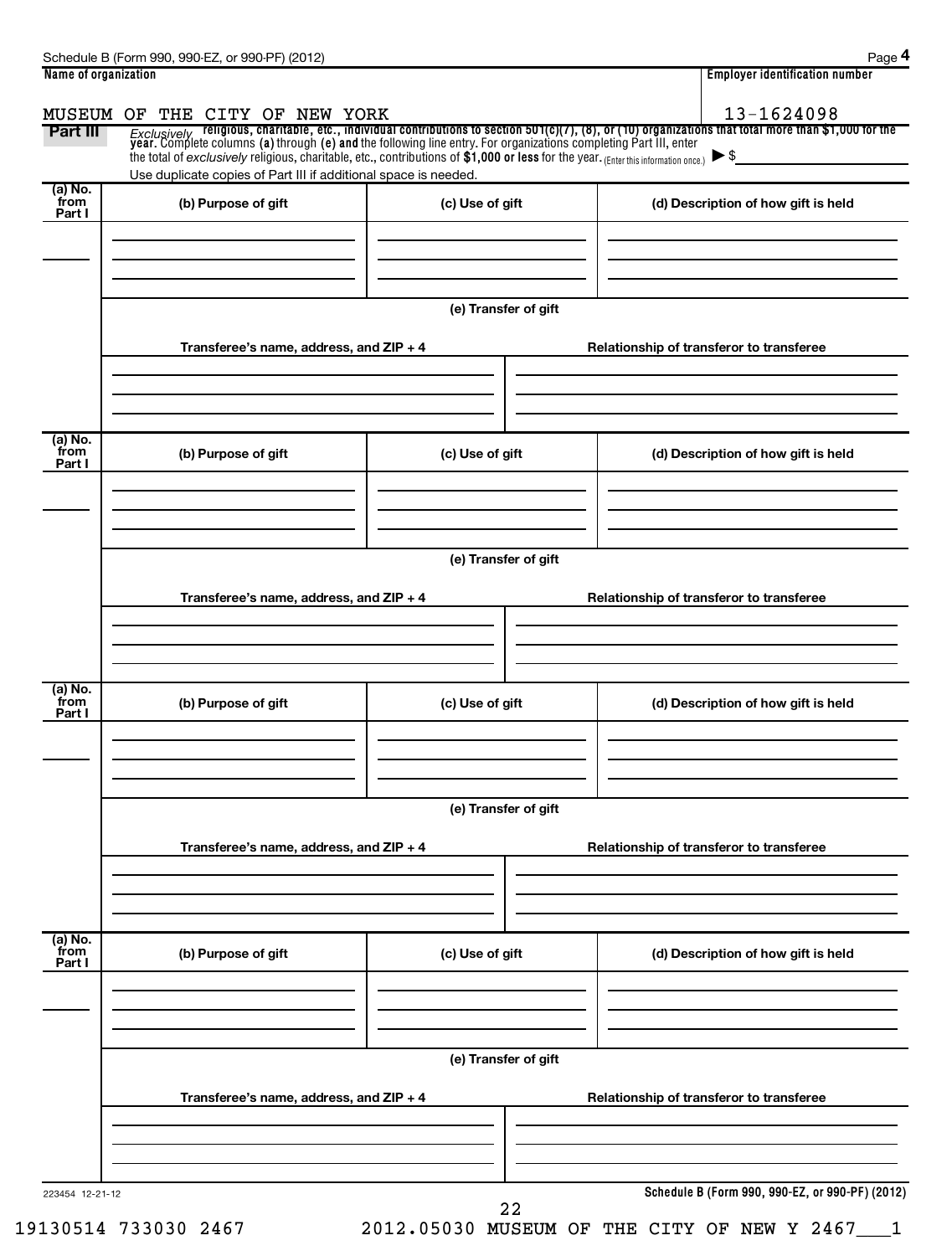Department of the Treasury Internal Revenue Service

# **Supplemental Financial Statements**

**(Form 990) | Complete if the organization answered "Yes," to Form 990, Part IV, line 6, 7, 8, 9, 10, 11a, 11b, 11c, 11d, 11e, 11f, 12a, or 12b.**

**| Attach to Form 990. | See separate instructions.**

| <b>Open to Public</b><br><b>Inspection</b> |
|--------------------------------------------|

OMB No. 1545-0047

**Year** 

|                | Name of the organization                                                                                                                                                |                                                     |                          | <b>Employer identification number</b> |           |
|----------------|-------------------------------------------------------------------------------------------------------------------------------------------------------------------------|-----------------------------------------------------|--------------------------|---------------------------------------|-----------|
|                | MUSEUM OF THE CITY OF NEW YORK                                                                                                                                          |                                                     |                          | 13-1624098                            |           |
| Part I         | Organizations Maintaining Donor Advised Funds or Other Similar Funds or Accounts. Complete if the                                                                       |                                                     |                          |                                       |           |
|                | organization answered "Yes" to Form 990, Part IV, line 6.                                                                                                               |                                                     |                          |                                       |           |
|                |                                                                                                                                                                         | (a) Donor advised funds                             |                          | (b) Funds and other accounts          |           |
| 1.             |                                                                                                                                                                         |                                                     |                          |                                       |           |
| 2              |                                                                                                                                                                         |                                                     |                          |                                       |           |
| з              |                                                                                                                                                                         |                                                     |                          |                                       |           |
| 4              |                                                                                                                                                                         |                                                     |                          |                                       |           |
| 5              | Did the organization inform all donors and donor advisors in writing that the assets held in donor advised funds                                                        |                                                     |                          |                                       |           |
|                |                                                                                                                                                                         |                                                     |                          | Yes                                   | No        |
| 6              | Did the organization inform all grantees, donors, and donor advisors in writing that grant funds can be used only                                                       |                                                     |                          |                                       |           |
|                | for charitable purposes and not for the benefit of the donor or donor advisor, or for any other purpose conferring                                                      |                                                     |                          |                                       |           |
|                |                                                                                                                                                                         |                                                     |                          | Yes                                   | No        |
| <b>Part II</b> | Conservation Easements. Complete if the organization answered "Yes" to Form 990, Part IV, line 7.                                                                       |                                                     |                          |                                       |           |
| 1.             | Purpose(s) of conservation easements held by the organization (check all that apply).                                                                                   |                                                     |                          |                                       |           |
|                | Preservation of land for public use (e.g., recreation or education)                                                                                                     | Preservation of an historically important land area |                          |                                       |           |
|                | Protection of natural habitat                                                                                                                                           | Preservation of a certified historic structure      |                          |                                       |           |
|                | Preservation of open space                                                                                                                                              |                                                     |                          |                                       |           |
| 2              | Complete lines 2a through 2d if the organization held a qualified conservation contribution in the form of a conservation easement on the last                          |                                                     |                          |                                       |           |
|                | day of the tax year.                                                                                                                                                    |                                                     |                          |                                       |           |
|                |                                                                                                                                                                         |                                                     |                          | Held at the End of the Tax Year       |           |
| а              |                                                                                                                                                                         |                                                     | 2a                       |                                       |           |
| b              | Total acreage restricted by conservation easements                                                                                                                      |                                                     | 2b                       |                                       |           |
|                |                                                                                                                                                                         |                                                     | 2c                       |                                       |           |
| d              | Number of conservation easements included in (c) acquired after 8/17/06, and not on a historic structure                                                                |                                                     |                          |                                       |           |
|                |                                                                                                                                                                         |                                                     | 2d                       |                                       |           |
| з              | Number of conservation easements modified, transferred, released, extinguished, or terminated by the organization during the tax                                        |                                                     |                          |                                       |           |
|                | year                                                                                                                                                                    |                                                     |                          |                                       |           |
| 4              | Number of states where property subject to conservation easement is located >                                                                                           |                                                     |                          |                                       |           |
| 5              | Does the organization have a written policy regarding the periodic monitoring, inspection, handling of                                                                  |                                                     |                          |                                       |           |
|                | violations, and enforcement of the conservation easements it holds?                                                                                                     |                                                     |                          | Yes                                   | <b>No</b> |
| 6              | Staff and volunteer hours devoted to monitoring, inspecting, and enforcing conservation easements during the year                                                       |                                                     |                          |                                       |           |
| 7              | Amount of expenses incurred in monitoring, inspecting, and enforcing conservation easements during the year $\blacktriangleright$ \$                                    |                                                     |                          |                                       |           |
| 8              | Does each conservation easement reported on line 2(d) above satisfy the requirements of section 170(h)(4)(B)(i)                                                         |                                                     |                          |                                       | <b>No</b> |
|                |                                                                                                                                                                         |                                                     |                          | Yes                                   |           |
| 9              | In Part XIII, describe how the organization reports conservation easements in its revenue and expense statement, and balance sheet, and                                 |                                                     |                          |                                       |           |
|                | include, if applicable, the text of the footnote to the organization's financial statements that describes the organization's accounting for<br>conservation easements. |                                                     |                          |                                       |           |
|                | Organizations Maintaining Collections of Art, Historical Treasures, or Other Similar Assets.<br>Part III                                                                |                                                     |                          |                                       |           |
|                | Complete if the organization answered "Yes" to Form 990, Part IV, line 8.                                                                                               |                                                     |                          |                                       |           |
|                | 1a If the organization elected, as permitted under SFAS 116 (ASC 958), not to report in its revenue statement and balance sheet works of art,                           |                                                     |                          |                                       |           |
|                | historical treasures, or other similar assets held for public exhibition, education, or research in furtherance of public service, provide, in Part XIII,               |                                                     |                          |                                       |           |
|                | the text of the footnote to its financial statements that describes these items.                                                                                        |                                                     |                          |                                       |           |
|                | b If the organization elected, as permitted under SFAS 116 (ASC 958), to report in its revenue statement and balance sheet works of art, historical                     |                                                     |                          |                                       |           |
|                | treasures, or other similar assets held for public exhibition, education, or research in furtherance of public service, provide the following amounts                   |                                                     |                          |                                       |           |
|                | relating to these items:                                                                                                                                                |                                                     |                          |                                       |           |
|                |                                                                                                                                                                         |                                                     |                          | $\triangleright$ \$                   |           |
|                | (ii) Assets included in Form 990, Part X                                                                                                                                |                                                     |                          | $\blacktriangleright$ \$              |           |
| 2              | If the organization received or held works of art, historical treasures, or other similar assets for financial gain, provide                                            |                                                     |                          |                                       |           |
|                | the following amounts required to be reported under SFAS 116 (ASC 958) relating to these items:                                                                         |                                                     |                          |                                       |           |
| а              |                                                                                                                                                                         |                                                     | $\blacktriangleright$ \$ |                                       |           |
|                |                                                                                                                                                                         |                                                     |                          |                                       |           |

**b** Assets included in Form 990, Part X ~~~~~~~~~~~~~~~~~~~~~~~~~~~~~~~~~~~ | \$

232051 12-10-12 **For Paperwork Reduction Act Notice, see the Instructions for Form 990. Schedule D (Form 990) 2012** LHA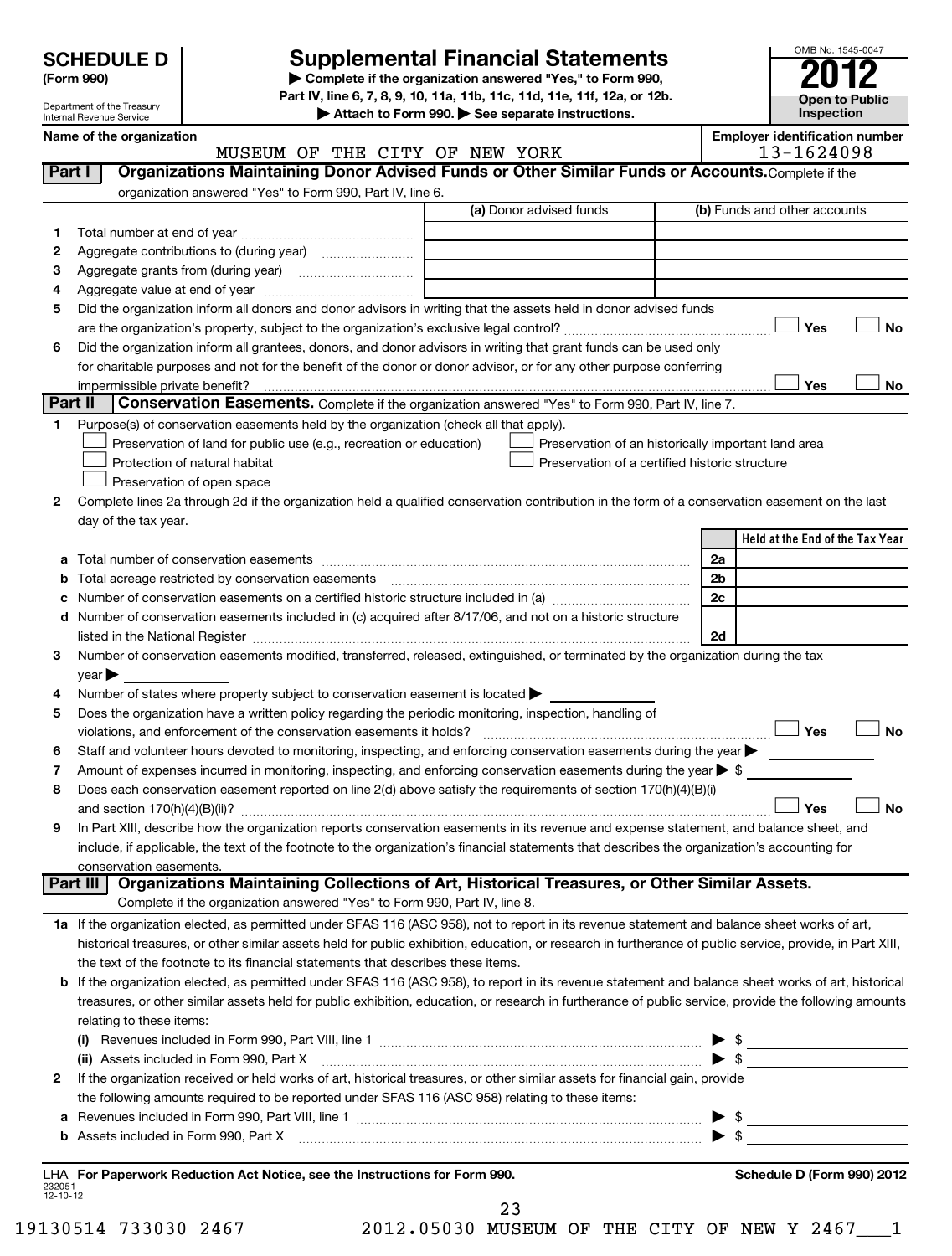|        | Schedule D (Form 990) 2012                                                                                                                                                                                                     | MUSEUM OF THE CITY OF NEW YORK |                |                                                                             |            |                 | $13 - 1624098$ Page 2      |                |            |                          |
|--------|--------------------------------------------------------------------------------------------------------------------------------------------------------------------------------------------------------------------------------|--------------------------------|----------------|-----------------------------------------------------------------------------|------------|-----------------|----------------------------|----------------|------------|--------------------------|
|        | Part III<br>Organizations Maintaining Collections of Art, Historical Treasures, or Other Similar Assets (continued)                                                                                                            |                                |                |                                                                             |            |                 |                            |                |            |                          |
| 3      | Using the organization's acquisition, accession, and other records, check any of the following that are a significant use of its collection items                                                                              |                                |                |                                                                             |            |                 |                            |                |            |                          |
|        | (check all that apply):                                                                                                                                                                                                        |                                |                |                                                                             |            |                 |                            |                |            |                          |
| a      | $\lfloor \underline{X} \rfloor$ Public exhibition                                                                                                                                                                              |                                |                | $\lfloor x \rfloor$ Loan or exchange programs                               |            |                 |                            |                |            |                          |
| b      | $\lfloor \underline{X} \rfloor$ Scholarly research                                                                                                                                                                             |                                | Other          |                                                                             |            |                 |                            |                |            |                          |
| c      | $\lfloor \underline{x} \rfloor$ Preservation for future generations                                                                                                                                                            |                                |                |                                                                             |            |                 |                            |                |            |                          |
| 4      | Provide a description of the organization's collections and explain how they further the organization's exempt purpose in Part XIII.                                                                                           |                                |                |                                                                             |            |                 |                            |                |            |                          |
| 5      | During the year, did the organization solicit or receive donations of art, historical treasures, or other similar assets                                                                                                       |                                |                |                                                                             |            |                 |                            |                |            |                          |
|        |                                                                                                                                                                                                                                |                                |                |                                                                             |            |                 |                            | Yes            |            | $\overline{\text{X}}$ No |
|        | Part IV<br>Escrow and Custodial Arrangements. Complete if the organization answered "Yes" to Form 990, Part IV, line 9, or                                                                                                     |                                |                |                                                                             |            |                 |                            |                |            |                          |
|        | reported an amount on Form 990, Part X, line 21.                                                                                                                                                                               |                                |                |                                                                             |            |                 |                            |                |            |                          |
|        | 1a Is the organization an agent, trustee, custodian or other intermediary for contributions or other assets not included                                                                                                       |                                |                |                                                                             |            |                 |                            |                |            |                          |
|        |                                                                                                                                                                                                                                |                                |                |                                                                             |            |                 |                            | Yes            |            | No                       |
|        | b If "Yes," explain the arrangement in Part XIII and complete the following table:                                                                                                                                             |                                |                |                                                                             |            |                 |                            |                |            |                          |
|        |                                                                                                                                                                                                                                |                                |                |                                                                             |            |                 |                            | Amount         |            |                          |
|        |                                                                                                                                                                                                                                |                                |                |                                                                             |            | 1c              |                            |                |            |                          |
|        | d Additions during the year manufactured and an account of the year manufactured and account of the year manufactured and account of the year manufactured and account of the year manufactured and account of the year manufa |                                |                |                                                                             |            | 1d              |                            |                |            |                          |
|        | Distributions during the year manufactured and an according to the state of the state of the state of the state of the state of the state of the state of the state of the state of the state of the state of the state of the |                                |                |                                                                             |            | 1e              |                            |                |            |                          |
|        |                                                                                                                                                                                                                                |                                |                |                                                                             |            | 1f              |                            |                |            |                          |
|        |                                                                                                                                                                                                                                |                                |                |                                                                             |            |                 |                            | Yes            |            | No                       |
|        | b If "Yes," explain the arrangement in Part XIII. Check here if the explanation has been provided in Part XIII                                                                                                                 |                                |                |                                                                             |            |                 |                            |                |            |                          |
| Part V | Endowment Funds. Complete if the organization answered "Yes" to Form 990, Part IV, line 10.                                                                                                                                    |                                |                |                                                                             |            |                 |                            |                |            |                          |
|        |                                                                                                                                                                                                                                | (a) Current year               | (b) Prior year | (c) Two years back $\vert$ (d) Three years back $\vert$ (e) Four years back |            |                 |                            |                |            |                          |
|        | <b>1a</b> Beginning of year balance                                                                                                                                                                                            | 7,956,795.                     | 8,548,442.     |                                                                             | 8,102,697. |                 | 5,873,733.                 |                | 3,987,326. |                          |
|        |                                                                                                                                                                                                                                | 500, 403.                      |                |                                                                             | 746,409    |                 | 1,915,853.                 |                | 1,886,407. |                          |
|        | Net investment earnings, gains, and losses                                                                                                                                                                                     | 831,931.                       | 158,723.       |                                                                             |            |                 | 313, 111                   |                |            |                          |
|        |                                                                                                                                                                                                                                |                                |                |                                                                             |            |                 |                            |                |            |                          |
|        | e Other expenditures for facilities                                                                                                                                                                                            |                                |                |                                                                             |            |                 |                            |                |            |                          |
|        | and programs                                                                                                                                                                                                                   | 226,045.                       | 750,370.       |                                                                             | 50,000.    |                 |                            |                |            |                          |
|        | Administrative expenses                                                                                                                                                                                                        |                                |                |                                                                             | 250,664.   |                 |                            |                |            |                          |
|        |                                                                                                                                                                                                                                | 9,063,084.                     | 7,956,795.     |                                                                             | 8,548,442. |                 | 8,102,697.                 |                | 5,873,733. |                          |
| 2      | Provide the estimated percentage of the current year end balance (line 1g, column (a)) held as:                                                                                                                                |                                |                |                                                                             |            |                 |                            |                |            |                          |
|        | Board designated or quasi-endowment                                                                                                                                                                                            |                                | ℅              |                                                                             |            |                 |                            |                |            |                          |
|        | Permanent endowment > 100.00                                                                                                                                                                                                   | %                              |                |                                                                             |            |                 |                            |                |            |                          |
|        | Temporarily restricted endowment                                                                                                                                                                                               | %                              |                |                                                                             |            |                 |                            |                |            |                          |
|        | The percentages in lines 2a, 2b, and 2c should equal 100%.                                                                                                                                                                     |                                |                |                                                                             |            |                 |                            |                |            |                          |
|        | 3a Are there endowment funds not in the possession of the organization that are held and administered for the organization                                                                                                     |                                |                |                                                                             |            |                 |                            |                |            |                          |
|        | by:                                                                                                                                                                                                                            |                                |                |                                                                             |            |                 |                            |                | Yes        | No                       |
|        | (i)                                                                                                                                                                                                                            |                                |                |                                                                             |            |                 |                            | 3a(i)          |            | X                        |
|        |                                                                                                                                                                                                                                |                                |                |                                                                             |            |                 |                            | 3a(ii)         |            | $\overline{\text{X}}$    |
|        |                                                                                                                                                                                                                                |                                |                |                                                                             |            |                 |                            | 3b             |            |                          |
|        | Describe in Part XIII the intended uses of the organization's endowment funds.                                                                                                                                                 |                                |                |                                                                             |            |                 |                            |                |            |                          |
|        | Land, Buildings, and Equipment. See Form 990, Part X, line 10.<br>Part VI                                                                                                                                                      |                                |                |                                                                             |            |                 |                            |                |            |                          |
|        | Description of property                                                                                                                                                                                                        | (a) Cost or other              |                | (b) Cost or other                                                           |            | (c) Accumulated |                            | (d) Book value |            |                          |
|        |                                                                                                                                                                                                                                | basis (investment)             |                | basis (other)                                                               |            | depreciation    |                            |                |            |                          |
|        |                                                                                                                                                                                                                                |                                |                |                                                                             |            |                 |                            |                |            |                          |
|        |                                                                                                                                                                                                                                |                                |                | 21,777,339.                                                                 |            | 4,004,089.      |                            | 17,773,250.    |            |                          |
|        |                                                                                                                                                                                                                                |                                |                | 64,506.                                                                     |            | 26,444.         |                            |                | 38,062.    |                          |
|        |                                                                                                                                                                                                                                |                                |                | 522,752.                                                                    |            | 365, 180.       |                            |                | 157,572.   |                          |
|        |                                                                                                                                                                                                                                |                                |                | 4,593,515.                                                                  |            | 1,752,265.      |                            | 2,841,250.     |            |                          |
|        | Total. Add lines 1a through 1e. (Column (d) must equal Form 990, Part X, column (B), line 10(c).)                                                                                                                              |                                |                |                                                                             |            |                 |                            | 20,810,134.    |            |                          |
|        |                                                                                                                                                                                                                                |                                |                |                                                                             |            |                 | Schedule D (Form 990) 2012 |                |            |                          |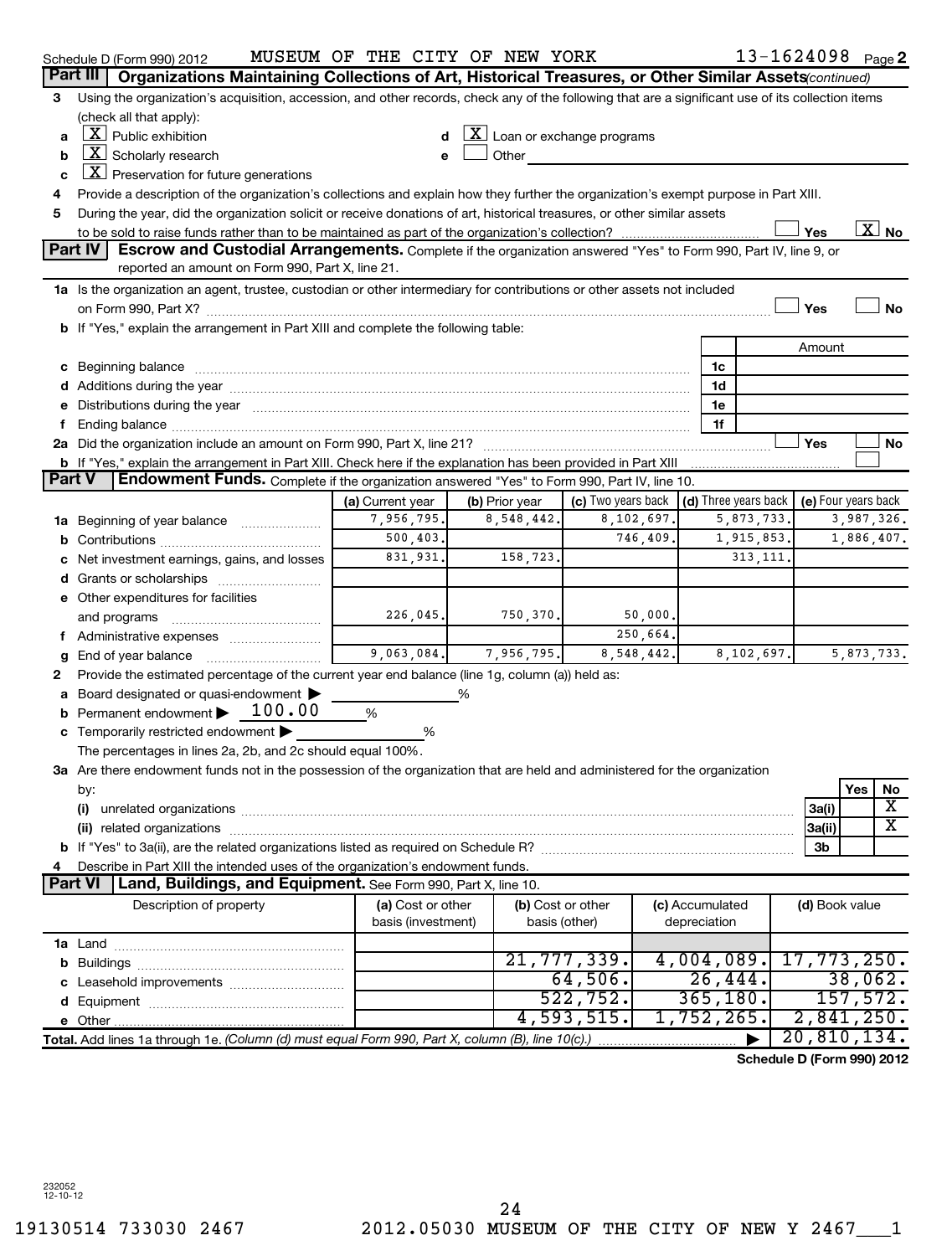| MUSEUM OF THE CITY OF NEW YORK<br>Schedule D (Form 990) 2012                                                                                            |                 |                | $13 - 1624098$ Page 3                                     |
|---------------------------------------------------------------------------------------------------------------------------------------------------------|-----------------|----------------|-----------------------------------------------------------|
| Part VII Investments - Other Securities. See Form 990, Part X, line 12.                                                                                 |                 |                |                                                           |
| (a) Description of security or category (including name of security)                                                                                    | (b) Book value  |                | (c) Method of valuation: Cost or end-of-year market value |
| (1) Financial derivatives                                                                                                                               |                 |                |                                                           |
| (2) Closely-held equity interests                                                                                                                       |                 |                |                                                           |
| (3) Other                                                                                                                                               |                 |                |                                                           |
| (A) KING STREET LIMITED                                                                                                                                 |                 |                |                                                           |
| PARTNERSHIP<br>(B)                                                                                                                                      | 2,601,460.      |                | END-OF-YEAR MARKET VALUE                                  |
| <b>OFFSHORE FUNDS</b><br>(C)                                                                                                                            | 3,842,751.      |                | END-OF-YEAR MARKET VALUE                                  |
| (D)                                                                                                                                                     |                 |                |                                                           |
| (E)                                                                                                                                                     |                 |                |                                                           |
| (F)                                                                                                                                                     |                 |                |                                                           |
| (G)                                                                                                                                                     |                 |                |                                                           |
| (H)                                                                                                                                                     |                 |                |                                                           |
| (1)                                                                                                                                                     |                 |                |                                                           |
| Total. (Col. (b) must equal Form 990, Part X, col. (B) line 12.) $\blacktriangleright$                                                                  | 6,444,211.      |                |                                                           |
| Part VIII Investments - Program Related. See Form 990, Part X, line 13.                                                                                 |                 |                |                                                           |
| (a) Description of investment type                                                                                                                      | (b) Book value  |                | (c) Method of valuation: Cost or end-of-year market value |
| (1)                                                                                                                                                     |                 |                |                                                           |
| (2)                                                                                                                                                     |                 |                |                                                           |
| (3)                                                                                                                                                     |                 |                |                                                           |
| (4)                                                                                                                                                     |                 |                |                                                           |
| (5)                                                                                                                                                     |                 |                |                                                           |
| (6)                                                                                                                                                     |                 |                |                                                           |
| (7)                                                                                                                                                     |                 |                |                                                           |
| (8)                                                                                                                                                     |                 |                |                                                           |
| (9)                                                                                                                                                     |                 |                |                                                           |
| (10)                                                                                                                                                    |                 |                |                                                           |
| Total. (Col. (b) must equal Form 990, Part X, col. (B) line 13.) $\blacktriangleright$                                                                  |                 |                |                                                           |
| Part IX<br>Other Assets. See Form 990, Part X, line 15.                                                                                                 |                 |                |                                                           |
|                                                                                                                                                         | (a) Description |                | (b) Book value                                            |
| (1)                                                                                                                                                     |                 |                |                                                           |
| (2)                                                                                                                                                     |                 |                |                                                           |
| (3)                                                                                                                                                     |                 |                |                                                           |
| (4)                                                                                                                                                     |                 |                |                                                           |
| (5)                                                                                                                                                     |                 |                |                                                           |
| (6)                                                                                                                                                     |                 |                |                                                           |
| (7)                                                                                                                                                     |                 |                |                                                           |
| (8)                                                                                                                                                     |                 |                |                                                           |
| (9)                                                                                                                                                     |                 |                |                                                           |
| (10)                                                                                                                                                    |                 |                |                                                           |
| Total. (Column (b) must equal Form 990, Part X, col. (B) line 15.)                                                                                      |                 |                |                                                           |
| Part X<br>Other Liabilities. See Form 990, Part X, line 25.                                                                                             |                 |                |                                                           |
| (a) Description of liability<br>1.                                                                                                                      |                 | (b) Book value |                                                           |
| Federal income taxes<br>(1)                                                                                                                             |                 |                |                                                           |
| CAPITAL LEASE OBLIGATIONS<br>(2)                                                                                                                        |                 | 3,960.         |                                                           |
| DEFERED RENT EXPENSE<br>(3)                                                                                                                             |                 | 131,237.       |                                                           |
| (4)                                                                                                                                                     |                 |                |                                                           |
| (5)                                                                                                                                                     |                 |                |                                                           |
| (6)                                                                                                                                                     |                 |                |                                                           |
| (7)                                                                                                                                                     |                 |                |                                                           |
| (8)                                                                                                                                                     |                 |                |                                                           |
| (9)                                                                                                                                                     |                 |                |                                                           |
| (10)                                                                                                                                                    |                 |                |                                                           |
|                                                                                                                                                         |                 |                |                                                           |
| (11)                                                                                                                                                    |                 | 135, 197.      |                                                           |
| Total. (Column (b) must equal Form 990, Part X, col. (B) line 25.)                                                                                      |                 |                |                                                           |
| 2. FIN 48 (ASC 740) Footnote. In Part XIII, provide the text of the footnote to the organization's financial statements that reports the organization's |                 |                | <u> X  </u>                                               |
| liability for uncertain tax positions under FIN 48 (ASC 740). Check here if the text of the footnote has been provided in Part XIII                     |                 |                |                                                           |

**Schedule D (Form 990) 2012**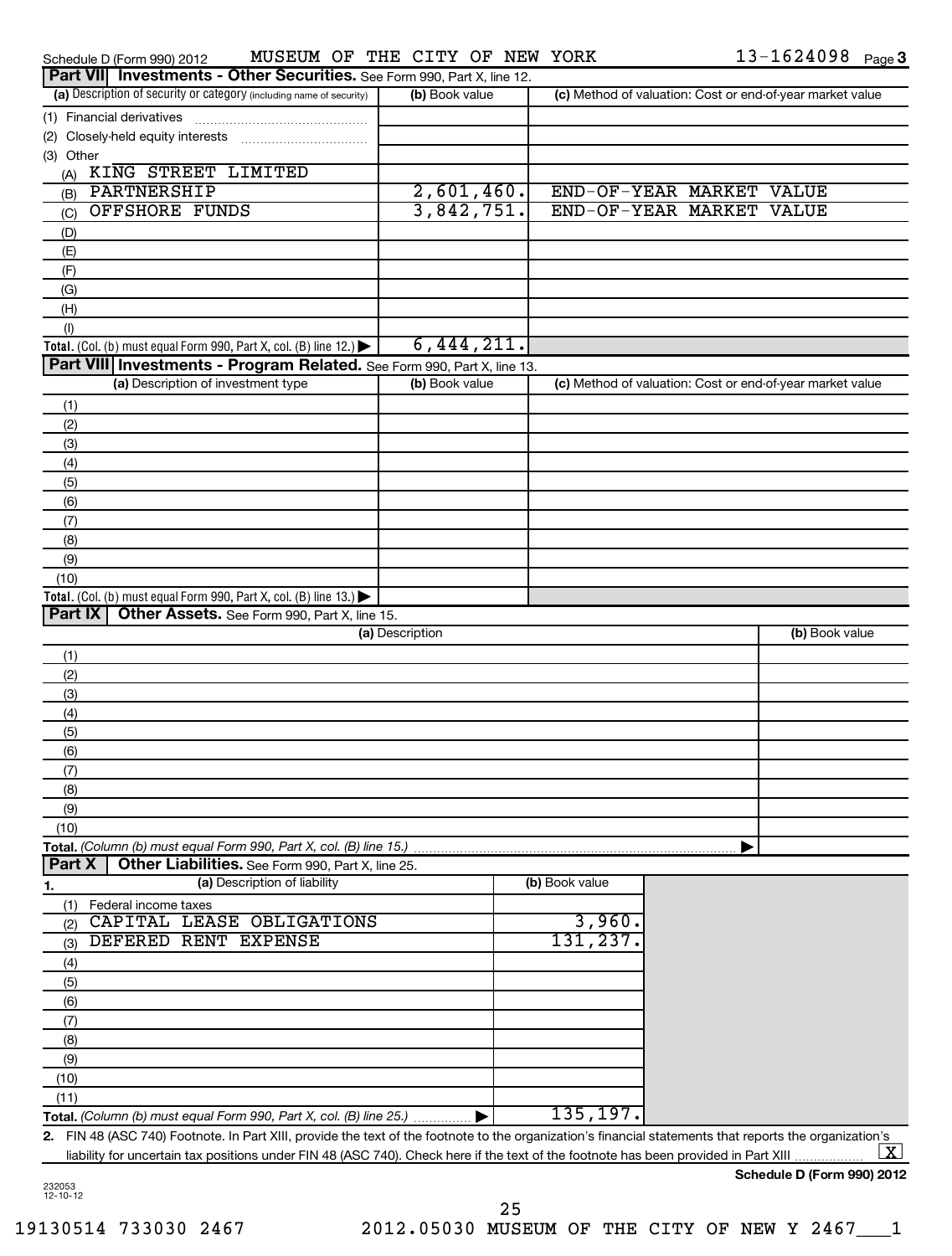|       | MUSEUM OF THE CITY OF NEW YORK<br>Schedule D (Form 990) 2012                                                                                                     |                |                               |                | 13-1624098 Page 4 |
|-------|------------------------------------------------------------------------------------------------------------------------------------------------------------------|----------------|-------------------------------|----------------|-------------------|
|       | Reconciliation of Revenue per Audited Financial Statements With Revenue per Return<br>Part XI                                                                    |                |                               |                |                   |
| 1     | Total revenue, gains, and other support per audited financial statements                                                                                         |                |                               | $\mathbf{1}$   | 13,984,984.       |
| 2     | Amounts included on line 1 but not on Form 990, Part VIII, line 12:                                                                                              |                |                               |                |                   |
| а     |                                                                                                                                                                  | 2a             | 1, 165, 433.                  |                |                   |
| b     |                                                                                                                                                                  | 2 <sub>b</sub> | 823,654.                      |                |                   |
| с     |                                                                                                                                                                  | 2c             |                               |                |                   |
| d     |                                                                                                                                                                  | 2d             | 89,555.                       |                |                   |
| е     | Add lines 2a through 2d                                                                                                                                          |                |                               | 2e             | 2,078,642.        |
| з     |                                                                                                                                                                  |                |                               | $\mathbf{a}$   | 11,906,342.       |
| 4     | Amounts included on Form 990, Part VIII, line 12, but not on line 1:                                                                                             |                |                               |                |                   |
|       |                                                                                                                                                                  | 4a             | 92,948.                       |                |                   |
|       |                                                                                                                                                                  | 4b             |                               |                |                   |
|       | c Add lines 4a and 4b                                                                                                                                            |                |                               | 4с             | 92,948.           |
| 5.    | Total revenue. Add lines 3 and 4c. (This must equal Form 990, Part I, line 12.)                                                                                  |                |                               | 5              | 11,999,290.       |
|       | Part XII Reconciliation of Expenses per Audited Financial Statements With Expenses per Return                                                                    |                |                               |                |                   |
| 1     |                                                                                                                                                                  |                |                               | $\blacksquare$ | 14,561,027.       |
| 2     | Amounts included on line 1 but not on Form 990, Part IX, line 25:                                                                                                |                |                               |                |                   |
|       |                                                                                                                                                                  | 2a             | 823,654.                      |                |                   |
| b     |                                                                                                                                                                  | 2 <sub>b</sub> |                               |                |                   |
|       |                                                                                                                                                                  | 2 <sub>c</sub> |                               |                |                   |
|       |                                                                                                                                                                  | 2d             | 89,555.                       |                |                   |
| е     | Add lines 2a through 2d                                                                                                                                          |                |                               | 2е             | 913, 209.         |
| з     |                                                                                                                                                                  |                |                               | $\mathbf{a}$   | 13,647,818.       |
|       | Amounts included on Form 990, Part IX, line 25, but not on line 1:                                                                                               |                |                               |                |                   |
|       |                                                                                                                                                                  | 4a             | 92,948.                       |                |                   |
|       | Other (Describe in Part XIII.) [100] [100] [100] [100] [100] [100] [100] [100] [100] [100] [100] [100] [100] [                                                   | 4 <sub>b</sub> |                               |                |                   |
|       | c Add lines 4a and 4b                                                                                                                                            |                |                               | 4c             | 92,948.           |
|       |                                                                                                                                                                  |                |                               | 5              | 13,740,766.       |
|       | Part XIII Supplemental Information                                                                                                                               |                |                               |                |                   |
|       | Complete this part to provide the descriptions required for Part II, lines 3, 5, and 9; Part III, lines 1a and 4; Part IV, lines 1b and 2b; Part V, line 4; Part |                |                               |                |                   |
|       | X, line 2; Part XI, lines 2d and 4b; and Part XII, lines 2d and 4b. Also complete this part to provide any additional information.                               |                |                               |                |                   |
|       | PART III, LINE 1A: THE MUSEUM'S COLLECTION, WHICH WAS ACQUIRED THROUGH                                                                                           |                |                               |                |                   |
|       |                                                                                                                                                                  |                |                               |                |                   |
|       | PURCHASES AND CONTRIBUTIONS SINCE ITS INCEPTION, IS NOT RECOGNIZED AS AN                                                                                         |                |                               |                |                   |
|       |                                                                                                                                                                  |                |                               |                |                   |
| ASSET | ON THE ACCOMPANYING BALANCE SHEET.                                                                                                                               |                | COLLECTION ITEMS ARE EXPENSED |                |                   |
|       |                                                                                                                                                                  |                |                               |                |                   |
|       | WHEN ACQUIRED. CONTRIBUTED COLLECTION ITEMS ARE NOT REFLECTED IN THE                                                                                             |                |                               |                |                   |
|       |                                                                                                                                                                  |                |                               |                |                   |
|       | ACCOMPANYING FINANCIAL STATEMENTS. DETAILED INVENTORY RECORDS, HOWEVER,                                                                                          |                |                               |                |                   |
|       |                                                                                                                                                                  |                |                               |                |                   |
|       | ARE MAINTAINED FOR COLLECTIONS. THE VALUE OF THE COLLECTION IS NOT                                                                                               |                |                               |                |                   |
|       |                                                                                                                                                                  |                |                               |                |                   |
|       | READILY DETERMINABLE AND THE MUSEUM DOES NOT INSURE THE COLLECTION FOR THE                                                                                       |                |                               |                |                   |
|       |                                                                                                                                                                  |                |                               |                |                   |
|       | COST OF ITS REPLACEMENT.                                                                                                                                         |                |                               |                |                   |

**Schedule D (Form 990) 2012**

232054 12-10-12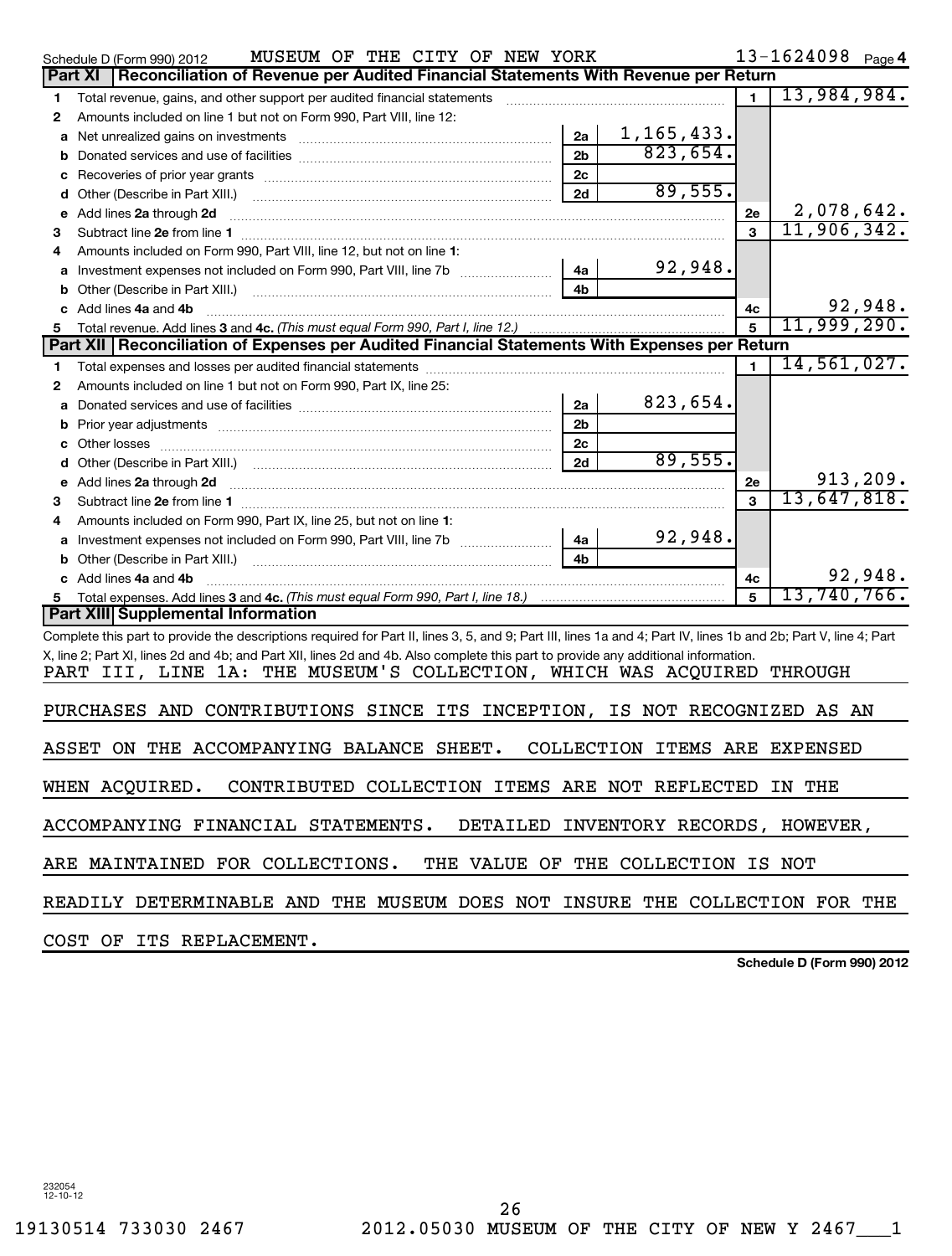PART III, LINE 4: THE MUSEUM HAS VARIOUS COLLECTIONS WHICH IT USES FOR

ITS DIFFERENT EXHIBITIONS AND PROGRAMS THROUGHOUT THE YEAR.

PART V, LINE 4: THE MUSEUM HAS DONOR-RESTRICTED ENDOWMENT FUNDS

ESTABLISHED TO HELP FUND VARIOUS PROJECTS AT THE MUSEUM

PART X, LINE 2: UNCERTAINTY IN INCOME TAXES - THE MUSEUM HAS DETERMINED THAT THERE ARE NO MATERIAL UNCERTAIN TAX POSITIONS THAT REQUIRE RECOGNITION OR DISCLOSURE IN THE FINANCIAL STATEMENTS. PERIODS ENDING JUNE 30, 2010 AND SUBSEQUENT REMAIN SUBJECT TO EXAMINATION BY APPLICABLE TAXING AUTHORITIES.

PART XI, LINE 2D - OTHER ADJUSTMENTS:

RENTAL EXPENSES INCLUDED ON FORM 990, PART VII, LINE 6B 89,555.

PART XII, LINE 2D - OTHER ADJUSTMENTS:

RENTAL EXPENSES INCLUDED ON FORM 990, PART VII, LINE 6B 89,555.

**Schedule D (Form 990) 2012**

232055 12-10-12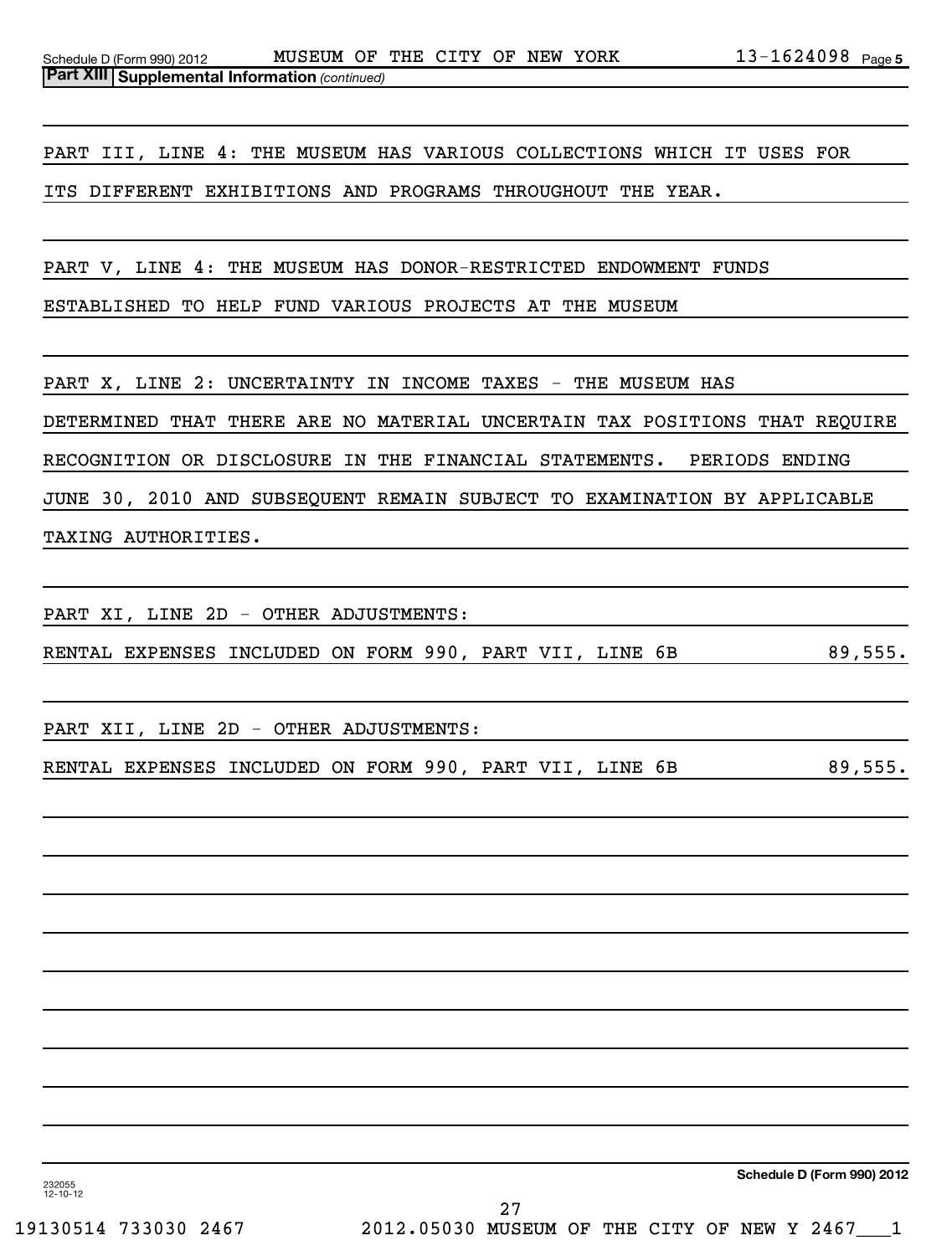|        | <b>SCHEDULE F</b><br>(Form 990)<br>Department of the Treasury<br>Internal Revenue Service |                          |                             | <b>Statement of Activities Outside the United States</b><br>Complete if the organization answered "Yes" to Form 990,<br>Part IV, line 14b, 15, or 16.<br>Attach to Form 990. See separate instructions. |                                                 | OMB No. 1545-0047<br><b>Open to Public</b><br>Inspection |
|--------|-------------------------------------------------------------------------------------------|--------------------------|-----------------------------|---------------------------------------------------------------------------------------------------------------------------------------------------------------------------------------------------------|-------------------------------------------------|----------------------------------------------------------|
|        | Name of the organization                                                                  |                          |                             |                                                                                                                                                                                                         |                                                 | <b>Employer identification number</b>                    |
|        |                                                                                           |                          |                             |                                                                                                                                                                                                         |                                                 |                                                          |
|        | MUSEUM OF THE CITY OF NEW YORK                                                            |                          |                             |                                                                                                                                                                                                         | 13-1624098                                      |                                                          |
| Part I | to Form 990, Part IV, line 14b.                                                           |                          |                             | General Information on Activities Outside the United States. Complete if the organization answered "Yes"                                                                                                |                                                 |                                                          |
| 1.     |                                                                                           |                          |                             | For grantmakers. Does the organization maintain records to substantiate the amount of its grants and other assistance,                                                                                  |                                                 |                                                          |
|        |                                                                                           |                          |                             | the grantees' eligibility for the grants or assistance, and the selection criteria used to award the grants or assistance?                                                                              |                                                 | J Yes⊣<br><b>No</b>                                      |
| 2      | United States.                                                                            |                          |                             | For grantmakers. Describe in Part V the organization's procedures for monitoring the use of its grants and other assistance outside the                                                                 |                                                 |                                                          |
|        |                                                                                           |                          |                             | Activities per Region. (The following Part I, line 3 table can be duplicated if additional space is needed.)                                                                                            |                                                 |                                                          |
|        | (a) Region                                                                                | (b) Number of            | (c) Number of<br>employees, | (d) Activities conducted in region                                                                                                                                                                      | (e) If activity listed in (d)                   | (f) Total<br>expenditures                                |
|        |                                                                                           | offices<br>in the region | agents, and<br>independent  | (by type) (e.g., fundraising, program<br>services, investments, grants to                                                                                                                               | is a program service,<br>describe specific type | for and                                                  |
|        |                                                                                           |                          | contractors<br>in region    | recipients located in the region)                                                                                                                                                                       | of service(s) in region                         | investments<br>in region                                 |
|        |                                                                                           |                          |                             |                                                                                                                                                                                                         |                                                 |                                                          |
|        |                                                                                           |                          |                             |                                                                                                                                                                                                         |                                                 |                                                          |
|        | CENTRAL AMERICA AND                                                                       |                          |                             |                                                                                                                                                                                                         |                                                 |                                                          |
|        | THE CARIBBEAN -                                                                           |                          |                             | INVESTMENTS                                                                                                                                                                                             |                                                 | 6,444,211.                                               |
|        |                                                                                           |                          |                             |                                                                                                                                                                                                         |                                                 |                                                          |
|        |                                                                                           |                          |                             |                                                                                                                                                                                                         |                                                 |                                                          |
|        |                                                                                           |                          |                             |                                                                                                                                                                                                         |                                                 |                                                          |
|        |                                                                                           |                          |                             |                                                                                                                                                                                                         |                                                 |                                                          |
|        |                                                                                           |                          |                             |                                                                                                                                                                                                         |                                                 |                                                          |
|        |                                                                                           |                          |                             |                                                                                                                                                                                                         |                                                 |                                                          |
|        |                                                                                           |                          |                             |                                                                                                                                                                                                         |                                                 |                                                          |
|        |                                                                                           |                          |                             |                                                                                                                                                                                                         |                                                 |                                                          |
|        |                                                                                           |                          |                             |                                                                                                                                                                                                         |                                                 |                                                          |
|        |                                                                                           |                          |                             |                                                                                                                                                                                                         |                                                 |                                                          |
|        |                                                                                           |                          |                             |                                                                                                                                                                                                         |                                                 |                                                          |
|        |                                                                                           |                          |                             |                                                                                                                                                                                                         |                                                 |                                                          |
|        |                                                                                           |                          |                             |                                                                                                                                                                                                         |                                                 |                                                          |
|        |                                                                                           |                          |                             |                                                                                                                                                                                                         |                                                 |                                                          |
|        |                                                                                           |                          |                             |                                                                                                                                                                                                         |                                                 |                                                          |
|        |                                                                                           |                          |                             |                                                                                                                                                                                                         |                                                 |                                                          |
|        |                                                                                           |                          |                             |                                                                                                                                                                                                         |                                                 |                                                          |
|        |                                                                                           |                          |                             |                                                                                                                                                                                                         |                                                 |                                                          |
|        |                                                                                           |                          |                             |                                                                                                                                                                                                         |                                                 |                                                          |
|        |                                                                                           |                          |                             |                                                                                                                                                                                                         |                                                 |                                                          |
|        |                                                                                           |                          |                             |                                                                                                                                                                                                         |                                                 |                                                          |
|        |                                                                                           |                          |                             |                                                                                                                                                                                                         |                                                 |                                                          |
|        |                                                                                           |                          |                             |                                                                                                                                                                                                         |                                                 |                                                          |

| 3 a Sub-total<br>                | 01 |  | 6.444.211.    |
|----------------------------------|----|--|---------------|
| <b>b</b> Total from continuation |    |  |               |
| sheets to Part I<br>             | 01 |  | 0.            |
| c Totals (add lines 3a           |    |  |               |
| and 3b)<br>                      | 01 |  | $6,444,211$ . |

**For Paperwork Reduction Act Notice, see the Instructions for Form 990. Schedule F (Form 990) 2012** LHA

232071 12-10-12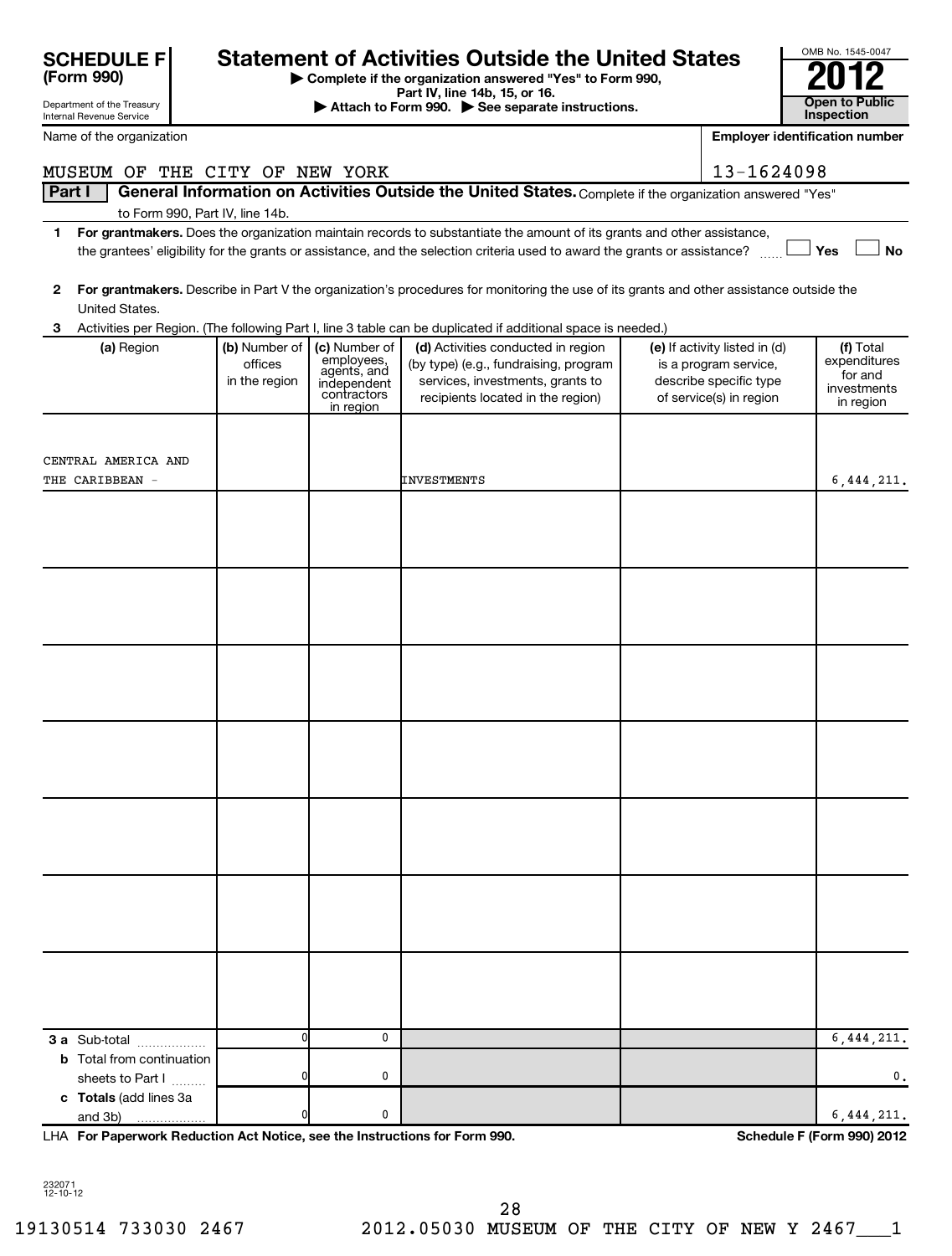**3** Enter total number of other organizations or entities |

**Schedule F (Form 990) 2012**

# Part II | Grants and Other Assistance to Organizations or Entities Outside the United States. Complete if the organization answered "Yes" to Form 990, Part IV, line 15, for any recipient who received more than \$5,000. Part II can be duplicated if additional space is needed.

| $\mathbf{1}$ | (a) Name of organization | (b) IRS code section<br>and EIN (if applicable) | (c) Region | (d) Purpose of<br>grant                                                                                                                                                                                                                               | (e) Amount | (f) Manner of<br>of cash grant cash disbursement | (g) Amount of<br>non-cash<br>assistance | (h) Description<br>of non-cash<br>assistance | (i) Method of<br>valuation (book, FMV,<br>appraisal, other) |
|--------------|--------------------------|-------------------------------------------------|------------|-------------------------------------------------------------------------------------------------------------------------------------------------------------------------------------------------------------------------------------------------------|------------|--------------------------------------------------|-----------------------------------------|----------------------------------------------|-------------------------------------------------------------|
|              |                          |                                                 |            |                                                                                                                                                                                                                                                       |            |                                                  |                                         |                                              |                                                             |
|              |                          |                                                 |            |                                                                                                                                                                                                                                                       |            |                                                  |                                         |                                              |                                                             |
|              |                          |                                                 |            |                                                                                                                                                                                                                                                       |            |                                                  |                                         |                                              |                                                             |
|              |                          |                                                 |            |                                                                                                                                                                                                                                                       |            |                                                  |                                         |                                              |                                                             |
|              |                          |                                                 |            |                                                                                                                                                                                                                                                       |            |                                                  |                                         |                                              |                                                             |
|              |                          |                                                 |            |                                                                                                                                                                                                                                                       |            |                                                  |                                         |                                              |                                                             |
|              |                          |                                                 |            |                                                                                                                                                                                                                                                       |            |                                                  |                                         |                                              |                                                             |
|              |                          |                                                 |            |                                                                                                                                                                                                                                                       |            |                                                  |                                         |                                              |                                                             |
|              |                          |                                                 |            |                                                                                                                                                                                                                                                       |            |                                                  |                                         |                                              |                                                             |
|              |                          |                                                 |            |                                                                                                                                                                                                                                                       |            |                                                  |                                         |                                              |                                                             |
|              |                          |                                                 |            |                                                                                                                                                                                                                                                       |            |                                                  |                                         |                                              |                                                             |
|              |                          |                                                 |            |                                                                                                                                                                                                                                                       |            |                                                  |                                         |                                              |                                                             |
|              |                          |                                                 |            |                                                                                                                                                                                                                                                       |            |                                                  |                                         |                                              |                                                             |
|              |                          |                                                 |            |                                                                                                                                                                                                                                                       |            |                                                  |                                         |                                              |                                                             |
|              |                          |                                                 |            |                                                                                                                                                                                                                                                       |            |                                                  |                                         |                                              |                                                             |
|              |                          |                                                 |            |                                                                                                                                                                                                                                                       |            |                                                  |                                         |                                              |                                                             |
|              |                          |                                                 |            | 2 Enter total number of recipient organizations listed above that are recognized as charities by the foreign country, recognized as tax-exempt by<br>the IRS, or for which the grantee or counsel has provided a section 501(c)(3) equivalency letter |            |                                                  |                                         |                                              |                                                             |
|              |                          |                                                 |            |                                                                                                                                                                                                                                                       |            |                                                  |                                         |                                              |                                                             |

29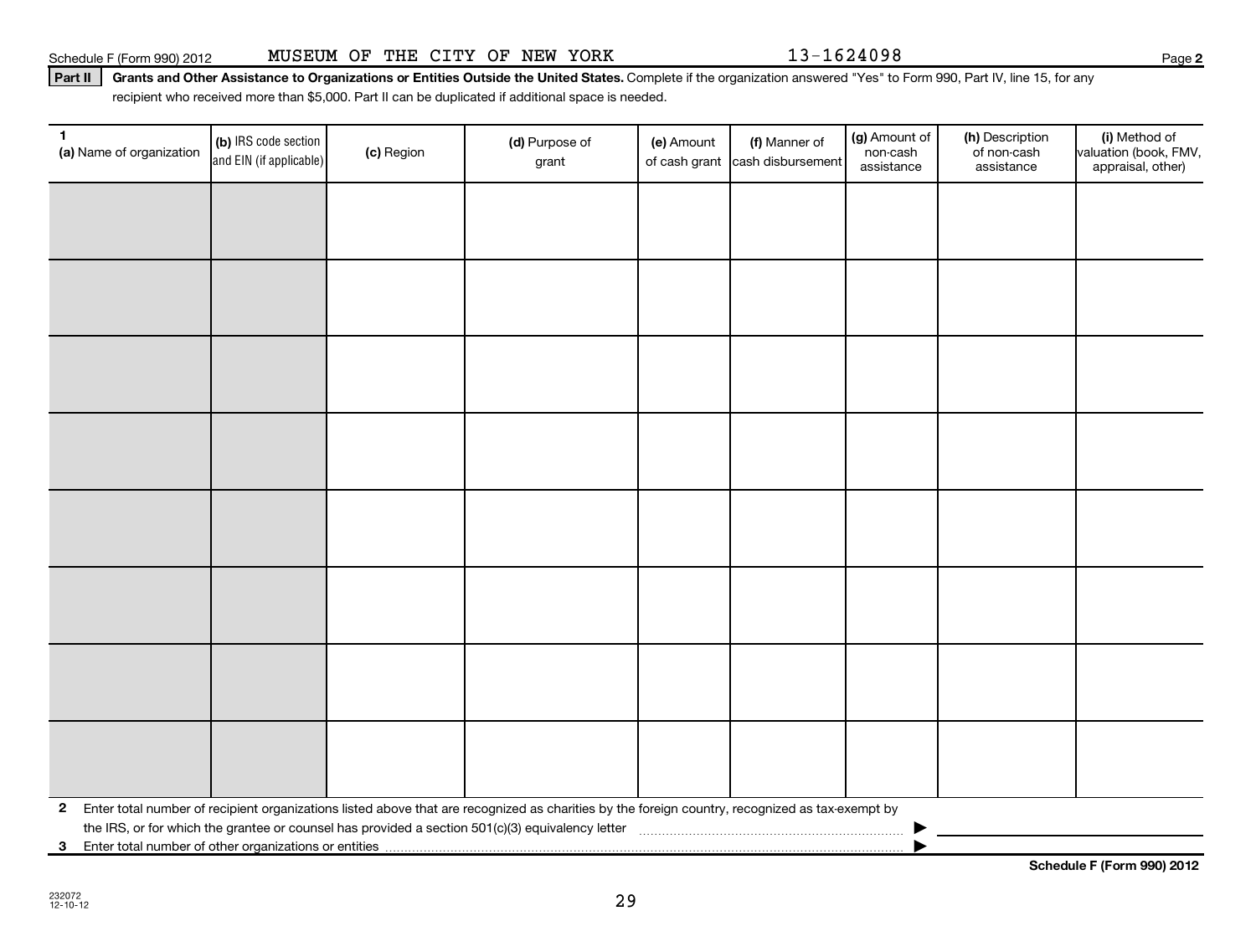**Schedule F (Form 990) 2012**

30

| (a) Type of grant or assistance | (b) Region | (c) Number of (d) Amount of recipients cash grant | (e) Manner of<br>cash disbursement | (f) Amount of<br>non-cash<br>assistance | (g) Description of<br>non-cash assistance | (h) Method of<br>valuation<br>(book, FMV,<br>appraisal, other) |
|---------------------------------|------------|---------------------------------------------------|------------------------------------|-----------------------------------------|-------------------------------------------|----------------------------------------------------------------|
|                                 |            |                                                   |                                    |                                         |                                           |                                                                |
|                                 |            |                                                   |                                    |                                         |                                           |                                                                |
|                                 |            |                                                   |                                    |                                         |                                           |                                                                |
|                                 |            |                                                   |                                    |                                         |                                           |                                                                |
|                                 |            |                                                   |                                    |                                         |                                           |                                                                |
|                                 |            |                                                   |                                    |                                         |                                           |                                                                |
|                                 |            |                                                   |                                    |                                         |                                           |                                                                |
|                                 |            |                                                   |                                    |                                         |                                           |                                                                |
|                                 |            |                                                   |                                    |                                         |                                           |                                                                |
|                                 |            |                                                   |                                    |                                         |                                           |                                                                |
|                                 |            |                                                   |                                    |                                         |                                           |                                                                |

#### Part III Grants and Other Assistance to Individuals Outside the United States. Complete if the organization answered "Yes" to Form 990, Part IV, line 16.

Part III can be duplicated if additional space is needed.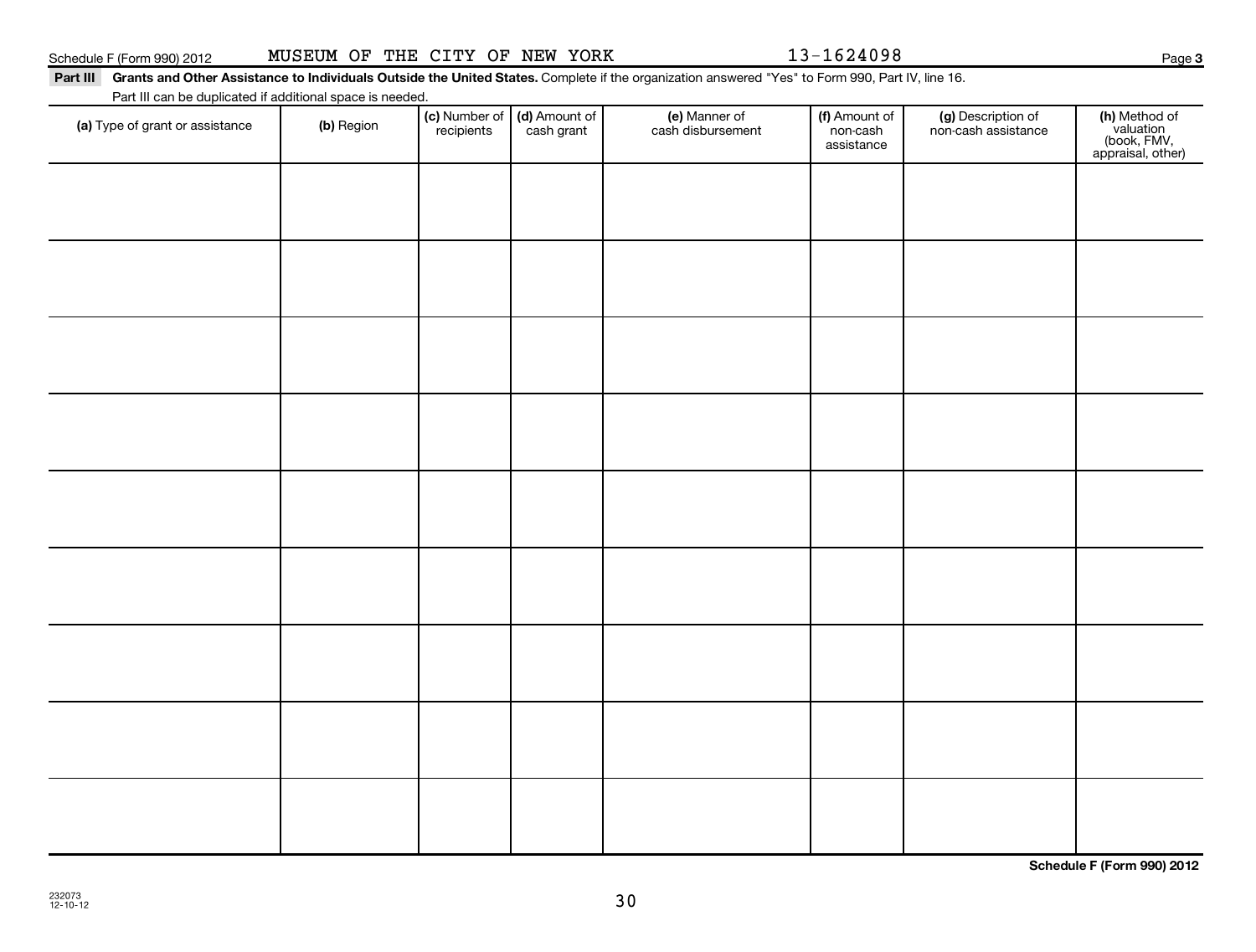| 1            | Was the organization a U.S. transferor of property to a foreign corporation during the tax year? If "Yes," the<br>organization may be required to file Form 926, Return by a U.S. Transferor of Property to a Foreign<br>Corporation (see Instructions for Form 926) [11] Corporation (see Instructions of Form 926) [11] Corporation (                         | Yes                | $\overline{\mathbf{X}}$ No |
|--------------|-----------------------------------------------------------------------------------------------------------------------------------------------------------------------------------------------------------------------------------------------------------------------------------------------------------------------------------------------------------------|--------------------|----------------------------|
| $\mathbf{2}$ | Did the organization have an interest in a foreign trust during the tax year? If "Yes," the organization<br>may be required to file Form 3520, Annual Return to Report Transactions with Foreign Trusts and<br>Receipt of Certain Foreign Gifts, and/or Form 3520-A, Annual Information Return of Foreign Trust With                                            | Yes                | $X _{\text{No}}$           |
| 3            | Did the organization have an ownership interest in a foreign corporation during the tax year? If "Yes,"<br>the organization may be required to file Form 5471, Information Return of U.S. Persons With Respect To                                                                                                                                               | Yes                | $\overline{X}$ No          |
| 4            | Was the organization a direct or indirect shareholder of a passive foreign investment company or a<br>qualified electing fund during the tax year? If "Yes," the organization may be required to file Form 8621,<br>Information Return by a Shareholder of a Passive Foreign Investment Company or Qualified Electing Fund.<br>(see Instructions for Form 8621) | $\overline{X}$ Yes | No                         |
| 5            | Did the organization have an ownership interest in a foreign partnership during the tax year? If "Yes,"<br>the organization may be required to file Form 8865, Return of U.S. Persons With Respect To Certain                                                                                                                                                   | Yes                | $X_{N0}$                   |
| 6            | Did the organization have any operations in or related to any boycotting countries during the tax year? If<br>"Yes," the organization may be required to file Form 5713, International Boycott Report. (see Instructions<br>for Form 5713)                                                                                                                      | Yes                | $\mathbf{x}$               |

**Schedule F (Form 990) 2012**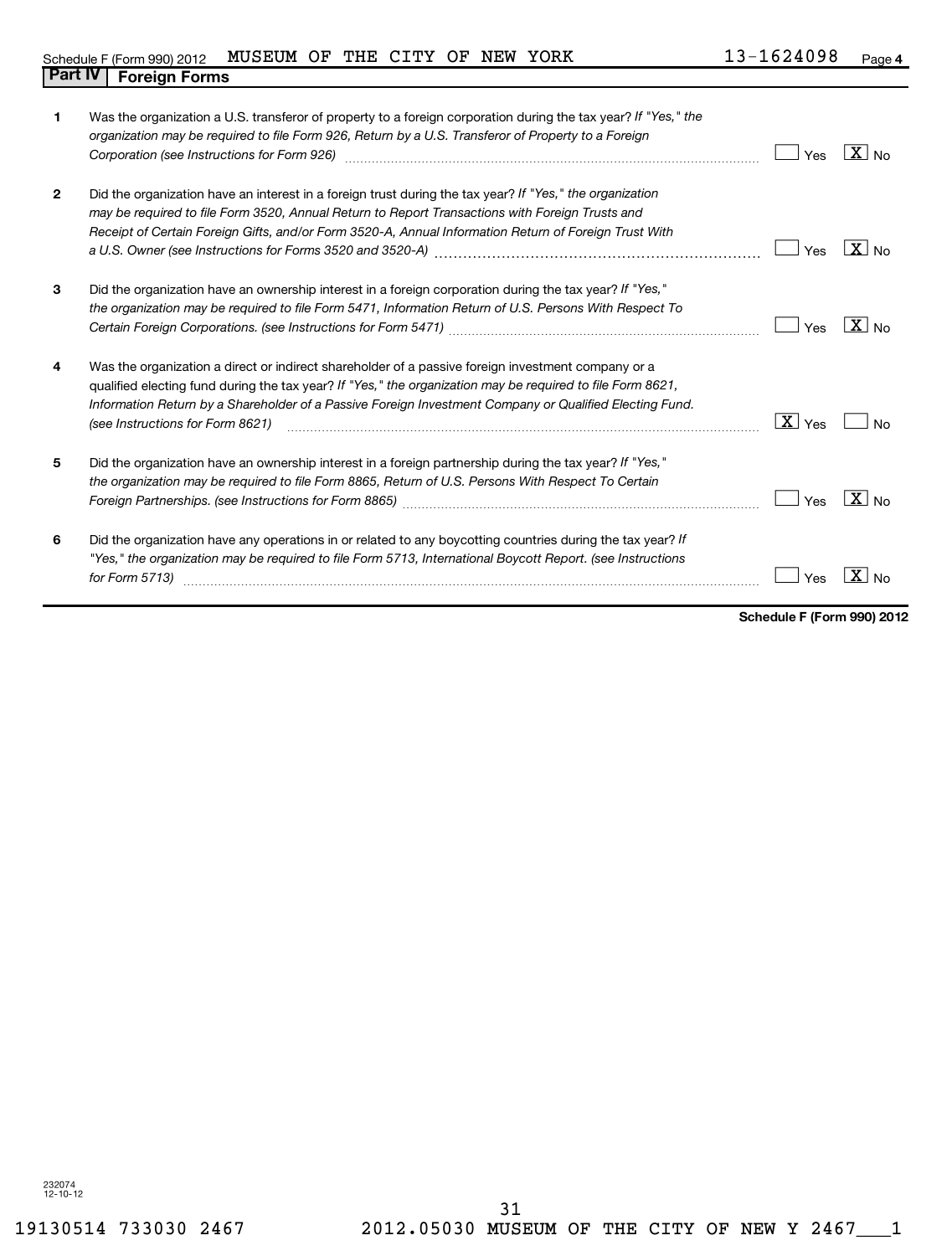|                 | (c) (estimated number of recipients), as applicable. Also complete this part to provide any additional information. |  |  |    |  |  |                            |
|-----------------|---------------------------------------------------------------------------------------------------------------------|--|--|----|--|--|----------------------------|
|                 |                                                                                                                     |  |  |    |  |  |                            |
|                 |                                                                                                                     |  |  |    |  |  |                            |
|                 |                                                                                                                     |  |  |    |  |  |                            |
|                 |                                                                                                                     |  |  |    |  |  |                            |
|                 |                                                                                                                     |  |  |    |  |  |                            |
|                 |                                                                                                                     |  |  |    |  |  |                            |
|                 |                                                                                                                     |  |  |    |  |  |                            |
|                 |                                                                                                                     |  |  |    |  |  |                            |
|                 |                                                                                                                     |  |  |    |  |  |                            |
|                 |                                                                                                                     |  |  |    |  |  |                            |
|                 |                                                                                                                     |  |  |    |  |  |                            |
|                 |                                                                                                                     |  |  |    |  |  |                            |
|                 |                                                                                                                     |  |  |    |  |  |                            |
|                 |                                                                                                                     |  |  |    |  |  |                            |
|                 |                                                                                                                     |  |  |    |  |  |                            |
|                 |                                                                                                                     |  |  |    |  |  |                            |
|                 |                                                                                                                     |  |  |    |  |  |                            |
|                 |                                                                                                                     |  |  |    |  |  |                            |
|                 |                                                                                                                     |  |  |    |  |  |                            |
|                 |                                                                                                                     |  |  |    |  |  |                            |
|                 |                                                                                                                     |  |  |    |  |  |                            |
|                 |                                                                                                                     |  |  |    |  |  |                            |
|                 |                                                                                                                     |  |  |    |  |  |                            |
|                 |                                                                                                                     |  |  |    |  |  |                            |
|                 |                                                                                                                     |  |  |    |  |  |                            |
|                 |                                                                                                                     |  |  |    |  |  |                            |
|                 |                                                                                                                     |  |  |    |  |  |                            |
|                 |                                                                                                                     |  |  |    |  |  |                            |
|                 |                                                                                                                     |  |  |    |  |  |                            |
|                 |                                                                                                                     |  |  |    |  |  |                            |
|                 |                                                                                                                     |  |  |    |  |  |                            |
|                 |                                                                                                                     |  |  |    |  |  |                            |
|                 |                                                                                                                     |  |  |    |  |  |                            |
|                 |                                                                                                                     |  |  |    |  |  |                            |
|                 |                                                                                                                     |  |  |    |  |  |                            |
|                 |                                                                                                                     |  |  |    |  |  |                            |
| 232075 12-10-12 |                                                                                                                     |  |  | 32 |  |  | Schedule F (Form 990) 2012 |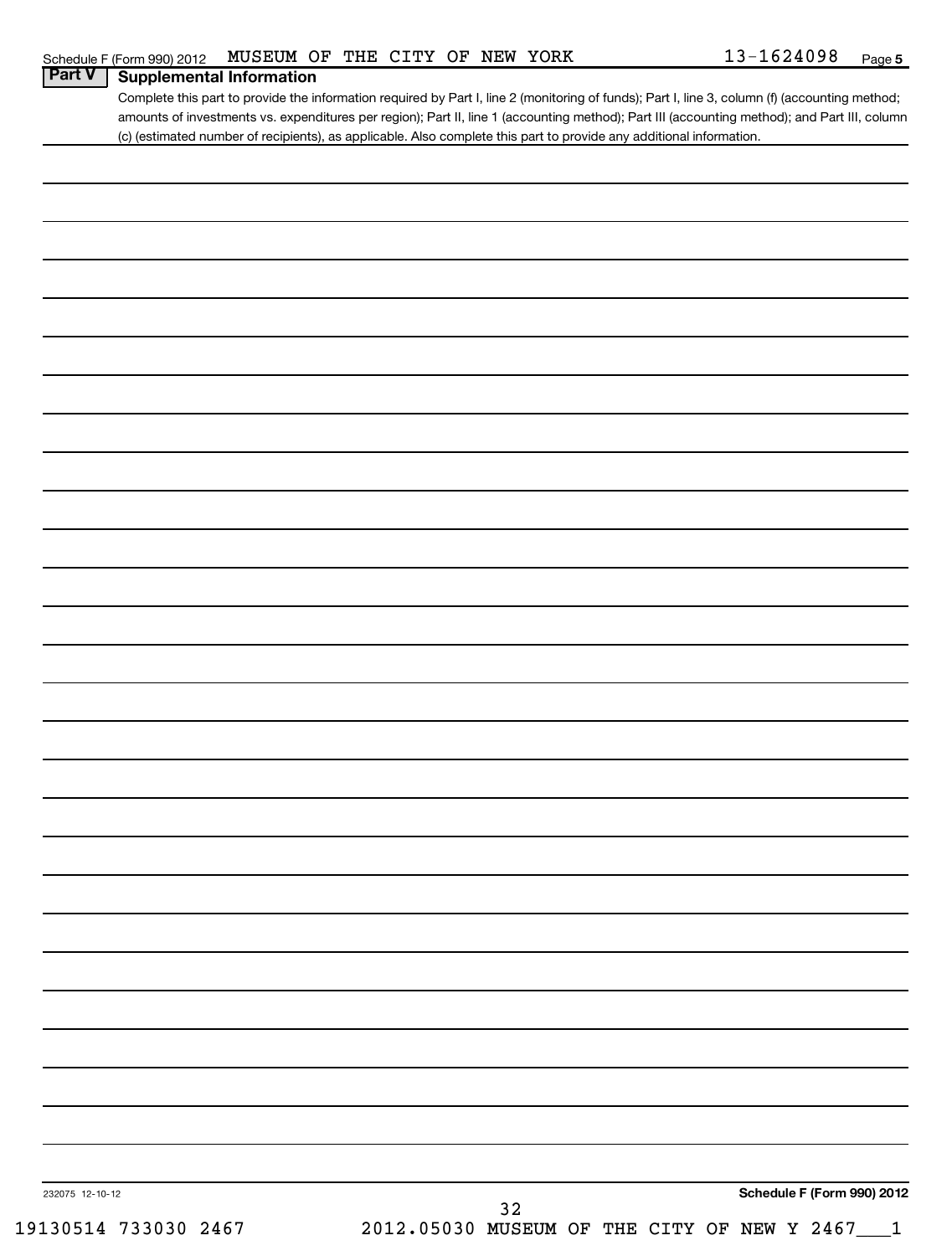| Department of the Treasury      |  |
|---------------------------------|--|
| <b>Internal Revenue Service</b> |  |

# **Supplemental Information Regarding Fundraising or Gaming Activities**

**Complete if the organization answered "Yes" to Form 990, Part IV, lines 17, 18, or 19, or if the organization entered more than \$15,000 on Form 990-EZ, line 6a.** Attach to Form 990 or Form 990-EZ. See separate instructions.

**Open To Public Inspection**

OMB No. 1545-0047

# (iii) Did fundraiser have custody or control of contributions? **Schedule G (Form 990 or 990-EZ) 2012 Employer identification number 1 a b c d a 2** Did the organization have a written or oral agreement with any individual (including officers, directors, trustees or **b** If "Yes," list the ten highest paid individuals or entities (fundraisers) pursuant to agreements under which the fundraiser is to be **e** Solicitation of non-government grants **f** Solicitation of government grants **g**  $\lfloor$  ∆ Special fundraising events **Yes No (i) (ii)**  Name and address of individual **(iv)** Gross receipts **(i)** listed in col. **(vi)**  Amount paid **Yes No Total 3** List all states in which the organization is registered or licensed to solicit contributions or has been notified it is exempt from registration **Paperwork Reduction Act Notice, see the Instructions for Form 990 or 990-EZ.** LHA Name of the organization **Part I** Fundraising Activities. Complete if the organization answered "Yes" to Form 990, Part IV, line 17. Form 990-EZ filers are not required to complete this part. Indicate whether the organization raised funds through any of the following activities. Check all that apply.  $\boxed{\textbf{X}}$  Mail solicitations  $\boxed{\textbf{x}}$  $\boxed{\textbf{X}}$  Internet and email solicitations **f**  $\boxed{\textbf{X}}$  $\boxed{\textbf{X}}$  Phone solicitations and  $\boxed{\textbf{X}}$  $\boxed{\textbf{X}}$  In-person solicitations key employees listed in Form 990, Part VII) or entity in connection with professional fundraising services? compensated at least \$5,000 by the organization. or entity (fundraiser) (iv) Gross receipts<br>
or entity (fundraiser) (iv) Gross receipts<br>
or control of the trom activity from activity (v) Amount paid to (or retained by) fundraiser to (or retained by) organization | or licensing.  $\boxed{\text{X}}$   $\boxed{\text{Yes}}$   $\boxed{\phantom{0}}$ MUSEUM OF THE CITY OF NEW YORK  $|13-1624098$ MARK GILBERTSON - 22 EAST 81ST ST, NEW YORK, NY 10028 DIRECTOR'S COUNCIL EVENTS  $\vert$   $\vert$  x  $\vert$  877,300. 48,000. 829,300. 877,300. 48,000. 829,300. NY

232081 01-07-13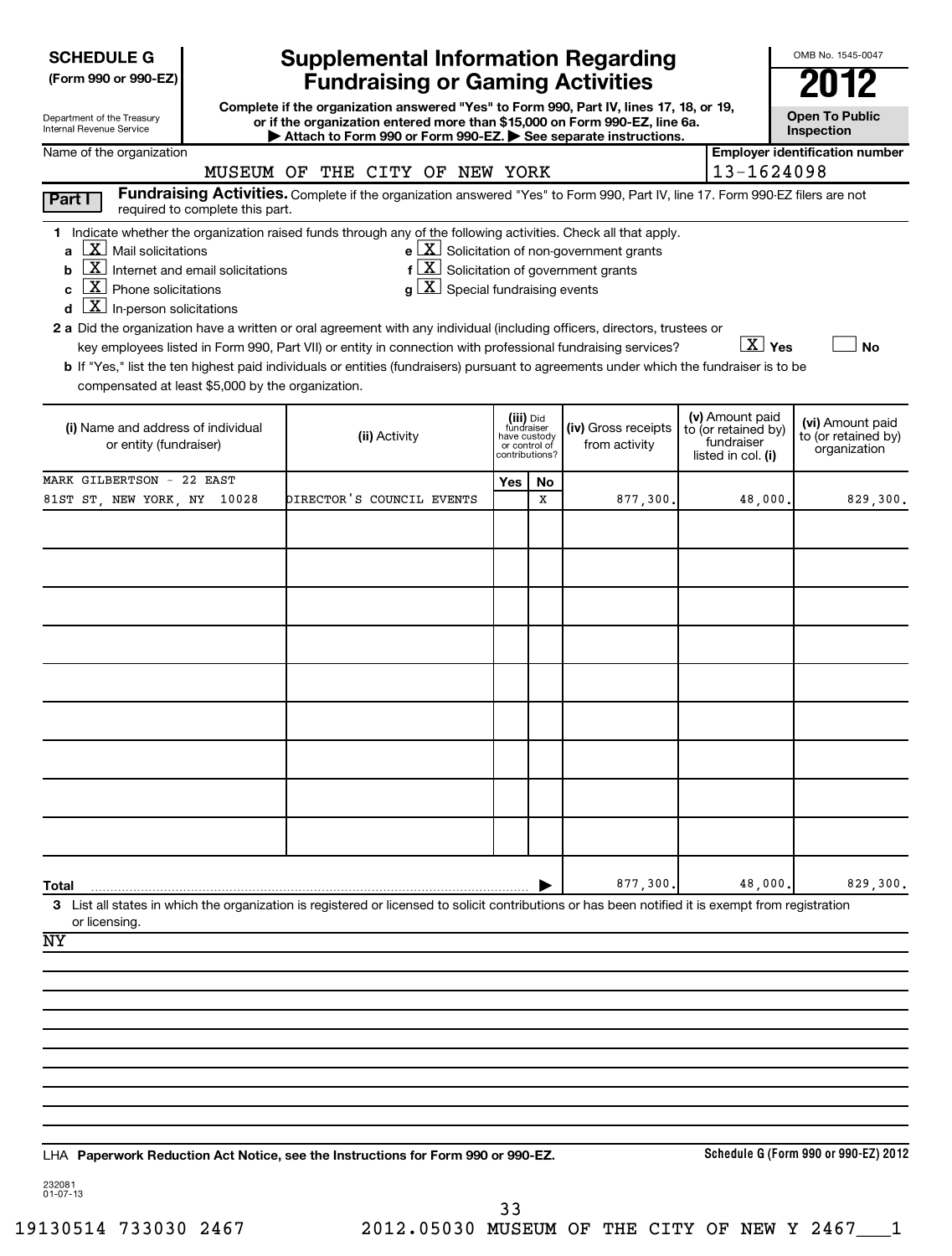Part II | Fundraising Events. Complete if the organization answered "Yes" to Form 990, Part IV, line 18, or reported more than \$15,000

|                 |        | of fundraising event contributions and gross income on Form 990-EZ, lines 1 and 6b. List events with gross receipts greater than \$5,000. | <b></b> Ouripicto il the organization anowered - red - to r onli boo, r art rv, line -ro, or reported more than $\psi$ ro, |                                                  |                    |                                                     |
|-----------------|--------|-------------------------------------------------------------------------------------------------------------------------------------------|----------------------------------------------------------------------------------------------------------------------------|--------------------------------------------------|--------------------|-----------------------------------------------------|
|                 |        |                                                                                                                                           | $(a)$ Event #1                                                                                                             | $(b)$ Event #2                                   | (c) Other events   | (d) Total events                                    |
|                 |        |                                                                                                                                           | <b>CHAIRMAN'S</b>                                                                                                          |                                                  |                    | (add col. (a) through                               |
|                 |        |                                                                                                                                           | LEADERSHIP                                                                                                                 | AWINTER BALL                                     | 4                  | col. (c)                                            |
|                 |        |                                                                                                                                           | (event type)                                                                                                               | (event type)                                     | (total number)     |                                                     |
| Revenue         | 1.     |                                                                                                                                           | 1,231,650.                                                                                                                 | 555, 150.                                        | 946,522.           | 2,733,322.                                          |
|                 |        |                                                                                                                                           | 1,129,250.                                                                                                                 | 446,350.                                         | 835,022.           | 2,410,622.                                          |
|                 | 3      | Gross income (line 1 minus line 2)                                                                                                        | 102,400.                                                                                                                   | 108,800.                                         | 111,500.           | 322,700.                                            |
|                 |        | 4 Cash prizes                                                                                                                             |                                                                                                                            |                                                  |                    |                                                     |
|                 | 5.     |                                                                                                                                           |                                                                                                                            |                                                  | 864.               | 864.                                                |
|                 | 6      |                                                                                                                                           | 49,860.                                                                                                                    | 104,131.                                         | 15,218.            | 169,209.                                            |
| Direct Expenses | 7      | Food and beverages                                                                                                                        | 77,612.                                                                                                                    |                                                  | 100,131.           | 177,743.                                            |
|                 | 8<br>9 |                                                                                                                                           | 48,720.<br>1,570.                                                                                                          | 1,500.<br>2,030.                                 | 18,385.<br>10,410. | 68,605.<br>14,010.                                  |
|                 |        | 10 Direct expense summary. Add lines 4 through 9 in column (d)                                                                            |                                                                                                                            |                                                  |                    | 430, 431,                                           |
|                 |        |                                                                                                                                           |                                                                                                                            |                                                  |                    | $-107,731.$                                         |
| <b>Part III</b> |        | Gaming. Complete if the organization answered "Yes" to Form 990, Part IV, line 19, or reported more than                                  |                                                                                                                            |                                                  |                    |                                                     |
|                 |        | \$15,000 on Form 990-EZ, line 6a.                                                                                                         |                                                                                                                            |                                                  |                    |                                                     |
| Revenue         |        |                                                                                                                                           | (a) Bingo                                                                                                                  | (b) Pull tabs/instant<br>bingo/progressive bingo | (c) Other gaming   | (d) Total gaming (add<br>col. (a) through col. (c)) |
|                 |        |                                                                                                                                           |                                                                                                                            |                                                  |                    |                                                     |
|                 |        | 2 Cash prizes                                                                                                                             |                                                                                                                            |                                                  |                    |                                                     |
| Direct Expenses |        |                                                                                                                                           |                                                                                                                            |                                                  |                    |                                                     |
|                 | 4      |                                                                                                                                           |                                                                                                                            |                                                  |                    |                                                     |
|                 | 5      |                                                                                                                                           |                                                                                                                            |                                                  |                    |                                                     |
|                 | 6.     | Volunteer labor                                                                                                                           | Yes<br>$\%$<br>No                                                                                                          | <b>Yes</b><br>%<br>No                            | Yes<br>%<br>No     |                                                     |
|                 | 7      | Direct expense summary. Add lines 2 through 5 in column (d)                                                                               |                                                                                                                            |                                                  |                    |                                                     |
|                 | 8      |                                                                                                                                           |                                                                                                                            |                                                  |                    |                                                     |
|                 |        |                                                                                                                                           |                                                                                                                            |                                                  |                    |                                                     |
|                 |        | 9 Enter the state(s) in which the organization operates gaming activities:                                                                |                                                                                                                            |                                                  |                    |                                                     |
|                 |        |                                                                                                                                           |                                                                                                                            |                                                  |                    | Yes<br><b>No</b>                                    |
|                 |        | <b>b</b> If "No," explain:                                                                                                                |                                                                                                                            |                                                  |                    |                                                     |
|                 |        |                                                                                                                                           |                                                                                                                            |                                                  |                    | Yes<br>No                                           |
|                 |        | <b>b</b> If "Yes," explain:                                                                                                               |                                                                                                                            |                                                  |                    |                                                     |
|                 |        |                                                                                                                                           |                                                                                                                            |                                                  |                    |                                                     |
|                 |        | 232082 01-07-13                                                                                                                           |                                                                                                                            |                                                  |                    | Schedule G (Form 990 or 990-EZ) 2012                |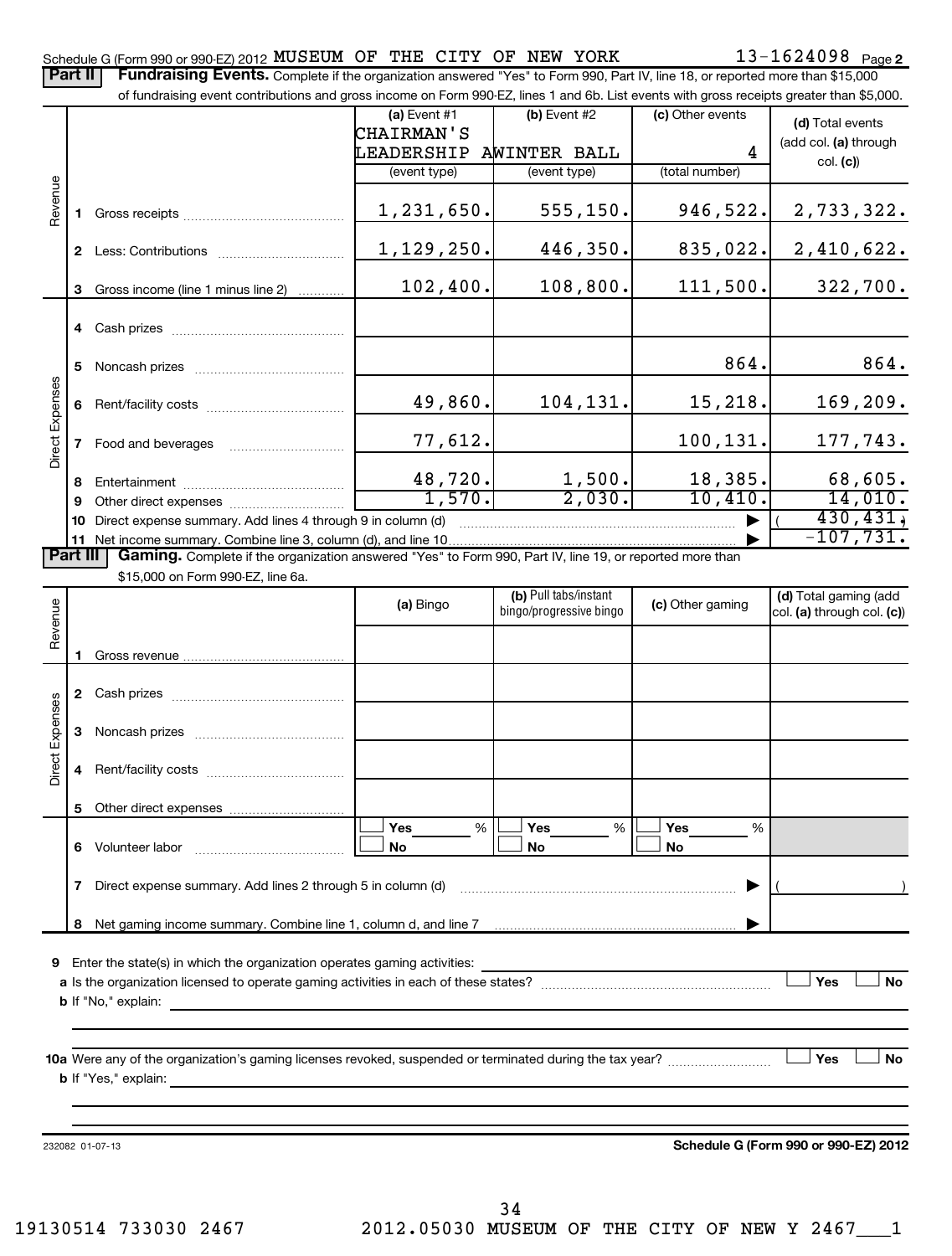| Schedule G (Form 990 or 990-EZ) 2012 MUSEUM OF THE CITY OF NEW YORK                                                                                                                                                                    |     |     | 13-1624098 Page 3    |
|----------------------------------------------------------------------------------------------------------------------------------------------------------------------------------------------------------------------------------------|-----|-----|----------------------|
|                                                                                                                                                                                                                                        |     | Yes | No                   |
| 12 Is the organization a grantor, beneficiary or trustee of a trust or a member of a partnership or other entity formed                                                                                                                |     |     |                      |
|                                                                                                                                                                                                                                        |     |     | No                   |
| 13 Indicate the percentage of gaming activity operated in:                                                                                                                                                                             |     |     |                      |
| a The organization's facility <b>contained to the contract of the contract of the contract of the contract of the contract of the contract of the contract of the contract of the contract of the contract of the contract of th</b>   | 13a |     | %<br>%               |
| b An outside facility www.communications.com/news/communications.com/news/communications.com/news/communicatio<br>14 Enter the name and address of the person who prepares the organization's gaming/special events books and records: | 13b |     |                      |
|                                                                                                                                                                                                                                        |     |     |                      |
| Name $\triangleright$                                                                                                                                                                                                                  |     |     |                      |
|                                                                                                                                                                                                                                        |     |     |                      |
| 15a Does the organization have a contract with a third party from whom the organization receives gaming revenue?                                                                                                                       |     | Yes | No                   |
|                                                                                                                                                                                                                                        |     |     |                      |
| of gaming revenue retained by the third party $\triangleright$ \$ __________________.                                                                                                                                                  |     |     |                      |
| c If "Yes," enter name and address of the third party:                                                                                                                                                                                 |     |     |                      |
|                                                                                                                                                                                                                                        |     |     |                      |
|                                                                                                                                                                                                                                        |     |     |                      |
|                                                                                                                                                                                                                                        |     |     |                      |
| <b>16</b> Gaming manager information:                                                                                                                                                                                                  |     |     |                      |
|                                                                                                                                                                                                                                        |     |     |                      |
| Gaming manager compensation > \$                                                                                                                                                                                                       |     |     |                      |
|                                                                                                                                                                                                                                        |     |     |                      |
|                                                                                                                                                                                                                                        |     |     |                      |
|                                                                                                                                                                                                                                        |     |     |                      |
| Director/officer<br>Employee<br>$\perp$ Independent contractor                                                                                                                                                                         |     |     |                      |
|                                                                                                                                                                                                                                        |     |     |                      |
| 17 Mandatory distributions:                                                                                                                                                                                                            |     |     |                      |
| a Is the organization required under state law to make charitable distributions from the gaming proceeds to                                                                                                                            |     |     |                      |
| retain the state gaming license?                                                                                                                                                                                                       |     |     | $\Box$ Yes $\Box$ No |
| <b>b</b> Enter the amount of distributions required under state law to be distributed to other exempt organizations or spent in the<br>organization's own exempt activities during the tax year $\triangleright$ \$                    |     |     |                      |
| <b>Part IV</b><br>Supplemental Information. Complete this part to provide the explanations required by Part I, line 2b, columns (iii) and (v), and Part III,                                                                           |     |     |                      |
| lines 9, 9b, 10b, 15b, 15c, 16, and 17b, as applicable. Also complete this part to provide any additional information (see instructions).                                                                                              |     |     |                      |
|                                                                                                                                                                                                                                        |     |     |                      |
|                                                                                                                                                                                                                                        |     |     |                      |
|                                                                                                                                                                                                                                        |     |     |                      |
|                                                                                                                                                                                                                                        |     |     |                      |
|                                                                                                                                                                                                                                        |     |     |                      |
|                                                                                                                                                                                                                                        |     |     |                      |
|                                                                                                                                                                                                                                        |     |     |                      |
|                                                                                                                                                                                                                                        |     |     |                      |
|                                                                                                                                                                                                                                        |     |     |                      |
|                                                                                                                                                                                                                                        |     |     |                      |
| Schedule G (Form 990 or 990-EZ) 2012<br>232083 01-07-13                                                                                                                                                                                |     |     |                      |
| 35                                                                                                                                                                                                                                     |     |     |                      |

19130514 733030 2467 2012.05030 MUSEUM OF THE CITY OF NEW Y 2467\_\_\_1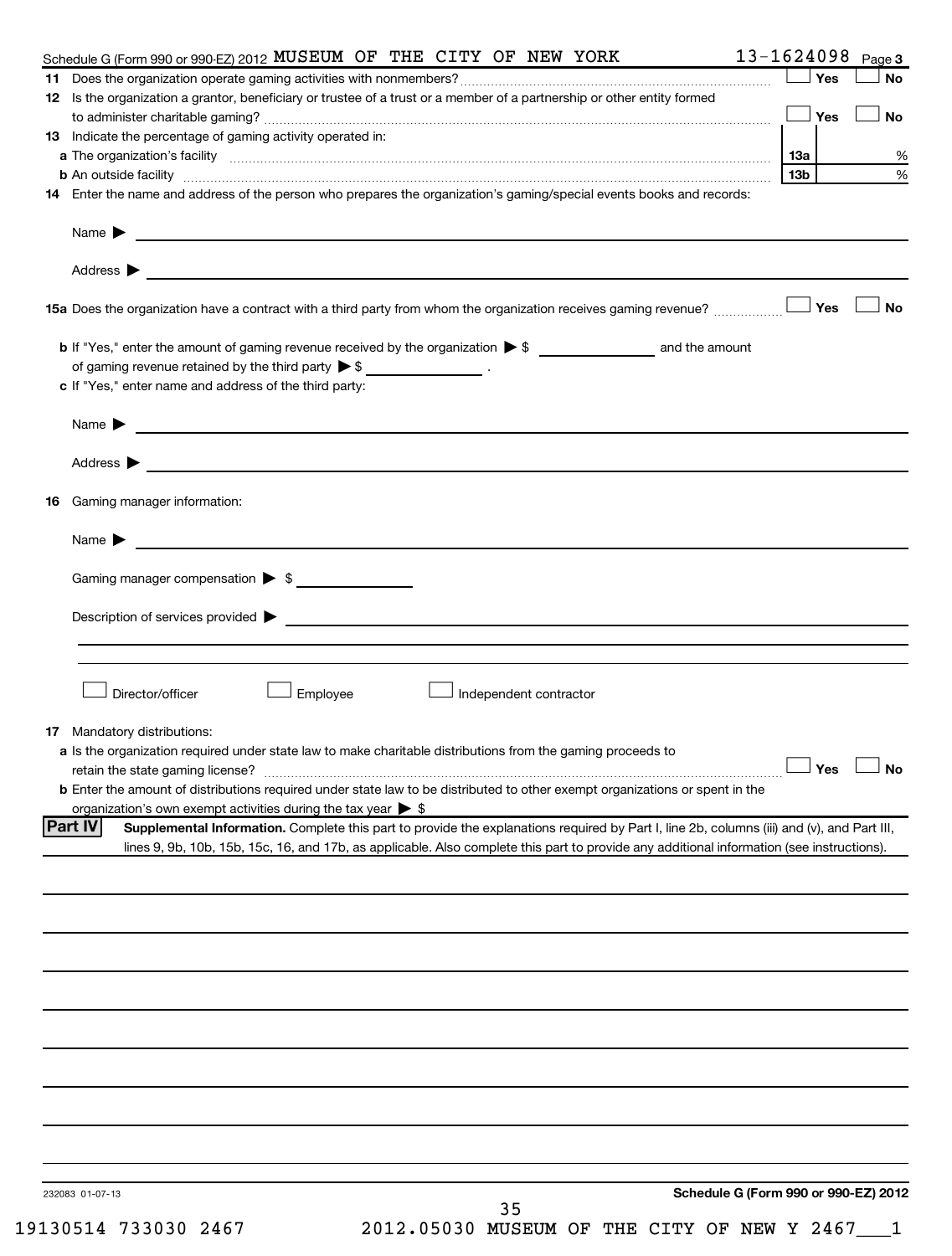| <b>SCHEDULE I</b>                                      |                                                                                                                                                                          |            |                                                                                  |                             |                                         |                                                                |                                           | OMB No. 1545-0047                                   |  |
|--------------------------------------------------------|--------------------------------------------------------------------------------------------------------------------------------------------------------------------------|------------|----------------------------------------------------------------------------------|-----------------------------|-----------------------------------------|----------------------------------------------------------------|-------------------------------------------|-----------------------------------------------------|--|
| (Form 990)                                             | Grants and Other Assistance to Organizations,<br>Governments, and Individuals in the United States                                                                       |            |                                                                                  |                             |                                         |                                                                |                                           |                                                     |  |
|                                                        |                                                                                                                                                                          |            |                                                                                  |                             |                                         |                                                                |                                           | 2012                                                |  |
| Department of the Treasury<br>Internal Revenue Service |                                                                                                                                                                          |            | Complete if the organization answered "Yes" to Form 990, Part IV, line 21 or 22. | Attach to Form 990.         |                                         |                                                                |                                           | <b>Open to Public</b><br>Inspection                 |  |
| Name of the organization                               |                                                                                                                                                                          |            | MUSEUM OF THE CITY OF NEW YORK                                                   |                             |                                         |                                                                |                                           | <b>Employer identification number</b><br>13-1624098 |  |
| Part I                                                 | <b>General Information on Grants and Assistance</b>                                                                                                                      |            |                                                                                  |                             |                                         |                                                                |                                           |                                                     |  |
| 1.                                                     | Does the organization maintain records to substantiate the amount of the grants or assistance, the grantees' eligibility for the grants or assistance, and the selection |            |                                                                                  |                             |                                         |                                                                |                                           |                                                     |  |
|                                                        |                                                                                                                                                                          |            |                                                                                  |                             |                                         |                                                                |                                           | $\lfloor X \rfloor$ Yes<br><b>No</b>                |  |
|                                                        | 2 Describe in Part IV the organization's procedures for monitoring the use of grant funds in the United States.                                                          |            |                                                                                  |                             |                                         |                                                                |                                           |                                                     |  |
| Part II                                                | Grants and Other Assistance to Governments and Organizations in the United States. Complete if the organization answered "Yes" to Form 990, Part IV, line 21, for any    |            |                                                                                  |                             |                                         |                                                                |                                           |                                                     |  |
|                                                        | recipient that received more than \$5,000. Part II can be duplicated if additional space is needed.                                                                      |            |                                                                                  |                             |                                         |                                                                |                                           |                                                     |  |
|                                                        | 1 (a) Name and address of organization<br>or government                                                                                                                  | $(b)$ EIN  | (c) IRC section<br>if applicable                                                 | (d) Amount of<br>cash grant | (e) Amount of<br>non-cash<br>assistance | (f) Method of<br>valuation (book,<br>FMV, appraisal,<br>other) | (g) Description of<br>non-cash assistance | (h) Purpose of grant<br>or assistance               |  |
|                                                        |                                                                                                                                                                          |            |                                                                                  |                             |                                         |                                                                | SALARIES AND                              |                                                     |  |
| SEAPORT MUSEUM NEW YORK                                |                                                                                                                                                                          |            |                                                                                  |                             |                                         | FMV OF                                                         | RELATED                                   | TO SUPPORT THE OPERATIONS                           |  |
| 12 FULTON STREET                                       |                                                                                                                                                                          |            |                                                                                  |                             |                                         | CONTRIBUTED                                                    | BENEFITS, LEGAL                           | OF SEAPORT MUSEUM OF NEW                            |  |
| NEW YORK, NY 10038                                     |                                                                                                                                                                          | 13-2596500 | 501(C)(3)                                                                        | 1,402,553.                  |                                         | 350, 217. EXPENSES                                             | AND OTHER                                 | YORK                                                |  |
|                                                        |                                                                                                                                                                          |            |                                                                                  |                             |                                         |                                                                |                                           |                                                     |  |
|                                                        |                                                                                                                                                                          |            |                                                                                  |                             |                                         |                                                                |                                           |                                                     |  |
|                                                        |                                                                                                                                                                          |            |                                                                                  |                             |                                         |                                                                |                                           |                                                     |  |
|                                                        |                                                                                                                                                                          |            |                                                                                  |                             |                                         |                                                                |                                           |                                                     |  |
|                                                        |                                                                                                                                                                          |            |                                                                                  |                             |                                         |                                                                |                                           |                                                     |  |
| 2                                                      |                                                                                                                                                                          |            |                                                                                  |                             |                                         |                                                                |                                           | ı.                                                  |  |
| 3                                                      | Enter total number of other organizations listed in the line 1 table                                                                                                     |            |                                                                                  |                             |                                         |                                                                |                                           | $\overline{\mathfrak{o}}$ .                         |  |
|                                                        | LHA For Paperwork Reduction Act Notice, see the Instructions for Form 990.                                                                                               |            | SEE PART IV FOR COLUMN (G) DESCRIPTIONS                                          |                             |                                         |                                                                |                                           | Schedule I (Form 990) (2012)                        |  |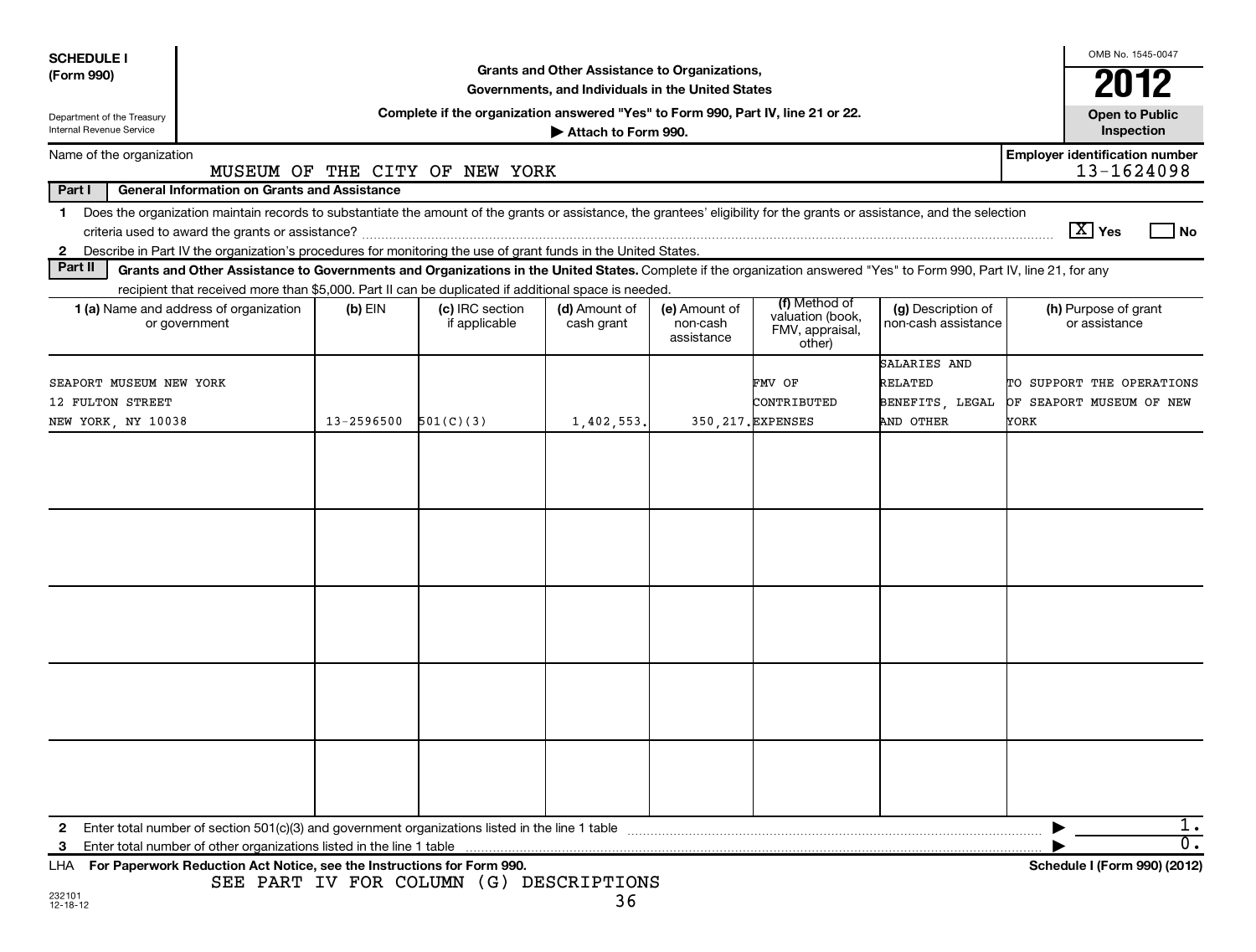|  |  | Fail III Call |
|--|--|---------------|
|  |  |               |
|  |  |               |

# Schedule I (Form 990) (2012) MUSEUM OF THE CITY OF NEW YORK 13-1624098 Page

**2**

Part III | Grants and Other Assistance to Individuals in the United States. Complete if the organization answered "Yes" to Form 990, Part IV, line 22. Part III can be duplicated if additional space is needed.

| (a) Type of grant or assistance                                                                                                                                            | (b) Number of<br>recipients | (c) Amount of<br>cash grant | (d) Amount of non-<br>cash assistance | (e) Method of valuation<br>(book, FMV, appraisal, other) | (f) Description of non-cash assistance |
|----------------------------------------------------------------------------------------------------------------------------------------------------------------------------|-----------------------------|-----------------------------|---------------------------------------|----------------------------------------------------------|----------------------------------------|
|                                                                                                                                                                            |                             |                             |                                       |                                                          |                                        |
|                                                                                                                                                                            |                             |                             |                                       |                                                          |                                        |
|                                                                                                                                                                            |                             |                             |                                       |                                                          |                                        |
|                                                                                                                                                                            |                             |                             |                                       |                                                          |                                        |
|                                                                                                                                                                            |                             |                             |                                       |                                                          |                                        |
|                                                                                                                                                                            |                             |                             |                                       |                                                          |                                        |
|                                                                                                                                                                            |                             |                             |                                       |                                                          |                                        |
|                                                                                                                                                                            |                             |                             |                                       |                                                          |                                        |
|                                                                                                                                                                            |                             |                             |                                       |                                                          |                                        |
|                                                                                                                                                                            |                             |                             |                                       |                                                          |                                        |
| Part IV<br>Supplemental Information. Complete this part to provide the information required in Part I, line 2, Part III, column (b), and any other additional information. |                             |                             |                                       |                                                          |                                        |

# SCHEDULE I, PART I, LINE 2: ALL EXPENSES PAID ON BEHALF OF THE SEAPORT

MUSEUM WERE PROCESSED THROUGH MCNY, AND WERE ONLY PROCESSED AFTER PROPER

SUPPORT WAS PRESENTED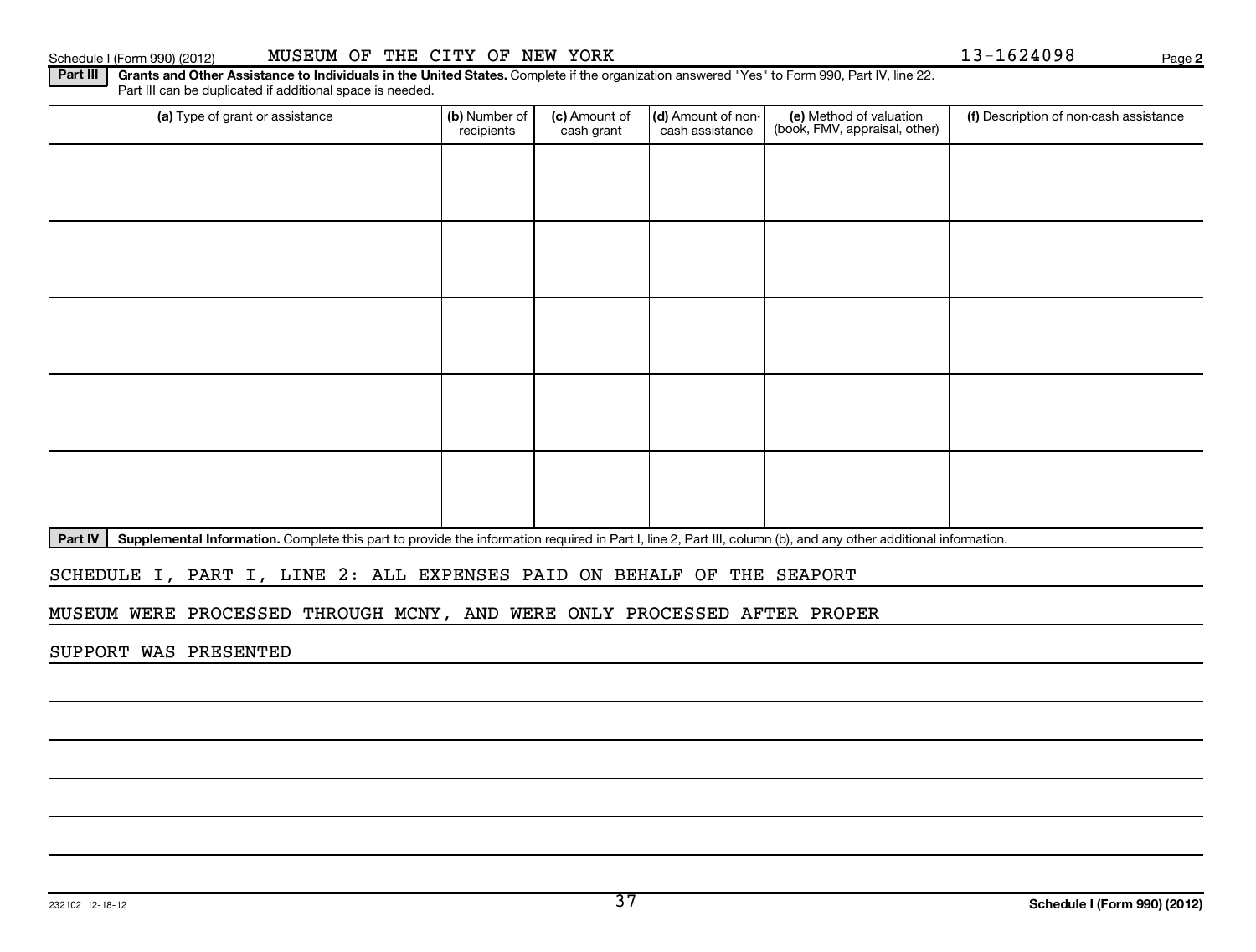|        | <b>SCHEDULE J</b><br>(Form 990)                      | <b>Compensation Information</b><br>For certain Officers, Directors, Trustees, Key Employees, and Highest<br><b>Compensated Employees</b> |                                       | OMB No. 1545-0047<br>2012           |     |                         |
|--------|------------------------------------------------------|------------------------------------------------------------------------------------------------------------------------------------------|---------------------------------------|-------------------------------------|-----|-------------------------|
|        |                                                      | Complete if the organization answered "Yes" to Form 990,                                                                                 |                                       |                                     |     |                         |
|        | Department of the Treasury                           | Part IV, line 23.                                                                                                                        |                                       | <b>Open to Public</b><br>Inspection |     |                         |
|        | Internal Revenue Service<br>Name of the organization | Attach to Form 990. $\triangleright$ See separate instructions.                                                                          | <b>Employer identification number</b> |                                     |     |                         |
|        |                                                      | MUSEUM OF THE CITY OF NEW YORK                                                                                                           |                                       | 13-1624098                          |     |                         |
| Part I |                                                      | <b>Questions Regarding Compensation</b>                                                                                                  |                                       |                                     |     |                         |
|        |                                                      |                                                                                                                                          |                                       |                                     | Yes | No                      |
|        |                                                      | 1a Check the appropriate box(es) if the organization provided any of the following to or for a person listed in Form 990,                |                                       |                                     |     |                         |
|        |                                                      | Part VII, Section A, line 1a. Complete Part III to provide any relevant information regarding these items.                               |                                       |                                     |     |                         |
|        | First-class or charter travel                        | Housing allowance or residence for personal use                                                                                          |                                       |                                     |     |                         |
|        | Travel for companions                                | Payments for business use of personal residence                                                                                          |                                       |                                     |     |                         |
|        |                                                      | Health or social club dues or initiation fees<br>Tax indemnification and gross-up payments                                               |                                       |                                     |     |                         |
|        |                                                      | Discretionary spending account<br>Personal services (e.g., maid, chauffeur, chef)                                                        |                                       |                                     |     |                         |
|        |                                                      |                                                                                                                                          |                                       |                                     |     |                         |
|        |                                                      | <b>b</b> If any of the boxes on line 1a are checked, did the organization follow a written policy regarding payment or                   |                                       |                                     |     |                         |
|        |                                                      |                                                                                                                                          |                                       | 1b                                  |     |                         |
| 2      |                                                      | Did the organization require substantiation prior to reimbursing or allowing expenses incurred by all officers, directors,               |                                       |                                     |     |                         |
|        |                                                      |                                                                                                                                          |                                       | $\mathbf{2}$                        |     |                         |
|        |                                                      |                                                                                                                                          |                                       |                                     |     |                         |
| з      |                                                      | Indicate which, if any, of the following the filing organization used to establish the compensation of the organization's                |                                       |                                     |     |                         |
|        |                                                      | CEO/Executive Director. Check all that apply. Do not check any boxes for methods used by a related organization to                       |                                       |                                     |     |                         |
|        |                                                      | establish compensation of the CEO/Executive Director, but explain in Part III.                                                           |                                       |                                     |     |                         |
|        | Compensation committee                               | Written employment contract                                                                                                              |                                       |                                     |     |                         |
|        |                                                      | Compensation survey or study<br>Independent compensation consultant                                                                      |                                       |                                     |     |                         |
|        |                                                      | $\mathbf{X}$ Approval by the board or compensation committee<br>Form 990 of other organizations                                          |                                       |                                     |     |                         |
|        |                                                      |                                                                                                                                          |                                       |                                     |     |                         |
| 4      |                                                      | During the year, did any person listed in Form 990, Part VII, Section A, line 1a, with respect to the filing                             |                                       |                                     |     |                         |
|        | organization or a related organization:              |                                                                                                                                          |                                       |                                     |     |                         |
| а      |                                                      | Receive a severance payment or change-of-control payment?                                                                                |                                       | 4a                                  |     | х                       |
| b      |                                                      |                                                                                                                                          |                                       | 4b                                  |     | $\overline{\textbf{x}}$ |
| с      |                                                      |                                                                                                                                          |                                       | 4c                                  |     | $\overline{\mathbf{x}}$ |
|        |                                                      | If "Yes" to any of lines 4a-c, list the persons and provide the applicable amounts for each item in Part III.                            |                                       |                                     |     |                         |
|        |                                                      |                                                                                                                                          |                                       |                                     |     |                         |
|        |                                                      | Only section 501(c)(3) and 501(c)(4) organizations must complete lines 5-9.                                                              |                                       |                                     |     |                         |
| b      |                                                      | For persons listed in Form 990, Part VII, Section A, line 1a, did the organization pay or accrue any compensation                        |                                       |                                     |     |                         |
|        | contingent on the revenues of:                       |                                                                                                                                          |                                       |                                     |     |                         |
|        |                                                      |                                                                                                                                          |                                       | 5a                                  |     | x                       |
|        |                                                      |                                                                                                                                          |                                       | 5 <sub>b</sub>                      |     | $\overline{\mathbf{x}}$ |
|        |                                                      | If "Yes" to line 5a or 5b, describe in Part III.                                                                                         |                                       |                                     |     |                         |
|        |                                                      | 6 For persons listed in Form 990, Part VII, Section A, line 1a, did the organization pay or accrue any compensation                      |                                       |                                     |     |                         |
|        | contingent on the net earnings of:                   |                                                                                                                                          |                                       |                                     |     |                         |
|        |                                                      |                                                                                                                                          |                                       | 6a                                  |     | х                       |
|        |                                                      |                                                                                                                                          |                                       | 6b                                  |     | $\overline{\mathtt{x}}$ |
|        |                                                      | If "Yes" to line 6a or 6b, describe in Part III.                                                                                         |                                       |                                     |     |                         |
|        |                                                      | 7 For persons listed in Form 990, Part VII, Section A, line 1a, did the organization provide any non-fixed payments                      |                                       |                                     |     |                         |
|        |                                                      |                                                                                                                                          |                                       | $\overline{7}$                      |     | x                       |
| 8      |                                                      | Were any amounts reported in Form 990, Part VII, paid or accrued pursuant to a contract that was subject to the                          |                                       |                                     |     |                         |
|        |                                                      |                                                                                                                                          |                                       | 8                                   |     | x                       |
| 9      |                                                      | If "Yes" to line 8, did the organization also follow the rebuttable presumption procedure described in                                   |                                       |                                     |     |                         |
|        |                                                      |                                                                                                                                          |                                       | 9                                   |     |                         |
|        |                                                      | LHA For Paperwork Reduction Act Notice, see the Instructions for Form 990.                                                               |                                       | Schedule J (Form 990) 2012          |     |                         |

232111 12-10-12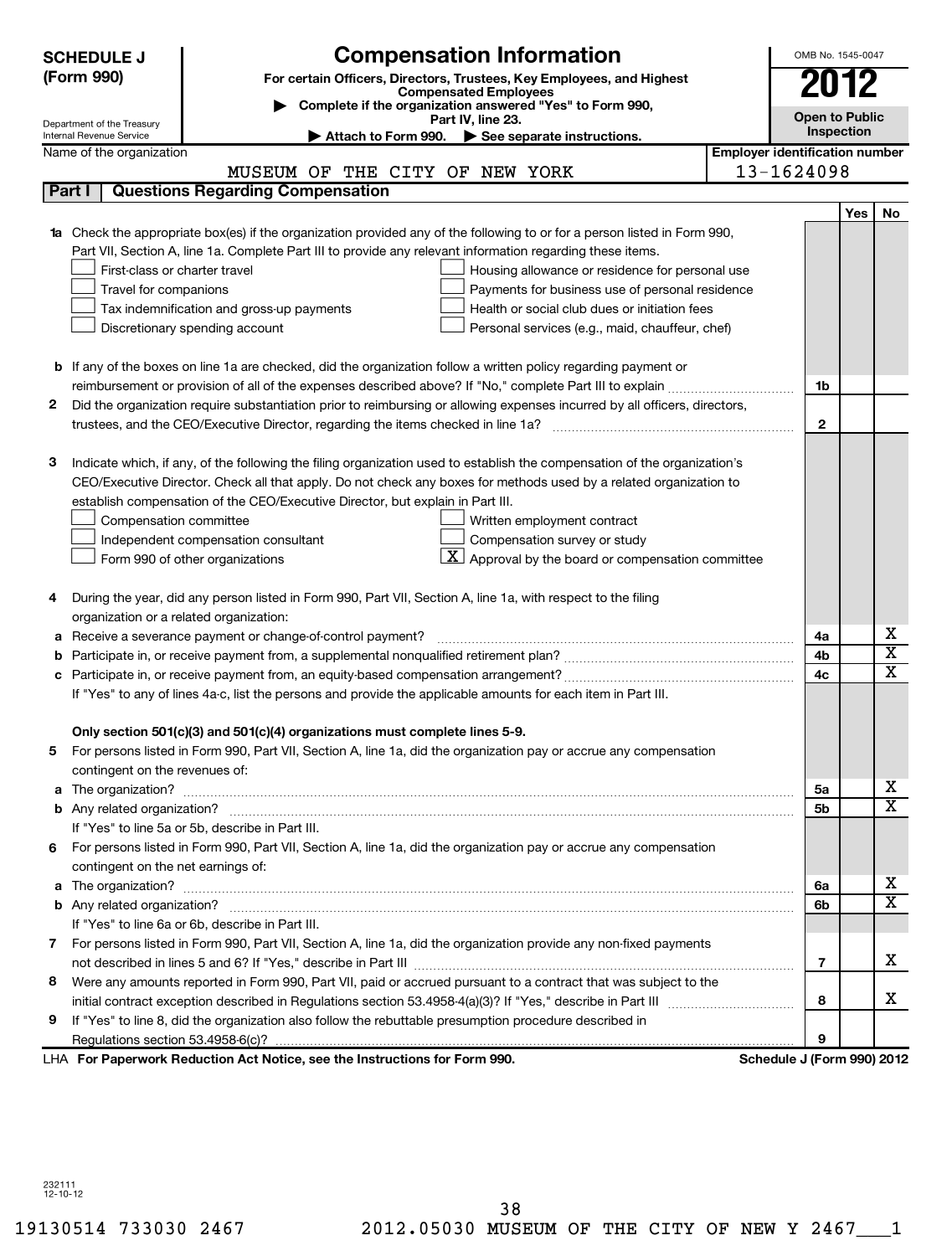Schedule J (Form 990) 2012 MUSEUM OF THE CITY OF NEW YORK  $13-1624098$ 

### Part II | Officers, Directors, Trustees, Key Employees, and Highest Compensated Employees. Use duplicate copies if additional space is needed.

For each individual whose compensation must be reported in Schedule J, report compensation from the organization on row (i) and from related organizations, described in the instructions, on row (ii). Do not list any individuals that are not listed on Form 990, Part VII.

Note. The sum of columns (B)(i)-(iii) for each listed individual must equal the total amount of Form 990, Part VII, Section A, line 1a, applicable column (D) and (E) amounts for that individual.

| (A) Name and Title        |             |                          | (B) Breakdown of W-2 and/or 1099-MISC compensation |                                           | (C) Retirement and             | (D) Nontaxable   | (E) Total of columns        | (F) Compensation                          |
|---------------------------|-------------|--------------------------|----------------------------------------------------|-------------------------------------------|--------------------------------|------------------|-----------------------------|-------------------------------------------|
|                           |             | (i) Base<br>compensation | (ii) Bonus &<br>incentive<br>compensation          | (iii) Other<br>reportable<br>compensation | other deferred<br>compensation | benefits         | $(B)(i)-(D)$                | reported as deferred<br>in prior Form 990 |
| CARL DREYER<br>(1)        | (i)         | 144, 295.                | σ.                                                 | $\overline{\mathfrak{o}}$ .               | 11,368.                        | 22,465.          | 178, 128.                   | $\overline{0}$ .                          |
| CFO AND VP ADMINISTRATION | (ii)        | $\overline{0}$ .         | σ.                                                 | $\overline{\mathfrak{o}}$ .               | σ.                             | $\overline{0}$ . | $\overline{0}$ .            | $\overline{0}$ .                          |
| (2) SUSAN HENSHAW JONES   | (i)         | 363,316.                 | σ.                                                 | σ.                                        | 18,250.                        | 5,000.           | 386,566.                    | $\overline{0}$ .                          |
| PRESIDENT & DIRECTOR      | (ii)        | $\overline{0}$ .         | σ.                                                 | σ.                                        | σ.                             | $\overline{0}$ . | $\overline{0}$ .            | $\overline{0}$ .                          |
| $(3)$ SARAH HENRY         | (i)         | 207,490.                 | σ.                                                 | $\overline{\mathfrak{o}}$ .               | 15,832.                        | 21,224.          | 244,546.                    | $\overline{0}$ .                          |
| DEPUTY DIRECTOR AND CHIEF | (ii)        | $\overline{0}$ .         | σ.                                                 | $\overline{\mathfrak{o}}$ .               | σ.                             | $\overline{0}$ . | $\overline{\mathfrak{o}}$ . | $\overline{0}$ .                          |
| (4) SUSAN MADDEN          | (i)         | 201,003.                 | σ.                                                 | $\overline{\mathfrak{o}}$ .               | 14,963.                        | 6, 360.          | 222, 326.                   | $\overline{0}$ .                          |
| SVP OF EXTERNAL AFFAIRS   | (ii)        | $\overline{0}$ .         | σ.                                                 | $\overline{\mathfrak{o}}$ .               | σ.                             | $\overline{0}$ . | $\overline{\mathfrak{o}}$ . | $\overline{0}$ .                          |
|                           | (i)         |                          |                                                    |                                           |                                |                  |                             |                                           |
|                           | (ii)        |                          |                                                    |                                           |                                |                  |                             |                                           |
|                           | (i)         |                          |                                                    |                                           |                                |                  |                             |                                           |
|                           | (ii)        |                          |                                                    |                                           |                                |                  |                             |                                           |
|                           | (i)         |                          |                                                    |                                           |                                |                  |                             |                                           |
|                           | (ii)        |                          |                                                    |                                           |                                |                  |                             |                                           |
|                           | (i)         |                          |                                                    |                                           |                                |                  |                             |                                           |
|                           | (ii)        |                          |                                                    |                                           |                                |                  |                             |                                           |
|                           | (i)         |                          |                                                    |                                           |                                |                  |                             |                                           |
|                           | (ii)        |                          |                                                    |                                           |                                |                  |                             |                                           |
|                           | (i)         |                          |                                                    |                                           |                                |                  |                             |                                           |
|                           | (ii)        |                          |                                                    |                                           |                                |                  |                             |                                           |
|                           | (i)         |                          |                                                    |                                           |                                |                  |                             |                                           |
|                           | (ii)        |                          |                                                    |                                           |                                |                  |                             |                                           |
|                           | (i)         |                          |                                                    |                                           |                                |                  |                             |                                           |
|                           | (ii)        |                          |                                                    |                                           |                                |                  |                             |                                           |
|                           | (i)         |                          |                                                    |                                           |                                |                  |                             |                                           |
|                           | (ii)        |                          |                                                    |                                           |                                |                  |                             |                                           |
|                           | (i)         |                          |                                                    |                                           |                                |                  |                             |                                           |
|                           | (ii)        |                          |                                                    |                                           |                                |                  |                             |                                           |
|                           | (i)<br>(ii) |                          |                                                    |                                           |                                |                  |                             |                                           |
|                           | (i)         |                          |                                                    |                                           |                                |                  |                             |                                           |
|                           | (ii)        |                          |                                                    |                                           |                                |                  |                             |                                           |
|                           |             |                          |                                                    |                                           |                                |                  |                             |                                           |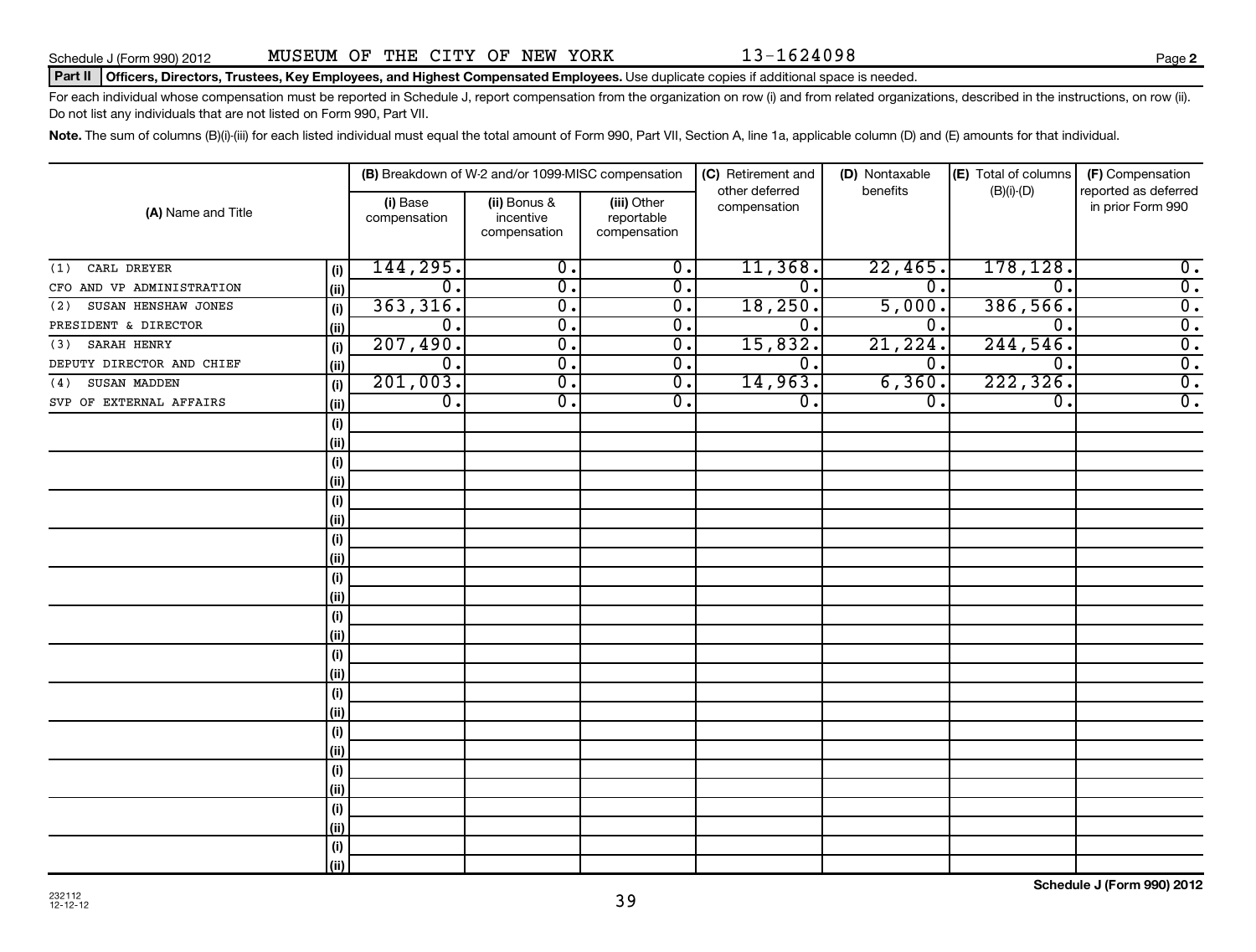| インコ |   |
|-----|---|
| о   | ש |

# **Part III Supplemental Information**

Complete this part to provide the information, explanation, or descriptions required for Part I, lines 1a, 1b, 3, 4a, 4b, 4c, 5a, 5b, 6a, 6b, 7, and 8, and for Part II. Also complete this part for any additional information.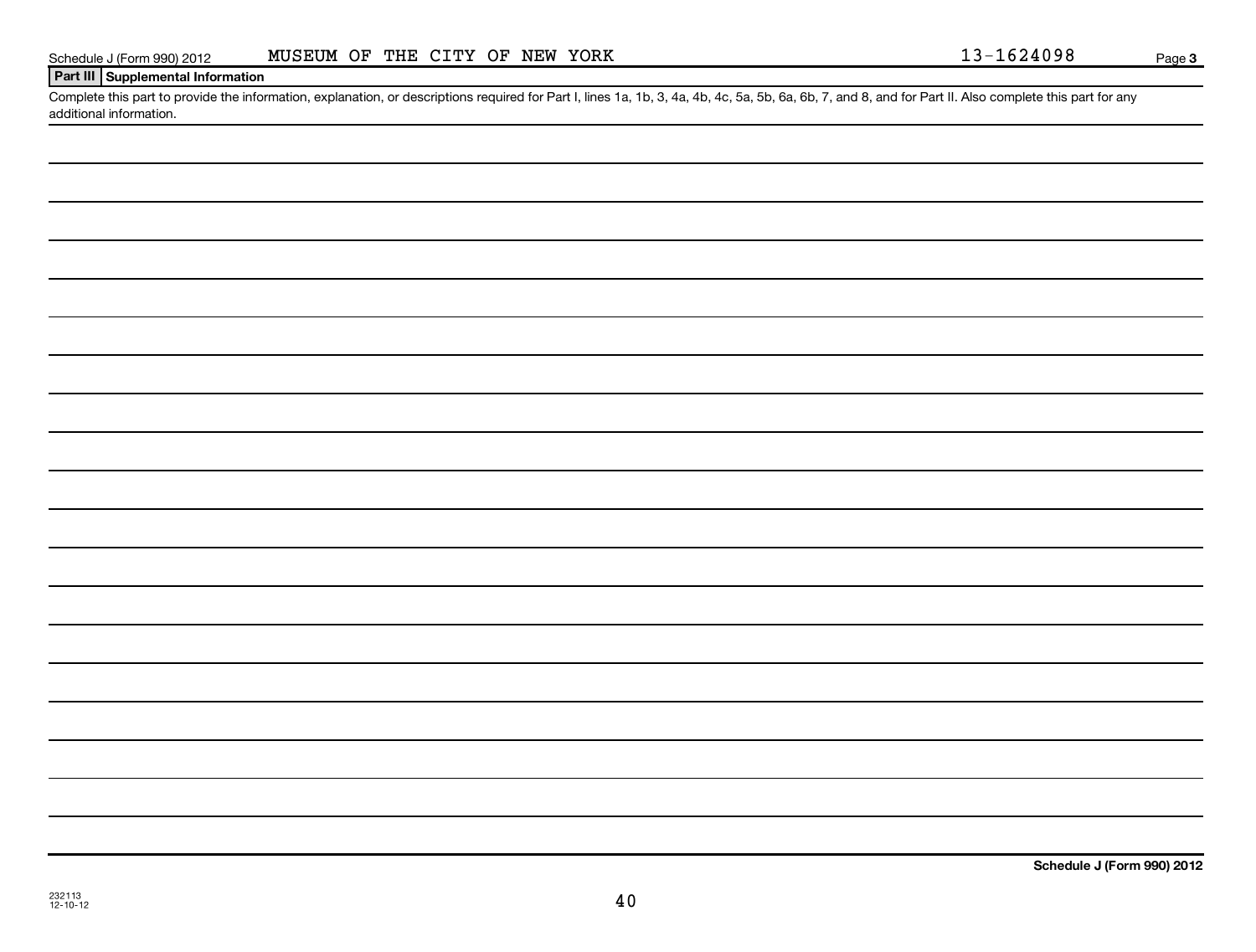| <b>SCHEDULE O</b><br>(Form 990 or 990-EZ)<br>Department of the Treasury<br><b>Internal Revenue Service</b> | Supplemental Information to Form 990 or 990-EZ<br>Complete to provide information for responses to specific questions on<br>Form 990 or 990-EZ or to provide any additional information.<br>Attach to Form 990 or 990-EZ. |             |                                                     |  |  |  |  |  |
|------------------------------------------------------------------------------------------------------------|---------------------------------------------------------------------------------------------------------------------------------------------------------------------------------------------------------------------------|-------------|-----------------------------------------------------|--|--|--|--|--|
| Name of the organization                                                                                   | MUSEUM<br>THE CITY OF<br>NEW YORK<br>OF                                                                                                                                                                                   |             | <b>Employer identification number</b><br>13-1624098 |  |  |  |  |  |
|                                                                                                            | FORM 990, PART I, LINE 1, DESCRIPTION OF ORGANIZATION MISSION:                                                                                                                                                            |             |                                                     |  |  |  |  |  |
| MUSEUM<br>OF<br>THE                                                                                        | YORK PRESENTS AND<br>THE<br>CITY OF<br>NEW<br>INTERPRETS                                                                                                                                                                  | THE         | PAST,                                               |  |  |  |  |  |
| PRESENT<br>AND                                                                                             | NEW YORK CITY AND CELEBRATES ITS<br><b>FUTURE OF</b>                                                                                                                                                                      | HERITAGE OF |                                                     |  |  |  |  |  |
|                                                                                                            | DIVERSITY, TOLERANCE, OPPORTUNITY, AND PERPETUAL TRANSFORMATION.                                                                                                                                                          |             |                                                     |  |  |  |  |  |
| FOUNDED                                                                                                    | IN 1923 AS A PRIVATE, NON-PROFIT CORPORATION, THE MUSEUM SERVES                                                                                                                                                           |             |                                                     |  |  |  |  |  |
| YORK AND VISITORS FROM ACROSS THE<br>PEOPLE<br>THE<br>OF<br>NEW<br>COUNTRY AND<br>AROUND                   |                                                                                                                                                                                                                           |             |                                                     |  |  |  |  |  |
| THROUGH EXHIBITIONS, COLLECTIONS, PUBLICATIONS, AND<br>THE<br>WORLD<br>SCHOOL                              |                                                                                                                                                                                                                           |             |                                                     |  |  |  |  |  |
| PUBLIC PROGRAMS.<br>AND                                                                                    |                                                                                                                                                                                                                           |             |                                                     |  |  |  |  |  |
|                                                                                                            |                                                                                                                                                                                                                           |             |                                                     |  |  |  |  |  |

FORM 990, PART III, LINE 1, DESCRIPTION OF ORGANIZATION MISSION: THE MUSEUM OF THE CITY OF NEW YORK PRESENTS AND INTERPRETS THE PAST, PRESENT AND FUTURE OF NEW YORK CITY AND CELEBRATES ITS HERITAGE OF DIVERSITY, TOLERANCE, OPPORTUNITY, AND PERPETUAL TRANSFORMATION. FOUNDED IN 1923 AS A PRIVATE, NON-PROFIT CORPORATION, THE MUSEUM SERVES THE PEOPLE OF NEW YORK AND VISITORS FROM ACROSS THE COUNTRY AND AROUND THE WORLD THROUGH EXHIBITIONS, COLLECTIONS, PUBLICATIONS, AND SCHOOL AND PUBLIC PROGRAMS.

FORM 990, PART III, LINE 4A, PROGRAM SERVICE ACCOMPLISHMENTS:

FROM FARM TO CITY: STATEN ISLAND, 1661-2012 (SEPTEMBER 13, 2012 -

FEBRUARY 10, 2013) USED MAPS, PHOTOGRAPHS, AND ARTIFACTS TO EXPLORE

STATEN ISLAND'S TRANSFORMATION FROM A FARMING CENTER TO A RURAL

RETREAT, A SERIES OF RAPIDLY BUILT RESIDENTIAL COMMUNITIES, A CENTER

FOR INDUSTRY AND, INCREASINGLY, A DENSE URBAN ENVIRONMENT. A COMPANION

232211 01-04-13 LHA For Paperwork Reduction Act Notice, see the Instructions for Form 990 or 990-EZ. Schedule O (Form 990 or 990-EZ) (2012) WEB SITE, MAPPING STATEN ISLAND, ALLOWS VISITORS TO TRACE THE ISLAND'S 41

19130514 733030 2467 2012.05030 MUSEUM OF THE CITY OF NEW Y 2467\_\_\_1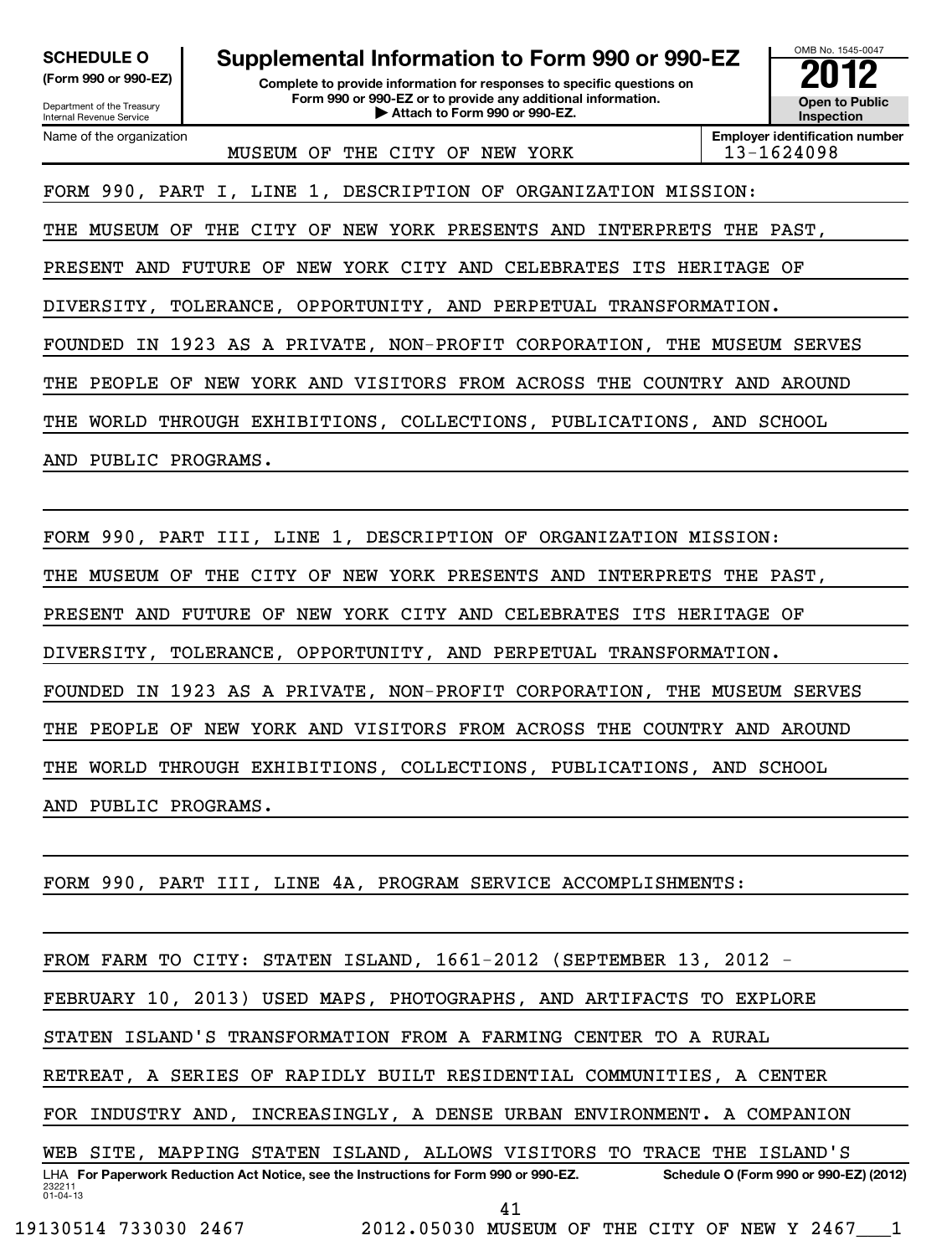| Schedule O (Form 990 or 990-EZ) (2012)<br>Page 2                                                                  |  |  |  |  |  |  |  |  |  |  |  |
|-------------------------------------------------------------------------------------------------------------------|--|--|--|--|--|--|--|--|--|--|--|
| Name of the organization<br><b>Employer identification number</b><br>13-1624098<br>MUSEUM OF THE CITY OF NEW YORK |  |  |  |  |  |  |  |  |  |  |  |
| DEVELOPMENT OVER TIME AND TO IMAGINE ALTERNATE VISIONS AND ROADS NOT                                              |  |  |  |  |  |  |  |  |  |  |  |
| TAKEN.                                                                                                            |  |  |  |  |  |  |  |  |  |  |  |

THE WORLD OF D.D. AND LESLIE TILLETT (OCTOBER 17, 2012 - FEBRUARY 3, 2013) BROKE NEW GROUND AS THE FIRST RETROSPECTIVE OF THE EXTRAORDINARY CAREERS OF THIS HUSBAND AND WIFE DESIGN TEAM, WHO WERE KEY FIGURES IN SHAPING AMERICA'S POST-WAR TEXTILE DESIGN AND FASHION INDUSTRIES. VISITORS EXPERIENCED A VISUAL FEAST, WITH OVER 100 ARTIFACTS, GARMENTS, AND PHOTOGRAPHS TRACING THE TILLETTS' FOUR-DECADE LONG CAREERS. THE EXHIBITION RECEIVED STRONG PRESS COVERAGE, INCLUDING IN THE TIMES, WHICH RAN A LENGTHY APPRECIATION OF THE TILLETTS.

STEPHEN BURROWS: WHEN FASHION DANCED (MARCH 22 - JULY 28, 2013) WAS A SURVEY OF THE CAREER OF THE FIRST AFRICAN AMERICAN DESIGNER TO ACHIEVE INTERNATIONAL ACCLAIM. THE SPECTACULARLY DESIGNED SHOW IMMERSED VISITORS IN BURROWS' DYNAMIC STYLE, BRINGING TOGETHER VINTAGE DRESSES AND OUTFITS AS WELL AS ORIGINAL DESIGN DRAWINGS, PHOTOGRAPHS, AND VIDEO FOOTAGE. IT RECEIVED RAVE REVIEWS, INCLUDING FROM THE HUFFINGTON POST, WHICH CALLED IT "A FEAST FOR THE EYES AND A MUST-SEE FOR ANY FASHION LOVER." THE EXHIBITION'S ACCOMPANYING BOOK WAS THE FIRST FREE STANDING MONOGRAPH TO BE PUBLISHED ON THE CAREER OF THIS INFLUENTIAL DESIGNER.

232212 01-04-13 **Schedule O (Form 990 or 990-EZ) (2012)** MAKING ROOM: NEW MODELS FOR HOUSING NEW YORKERS (JANUARY 23 - SEPTEMBER 15, 2013) SHOWCASED INNOVATIVE DESIGN SOLUTIONS TO BETTER ACCOMMODATE NEW YORK'S CHANGING, AND SOMETIMES SURPRISING, DEMOGRAPHICS. EXAMPLES OF HOUSING THAT COULD MEET THE NEEDS OF THE CITY'S RISING NUMBER OF SINGLE PEOPLE INCLUDED A FULL-SIZED, FLEXIBLY FURNISHED MICRO-STUDIO APARTMENT OF JUST 325 SQUARE FEET, A SIZE CURRENTLY PROHIBITED IN MOST 19130514 733030 2467 2012.05030 MUSEUM OF THE CITY OF NEW Y 2467 42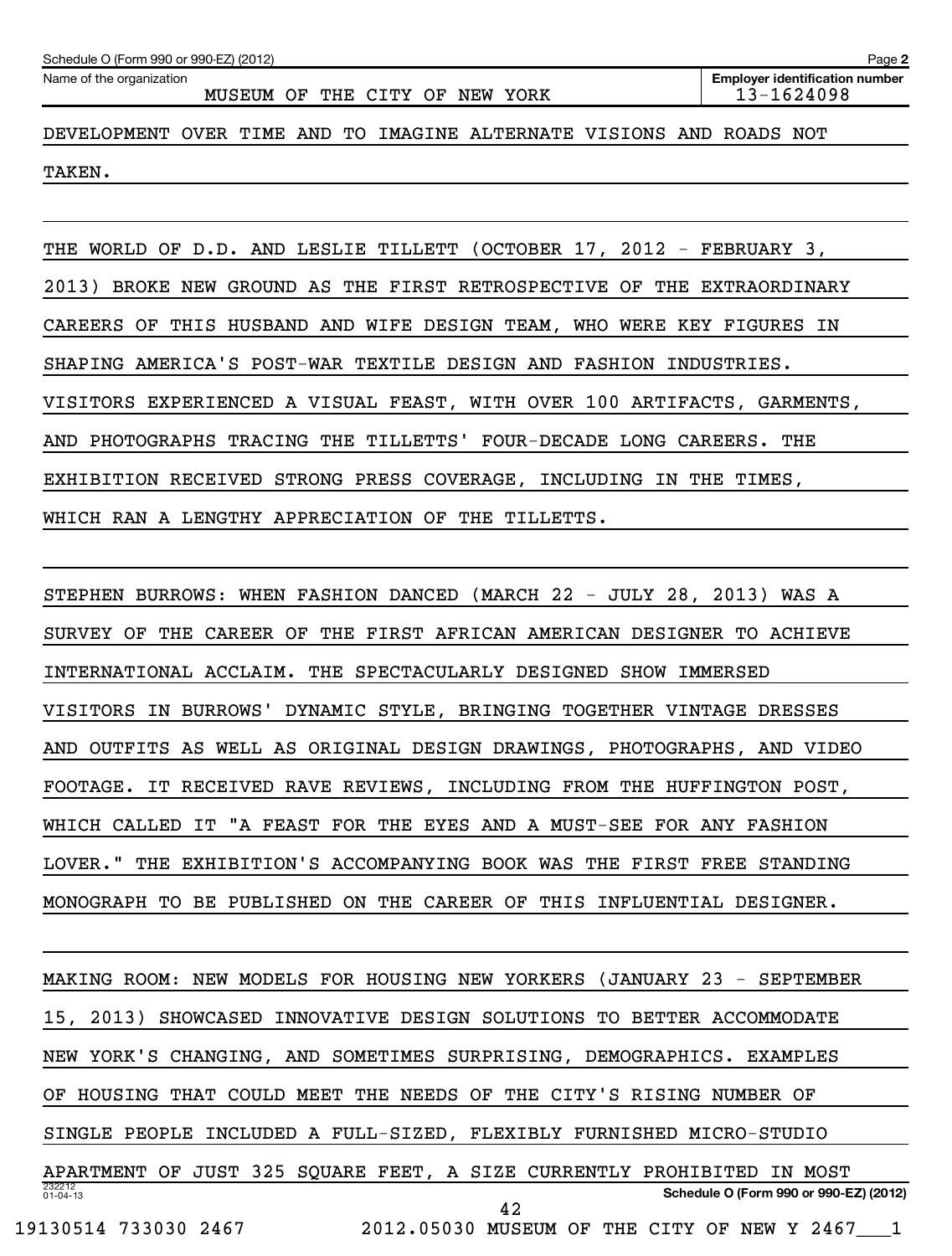MUSEUM OF THE CITY OF NEW YORK 13-1624098

AREAS OF THE CITY.

Name of the organization

A BEAUTIFUL WAY TO GO: NEW YORK'S GREEN-WOOD CEMETERY (MAY 15 - OCTOBER 13, 2013) COMMEMORATED THE 175TH ANNIVERSARY OF THIS NATIONAL LANDMARK. ORIGINAL ARTIFACTS, MAPS, DRAWINGS, DOCUMENTS, AND PHOTOGRAPHS TOLD GREEN-WOOD'S MULTIFACETED STORY: ITS LANDSCAPE, ART, AND ARCHITECTURE, AND THE LIVES OF ITS MANY ILLUSTRIOUS RESIDENTS.

FORM 990, PART III, LINE 4B, PROGRAM SERVICE ACCOMPLISHMENTS: PAGES. DURING FY2013, THE MUSEUM UPLOADED 20,000 ADDITIONAL IMAGES AND RECORDS TO THE PORTAL; NEWLY AVAILABLE ITEMS INCLUDE PORTIONS OF THE FOLLOWING COLLECTIONS:

RECENTLY DIGITIZED AND UPLOADED ITEMS FROM THE MUSEUM'S PHOTOGRAPHY COLLECTION INCLUDE 2,838 IMAGES DERIVED FROM 20 SCRAPBOOKS THAT CONTAIN HISTORIC IMAGES OF NEW YORK FROM THE MID-19TH THROUGH THE MID-20TH CENTURIES. THESE PHOTOGRAPHS DOCUMENT THE HOMES OF PROMINENT LOCAL CITIZENS (I.E. ANDREW CARNEGIE), THE BUILDING OF THE CITY'S PARKS, TRANSPORTATION SYSTEMS AND INFRASTRUCTURE, AS WELL AS VIEWS OF NEW YORK'S WATERFRONT, CIVIC EVENTS, STREET SCENES AND QUOTIDIAN LIFE. A MULTI-YEAR PROJECT COMPLETED DURING FY2013 WAS THE CONSERVATION, DIGITIZATION, CATALOGING AND UPLOADING OF THE MUSEUM'S WURTS BROTHERS PHOTOGRAPHY COLLECTION, WHICH DOCUMENTS THE EXPLOSIVE GROWTH OF NEW YORK'S BUILT ENVIRONMENT FROM 1895 TO 1965; 7,388 EXAMPLES OF ARCHITECTURAL PHOTOGRAPHY BY THE WURTS BROTHERS STUDIO WERE ADDED TO THE PORTAL DURING THIS PERIOD.

232212 01-04-13 **Schedule O (Form 990 or 990-EZ) (2012)** ITEMS FROM THE MUSEUM'S PRINTS COLLECTION RECENTLY DIGITIZED AND MADE 19130514 733030 2467 2012.05030 MUSEUM OF THE CITY OF NEW Y 2467\_\_\_1 43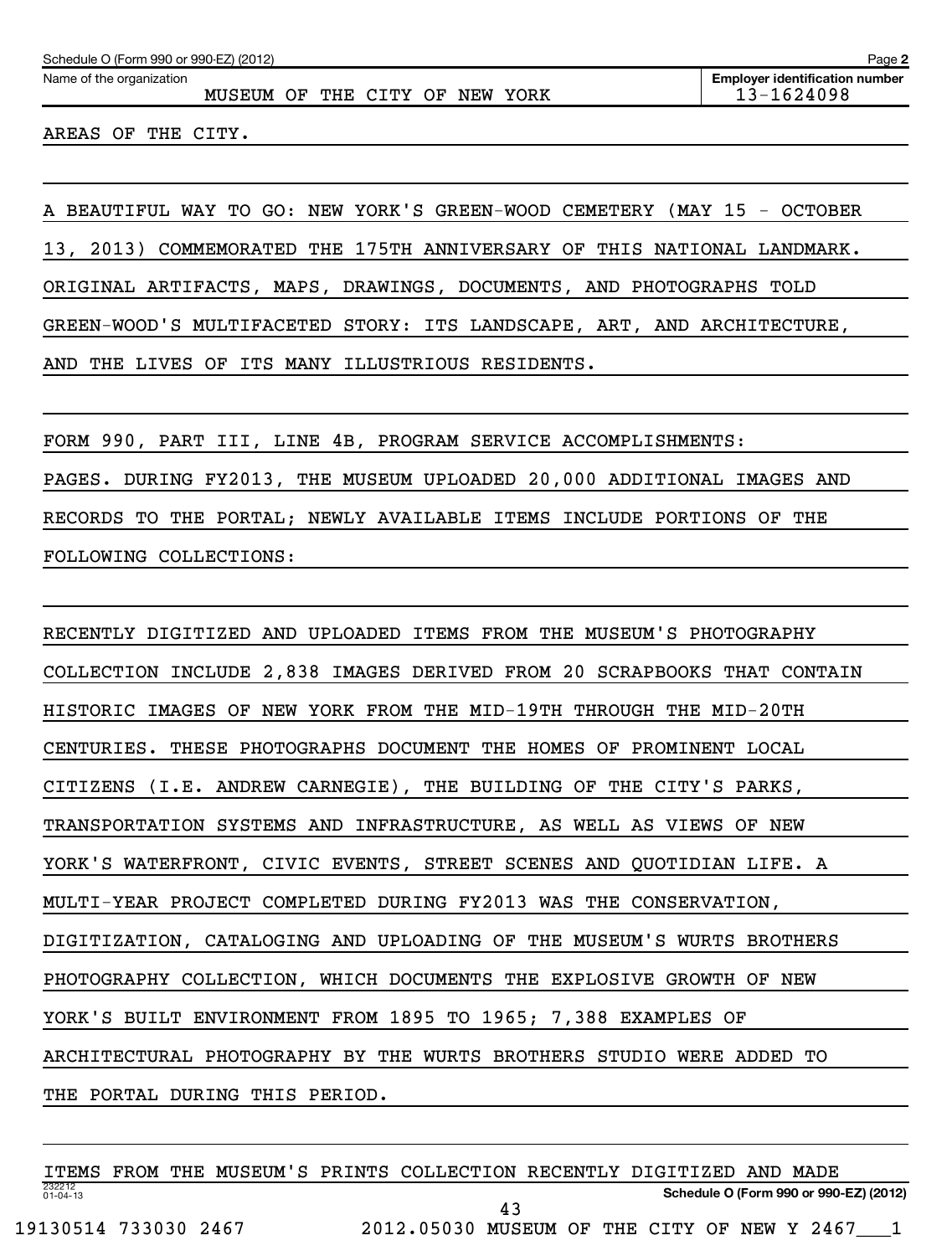| Schedule O (Form 990 or 990-EZ) (2012)                                  | Page 2                                              |
|-------------------------------------------------------------------------|-----------------------------------------------------|
| Name of the organization<br>MUSEUM OF<br>THE CITY OF<br>NEW YORK        | <b>Employer identification number</b><br>13-1624098 |
| AVAILABLE ON THE PORTAL INCLUDE 289 WORKS ON PAPER FROM THE J. CLARENCE |                                                     |
| DAVIES COLLECTION, ONE OF THE LARGEST VISUAL DOCUMENTATION COLLECTIONS  |                                                     |
| OF ANY AMERICAN CITY. WORKS RECENTLY SCANNED AND UPLOADED               | THAT                                                |
| ORIGINATE FROM THE MUSEUM'S THEATER COLLECTION INCLUDE OVER 2,000 ITEMS |                                                     |
| FROM OUR EXTENSIVE YIDDISH THEATER HOLDINGS, INCLUDING PRODUCTION       |                                                     |
| STILLS, POSTERS, AND SHOW PROGRAMS. ALSO DIGITIZED DURING THIS PERIOD   |                                                     |
| WERE 53 SCRAPBOOKS-CONTAINING 2,500 INDIVIDUAL PAGES-THAT DOCUMENT      |                                                     |
| ETHEL MERMAN'S WORK ON THE STAGE AND SCREEN. CREATED AND MAINTAINED BY  |                                                     |
| HER FATHER, THE SCRAPBOOKS CHART HER CAREER THROUGH SUCH ICONIC         |                                                     |
| PRODUCTIONS AS ANYTHING GOES, ANNIE GET YOUR GUN, AND GYPSY AND MAKE UP |                                                     |
| THE ONLY KNOWN COMPREHENSIVE COLLECTION DOCUMENTING THE STAR'S          |                                                     |
| PROFESSIONAL LIFE.                                                      |                                                     |

DURING FY2013, 202 HIGH DEFINITION DIGITAL IMAGES WERE MADE OF SIGNIFICANT HOLDINGS FROM OUR FURNITURE AND DECORATIVE ARTS COLLECTION. THESE INCLUDE ONE OF THE MUSEUM'S CROWN JEWELS: A SUITE OF EMPIRE FURNITURE BY DUNCAN PHYFE COMMISSIONED IN 1827 BY THE PROMINENT NEW YORK MERCHANT STEPHEN WHITNEY.

| FORM 990, PART III, LINE 4C, PROGRAM SERVICE ACCOMPLISHMENTS:          |
|------------------------------------------------------------------------|
| GROUPS, CONTINUED TO ADDRESS THE PERSISTENT, CITY-WIDE PROBLEM OF      |
| STUDENT UNDERACHIEVEMENT IN SOCIAL STUDIES. THE CITY'S MOST AT-RISK    |
| CHILDREN WERE PROVIDED WITH CONTENT-RICH ACTIVITIES DURING THE 2012/13 |
| ACADEMIC YEAR, ENHANCING LEARNING IN SOCIAL STUDIES, BUILDING CRITICAL |
| THINKING SKILLS, AND NURTURING INTERESTS IN HISTORY AND CREATIVE       |
| EXPRESSION. THESE PROGRAMS SERVED A TOTAL OF 18,313 STUDENTS AND 3,510 |
| EDUCATORS.                                                             |
|                                                                        |

44

232212 01-04-13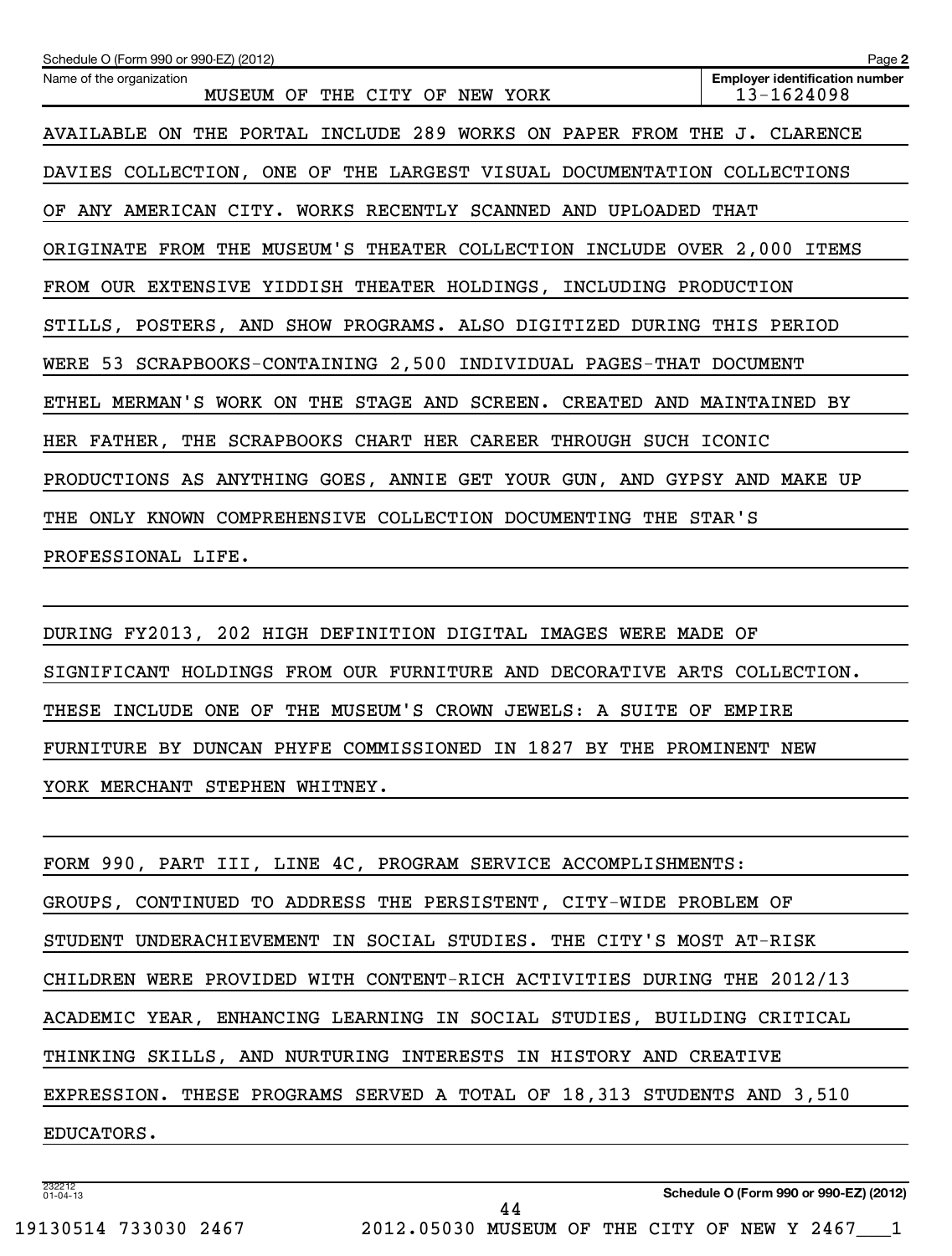| Schedule O (Form 990 or 990-EZ) (2012)                                 | Page 2                                              |
|------------------------------------------------------------------------|-----------------------------------------------------|
| Name of the organization<br>MUSEUM OF<br>THE CITY OF<br>NEW YORK       | <b>Employer identification number</b><br>13-1624098 |
| WITH THE SUPPORT OF THE PINKERTON FOUNDATION, THE SCHWARZ CENTER       |                                                     |
| INSTITUTED A PILOT SUMMER INTERNSHIP PROGRAM IN FY2013 THAT SERVED 13  |                                                     |
| YOUNG ADULTS OF DIVERSE BACKGROUNDS-AGED 18 - 22 - WHO WERE            | WORKING                                             |
| TOWARD THEIR G.E.D, OR WHO WERE UNABLE TO AFFORD POST-SECONDARY SCHOOL |                                                     |
| EDUCATION. THE INTERNSHIP INCLUDED FOUR MONTHS OF RIGOROUS TRAINING    |                                                     |
| INTRODUCED THEM TO<br>THE STUDY AND PRACTICE OF<br>THAT                | MUSEUM EDUCATION AND                                |
| PREPARED THEM TO LEAD FIELD TRIPS AND FAMILY PROGRAMS AT THE CENTER    |                                                     |
| DURING THE SUMMER MONTHS, WHEN THEY SERVED 5,002 YOUNGSTERS, 826       |                                                     |
| EDUCATORS, AND 467 FAMILY MEMBERS/CAREGIVERS.                          |                                                     |
|                                                                        |                                                     |
| DURING FY2013, THE SCHWARZ CENTER OFFERED 26 FAMILY PROGRAMS TO        |                                                     |

CHILDREN AND THEIR PARENTS AND CAREGIVERS. THESE INCLUDED HANDS-ON ART AND HISTORY WORKSHOPS, PERFORMANCES, STORYTELLING, AND FAMILY-FRIENDLY EXHIBITION TOURS AND SCAVENGER HUNTS, WHICH TOOK PLACE ON WEEKENDS AND SCHOOL VACATION DAYS. THROUGH PARTNERSHIPS WITH NEW YORK CITY'S DEPARTMENT OF HOMELESS SERVICES (DHS) AND THE ADMINISTRATION FOR CHILDREN'S SERVICES (ACS), FAMILIES LIVING IN THE CITY'S SHELTER SYSTEM AND YOUNGSTERS WHO HAVE BEEN REMOVED FROM THEIR HOMES BY CHILD PROTECTIVE SERVICES DUE TO ABUSE AND/OR MALTREATMENT PARTICIPATED IN FAMILY PROGRAMS ALONGSIDE MAINSTREAM MUSEUM AUDIENCES.

232212 01-04-13 **Schedule O (Form 990 or 990-EZ) (2012)** SATURDAY ACADEMY IS A SIX-WEEK PROGRAM PROVIDING CENTRAL AND EAST HARLEM STUDENTS IN GRADES 8 - 12 WITH FREE SAT PREPARATION AND AMERICAN HISTORY CLASSES. FOR THE 2013/14 ACADEMIC YEAR, THE ACADEMY OPERATED AT FULL CAPACITY SERVING A TOTAL OF 496 STUDENTS. THERE WAS SUBSTANTIVE EVIDENCE DURING FY2013 OF THE SUCCESS OF THE ACADEMY'S SAT PREP COURSES: 63% OF PARTICIPANTS WHO HAD TAKEN THE TEST BEFORE INCREASED THEIR SCORES BY AN AVERAGE OF 140.7 POINTS; 45% OF THESE STUDENTS 19130514 733030 2467 2012.05030 MUSEUM OF THE CITY OF NEW Y 2467\_\_\_1 45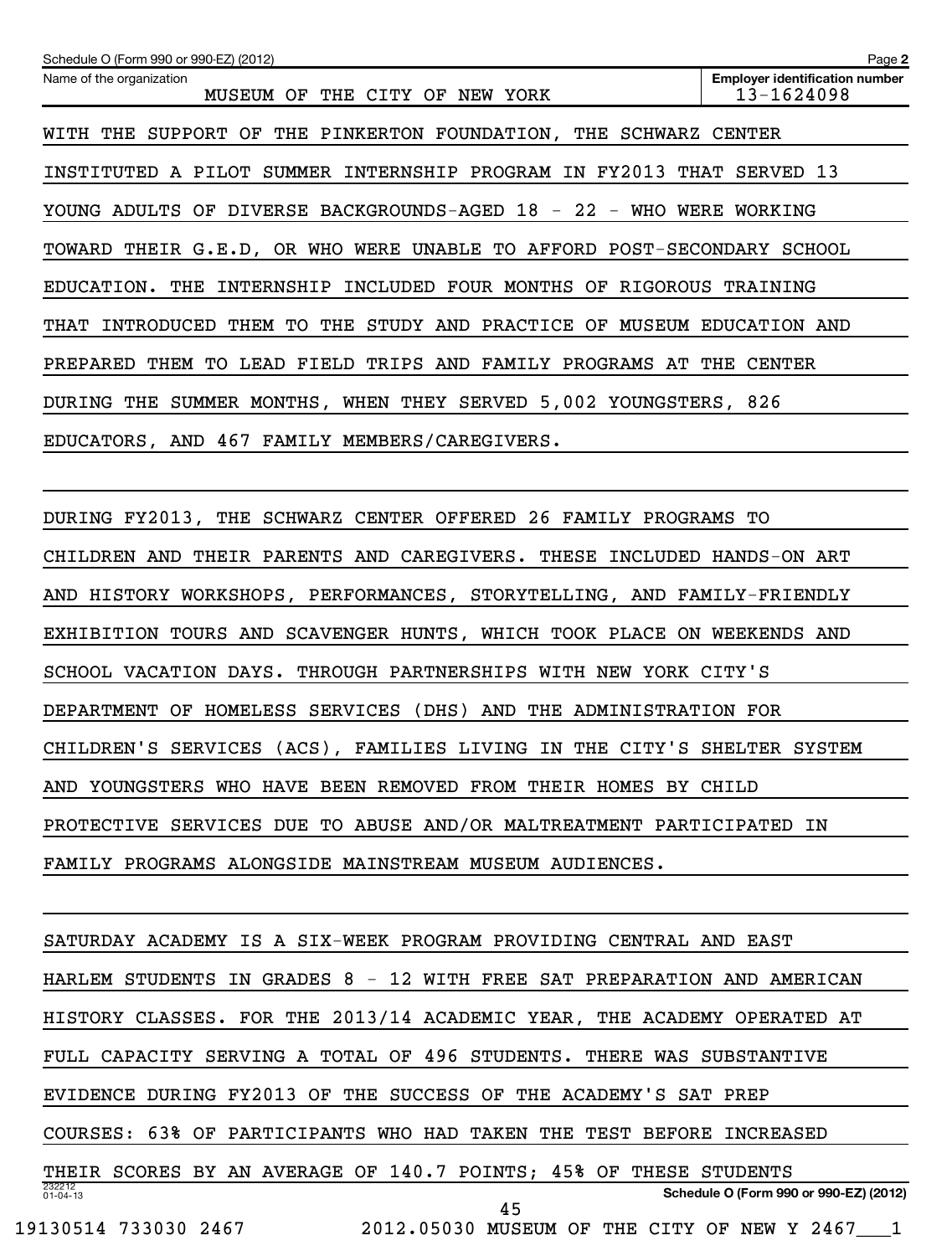Name of the organization

MUSEUM OF THE CITY OF NEW YORK 13-1624098

IMPROVED BY 120 POINTS OR MORE.

NEIGHBORHOOD EXPLORERS WAS A FREE AFTER-SCHOOL PROGRAM FOR STUDENTS IN GRADES 6 - 8 WHO LEARNED ABOUT ARCHITECTURE, URBAN PLANNING, AND DESIGN BY EXPLORING EAST HARLEM AND BY CREATING SPECIAL PROJECTS, WHICH WERE PRESENTED TO THEIR PEERS, FAMILIES, AND MEMBERS OF THE COMMUNITY AT CULMINATING EVENTS. NEIGHBORHOOD EXPLORERS ACTIVITIES REACHED 875 YOUTHS AND ADULTS DURING THIS PERIOD.

IN FY2013, THE SCHWARZ CENTER'S PROFESSIONAL DEVELOPMENT WORKSHOPS CONTINUED TO BE UTILIZED BY EDUCATORS TO MAINTAIN PROFESSIONAL CERTIFICATION FROM THE NEW YORK CITY DEPARTMENT OF EDUCATION. THE 2,844 WORKSHOP ATTENDEES LEARNED CONTENT ABOUT A VARIETY OF NEW YORK CITY TOPICS AND EXPLORED STRATEGIES FOR EFFECTIVELY USING PRIMARY AND SECONDARY SOURCES IN THE CLASSROOM.

FORM 990, PART VI, SECTION A, LINE 2: MR. QUINSON AND MS. GOODMAN HAVE A FAMILY RELATIONSHIP.

MR. DINAN, MR. JAIN AND MR. VRATTOS HAVE A BUSINESS RELATIONSHIP

FORM 990, PART VI, SECTION B, LINE 11: THE 990 IS PRESENTED TO THE BOARD FOR REVIEW PRIOR TO BEING FILED.

232212 01-04-13 **Schedule O (Form 990 or 990-EZ) (2012)** FORM 990, PART VI, SECTION B, LINE 12C: EACH MEMBER, TRUSTEE, PRINCIPAL OFFICER AND MEMBER OF A COMMITTEE WITH GOVERNING BOARD-DELEGATED POWERS SHALL ANNUALLY SIGN A CONFLICT OF INTEREST FORM. IN CONNECTION WITH ANY ACTUAL OR POSSIBLE CONFLICT OF INTEREST, AN INTERESTED PERSON MUST DISCLOSE THE EXISTENCE OF THE FINANCIAL INTEREST AND BE GIVEN THE OPPORTUNITY TO 19130514 733030 2467 2012.05030 MUSEUM OF THE CITY OF NEW Y 2467\_\_\_1 46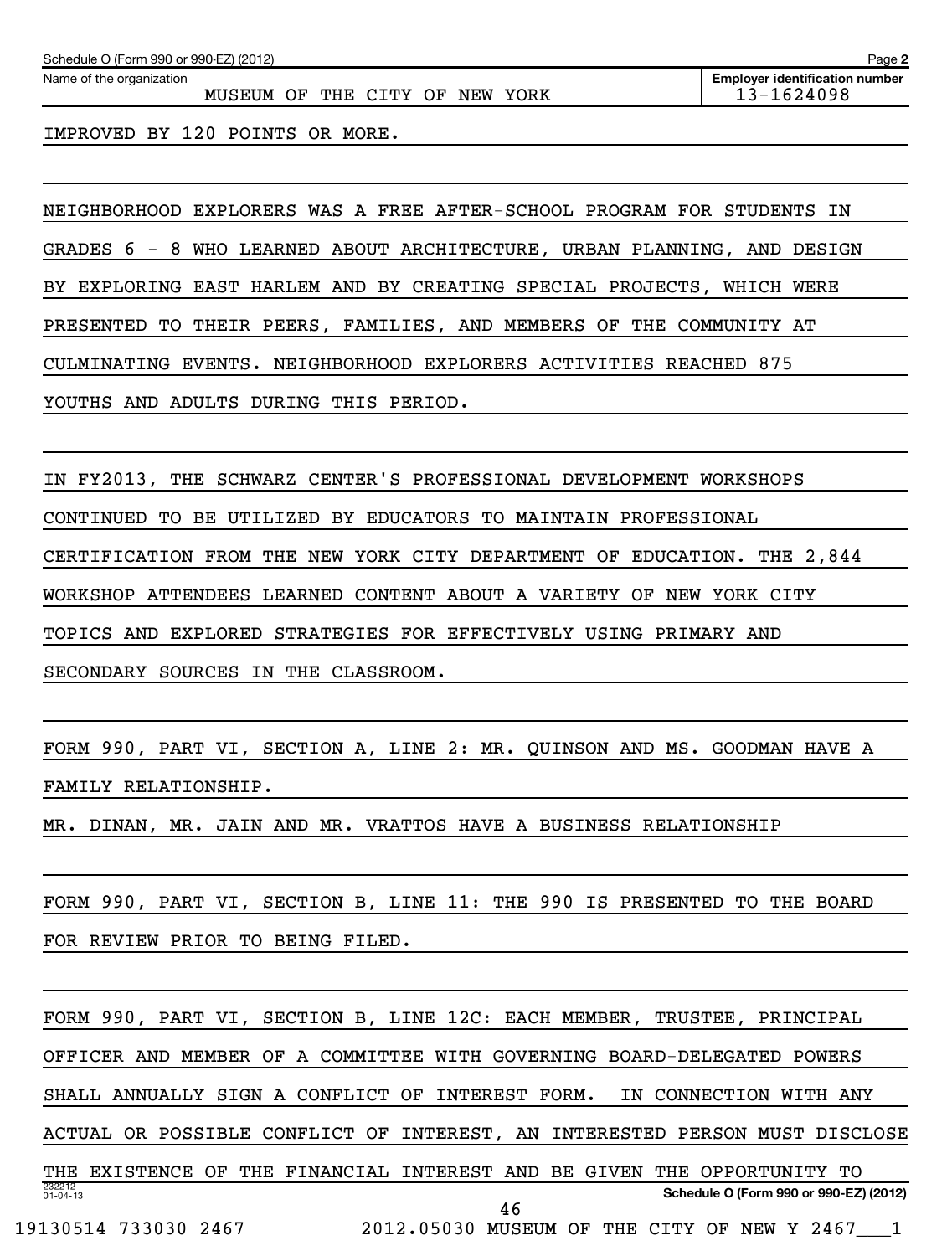| Schedule O (Form 990 or 990-EZ) (2012)                                      | Page 2                                              |
|-----------------------------------------------------------------------------|-----------------------------------------------------|
| Name of the organization<br>MUSEUM OF THE CITY OF NEW YORK                  | <b>Employer identification number</b><br>13-1624098 |
| DISCLOSE ALL MATERIAL FACTS TO THE TRUSTEES AND MEMBERS OF COMMITTEES WITH  |                                                     |
| GOVERNING BOARD DELEGATED POWERS CONSIDERING THE PROPOSED TRANSACTION OR    |                                                     |
| AFTER DISCLOSURE OF THE FINANCIAL INTEREST AND ALL MATERIAL<br>ARRANGEMENT. |                                                     |
| FACTS, AND AFTER ANY DISCUSSION WITH THE INTERESTED PERSON, HE/SHE SHALL    |                                                     |
| LEAVE THE GOVERNING BOARD OR COMMITTEE MEETING WHILE THE DETERMINATION OF A |                                                     |
| CONFLICT OF INTEREST IS DISCUSSED AND VOTED UPON.                           | THE REMAINING BOARD OR                              |
| COMMITTEE MEMBERS SHALL DECIDE IF A CONFLICT OF INTEREST EXISTS.            | AN                                                  |
| INTERESTED PERSON MAY MAKE A PRESENTATION AT THE GOVERNING BOARD OR         |                                                     |
| COMMITTEE MEETING, BUT AFTER THE PRESENTATION, HE/SHE SHALL LEAVE THE       |                                                     |
| MEETING DURING THE DISCUSSION OF, AND THE VOTE ON, THE TRANSACTION OR       |                                                     |
| ARRANGEMENT INVOLVING THE POSSIBLE CONFLICT OF INTEREST.                    | THE CHAIRMAN OR                                     |
| THE GOVERNING BOARD OR COMMITTEE SHALL, IF APPROPRIATE, APPOINT A           |                                                     |
| DISINTERESTED PERSON OR COMMITTEE TO INVESTIGATE ALTERNATIVES TO THE        |                                                     |
| PROPOSED TRANSACTION OR ARRANGEMENT. AFTER EXERCISING DUE DILIGENCE, THE    |                                                     |
| GOVERNING BOARD OR COMMITTEE SHALL DETERMINE WHETHER MCNY CAN OBTAIN WITH   |                                                     |
| REASONABLE EFFORTS A MORE ADVANTAGEOUS TRANSACTION OR ARRANGEMENT FROM A    |                                                     |
| PERSON OR ENTITY THAT WOULD NOT GIVE RISE TO A CONFLICT OF INTEREST.        | IF A                                                |
| MORE ADVANTAGEOUS TRANSACTION OR ARRANGEMENT IS NOT REASONABLY POSSIBLE     |                                                     |
| UNDER CIRCUMSTANCES NOT PRODUCING A CONFLICT OF INTEREST, THE GOVERNING     |                                                     |
| BOARD OR COMMITTEE SHALL DETERMINE BY A MAJORITY VOTE OF THE DISINTERESTED  |                                                     |
| TRUSTEES WHETHER THE TRANSACTION OR ARRANGEMENT IS IN MCNY'S BEST INTEREST, |                                                     |
| FOR ITS OWN BENEFIT, AND WHETHER IT IS FAIR AND REASONABLE. IN CONFORMITY   |                                                     |
| WITH THE ABOVE DETERMINATION IT SHALL MAKE ITS DECISION AS TO WHETHER TO    |                                                     |
| ENTER INTO THE TRANSACTION OR ARRANGEMENT. ANY DECISION BY A COMMITTEE      |                                                     |
| SHALL BE SUBJECT TO REVIEW AND DETERMINATION BY THE GOVERNING BOARD SHOULD  |                                                     |
| IT ELECT TO DO SO.                                                          |                                                     |

232212 01-04-13 **Schedule O (Form 990 or 990-EZ) (2012)** FORM 990, PART VI, SECTION C, LINE 19: THE ORGANIZATION MAKES ITS 19130514 733030 2467 2012.05030 MUSEUM OF THE CITY OF NEW Y 2467\_\_\_1 47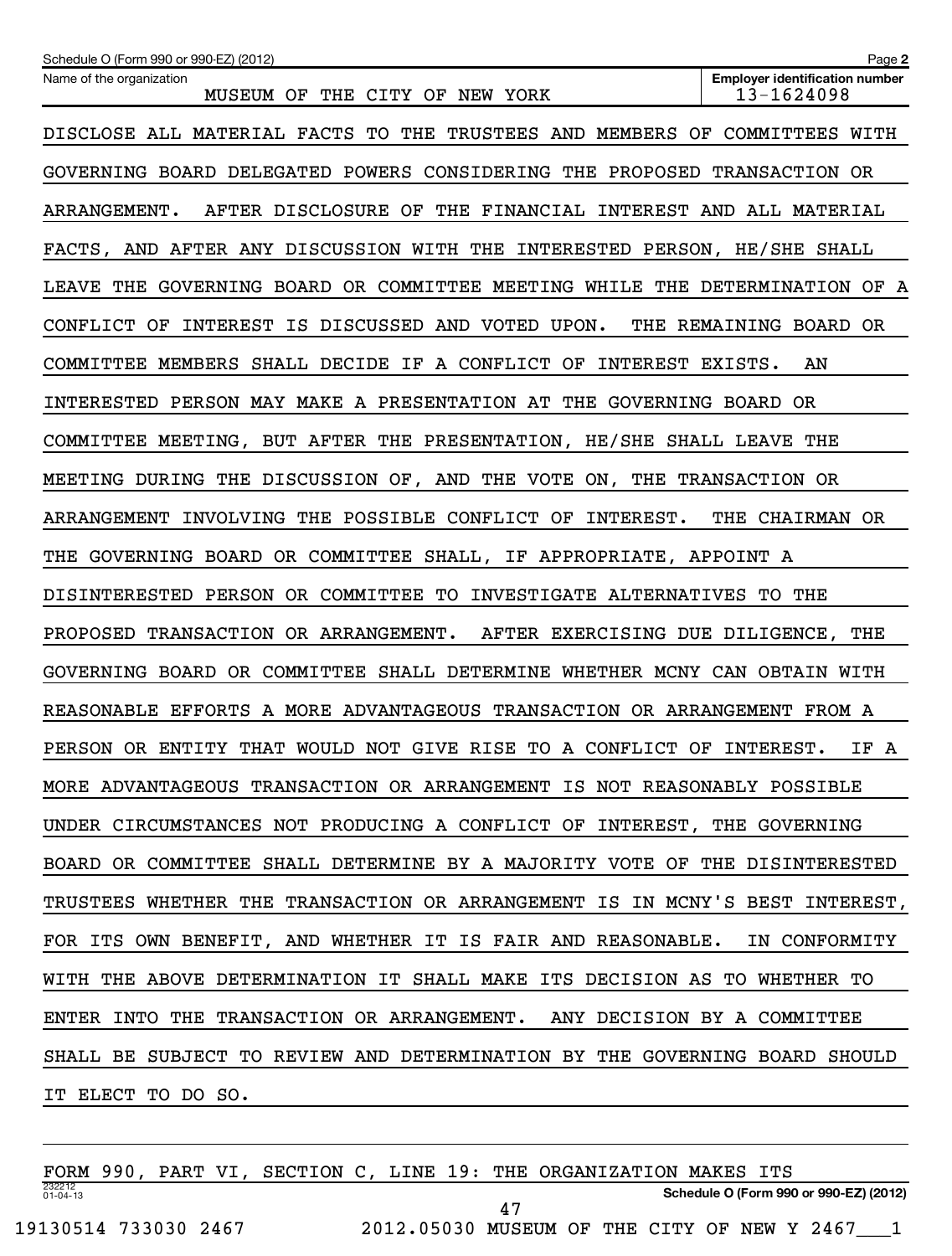| Schedule O (Form 990 or 990-EZ) (2012)<br>Name of the organization         | MUSEUM OF THE CITY OF NEW YORK |    |  | Page 2<br>Employer identification number<br>$13 - 1624098$ |
|----------------------------------------------------------------------------|--------------------------------|----|--|------------------------------------------------------------|
| GOVERNING DOCUMENTS, CONFLICT OF INTEREST POLICY, AND FINANCIAL STATEMENTS |                                |    |  |                                                            |
| AVAILABLE TO THE GENERAL PUBLIC UPON REQUEST                               |                                |    |  |                                                            |
|                                                                            |                                |    |  |                                                            |
| FORM 990, PART XII LINE 2C                                                 |                                |    |  |                                                            |
| THE PROCESS HAS NOT CHANGED                                                |                                |    |  |                                                            |
|                                                                            |                                |    |  |                                                            |
|                                                                            |                                |    |  |                                                            |
|                                                                            |                                |    |  |                                                            |
|                                                                            |                                |    |  |                                                            |
|                                                                            |                                |    |  |                                                            |
|                                                                            |                                |    |  |                                                            |
|                                                                            |                                |    |  |                                                            |
|                                                                            |                                |    |  |                                                            |
|                                                                            |                                |    |  |                                                            |
|                                                                            |                                |    |  |                                                            |
|                                                                            |                                |    |  |                                                            |
|                                                                            |                                |    |  |                                                            |
|                                                                            |                                |    |  |                                                            |
|                                                                            |                                |    |  |                                                            |
|                                                                            |                                |    |  |                                                            |
|                                                                            |                                |    |  |                                                            |
|                                                                            |                                |    |  |                                                            |
|                                                                            |                                |    |  |                                                            |
|                                                                            |                                |    |  |                                                            |
|                                                                            |                                |    |  |                                                            |
| 232212<br>01-04-13                                                         |                                | 48 |  | Schedule O (Form 990 or 990-EZ) (2012)                     |
| 19130514 733030 2467                                                       |                                |    |  | 2012.05030 MUSEUM OF THE CITY OF NEW Y 2467___1            |